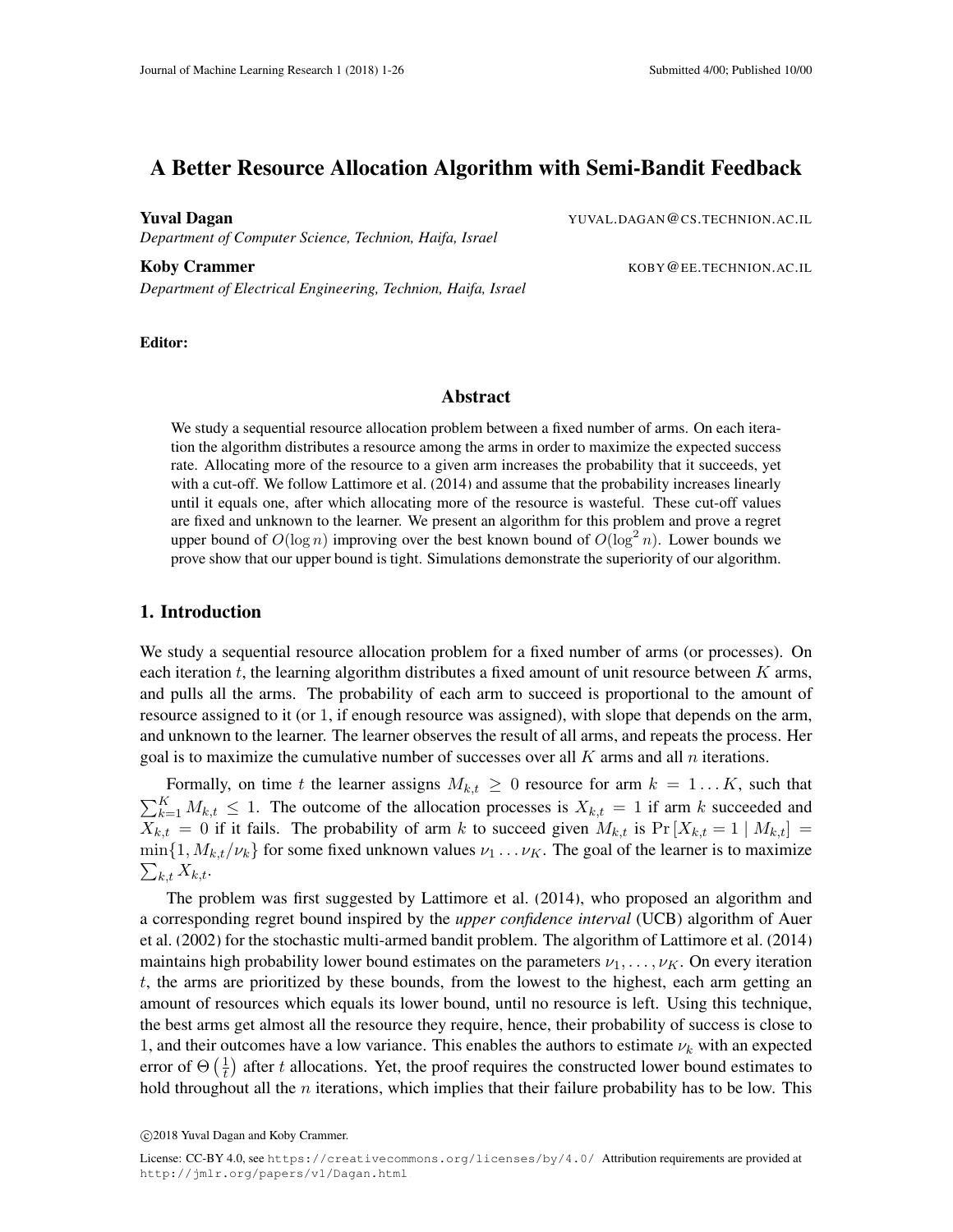high confidence requirement weakens the tightness of this estimate: it is far by  $\Theta(\log n/t)$  from the estimated parameter, yielding a regret of  $O(\log^2 n)$ .

We propose a new algorithm that utilizes both probabilistic lower bounds and deterministic lower bound estimates, utilizing the fact that the error is one-sided: if arm k is allocated with M resources and terminates in failure, we know that  $\nu_k > M$  with probability 1. We analyze this algorithm and prove a regret of  $O(\log n)$ . Besides having a lower regret bound than [Lattimore et al.](#page-12-0) [\(2014\)](#page-12-0), our algorithm does not have to know the horizon n in advance (without using a doubling trick). Simulations we performed demonstrate the superiority of our algorithm (by a considerable gap), and a matching  $\Omega(\log n)$  lower bound is obtained.

This problem is a special case of stochastic partial monitoring problems, first studied by [Rajeev](#page-12-2) [et al.](#page-12-2) [\(1989\)](#page-12-2). These are exploration vs. exploitation problems, where the user performs actions and obtains a stochastic reward based on them, and on an additional hidden parameter. [Lattimore et al.](#page-12-0) [\(2014\)](#page-12-0) surveyed relevant literature on this topic, including the work by [Broder and Rusmevichien](#page-12-3)[tong](#page-12-3) [\(2012\)](#page-12-3). The model discussed in our paper was generalized by [Lattimore et al.](#page-12-4) [\(2015\)](#page-12-4), to enable multiple resource types. They discuss the relation to stochastic linear bandits [\(Abbasi-Yadkori et al.,](#page-11-0) [2011;](#page-11-0) [Agrawal and Goyal, 2013\)](#page-11-1) and online combinatorial optimization [\(Kveton et al., 2015\)](#page-12-5).

# <span id="page-1-1"></span>2. Single Arm Problem

We start our discussion in a setting with only a *single* arm. On each iteration  $1 \le t \le n$  an algorithm assigns some amount  $M_t \geq 0$  of a resource to the arm and pulls that arm. It then obtains an indication of success (denoted by  $X_t = 1$ ) or failure ( $X_t = 0$ ). The arm is associated with a threshold parameter  $\nu$  such that the probability of success given an allocation of  $M_t$  equals min $(1, M_t/\nu)$ , as in the multi-armed setting. Each allocation incurs a cost of  $M_t$ , and the total reward on iteration t equals  $X_t - M_t$ .

Fig. [1](#page-2-0) illustrates the expected reward as a function of the allocated amount: it is a piecewise linear function, maximized at  $M_t = \nu$ , with a reward of  $1 - \nu$ . The regret of the algorithm on iteration t is defined as the difference between the maximal expected reward, and the actual reward,

$$
R_t = 1 - \nu - (X_t - M_t),
$$

and the total regret equals  $R^{(n)} = \sum_{t=1}^{n} R_t$ .

Fig. [2](#page-2-0) summarizes our algorithm for the single-arm resource allocation problem, that invokes the arm for n rounds, when n (and of course  $\nu$ ) are unknown in advance. The algorithm maintains a guaranteed lower bound on  $\nu$ . On each iteration it allocates a slightly higher amount of resource than the lower bound. If the machine fails, the amount of resource which was allocated is insufficient, and the lower bound is increased. Its new value is set as the amount of resource allocated just before failure.

Specifically, the lower bound is initialized to  $\underline{\nu}_0 \leftarrow 0$ . On iteration  $t = 1...$  the algorithm allocates  $M_t \leftarrow \underline{\nu}_{t-1} + \frac{2}{t}$  $\frac{2}{t}$ . After pulling the arm and observing  $X_t$  the algorithm increases the current lower bound and sets  $\underline{\nu}_t \leftarrow M_t$  after failure  $(X_t = 0)$  and does not modify the lower bound after a success ( $X_t = 1$ ), that is,  $\underline{\nu}_t \leftarrow \underline{\nu}_{t-1}$ .

The algorithm suffers a regret of  $4(\log n + 1)$ :

<span id="page-1-0"></span>Theorem 1 *Assume the alg. of Fig. [2](#page-2-0) is invoked for* n *iterations, and interacts with some arm with parameter*  $0 \leq \nu \leq 1$ *. Then* 

$$
\mathbb{E}R^{(n)} \le 4(\log n + 1)
$$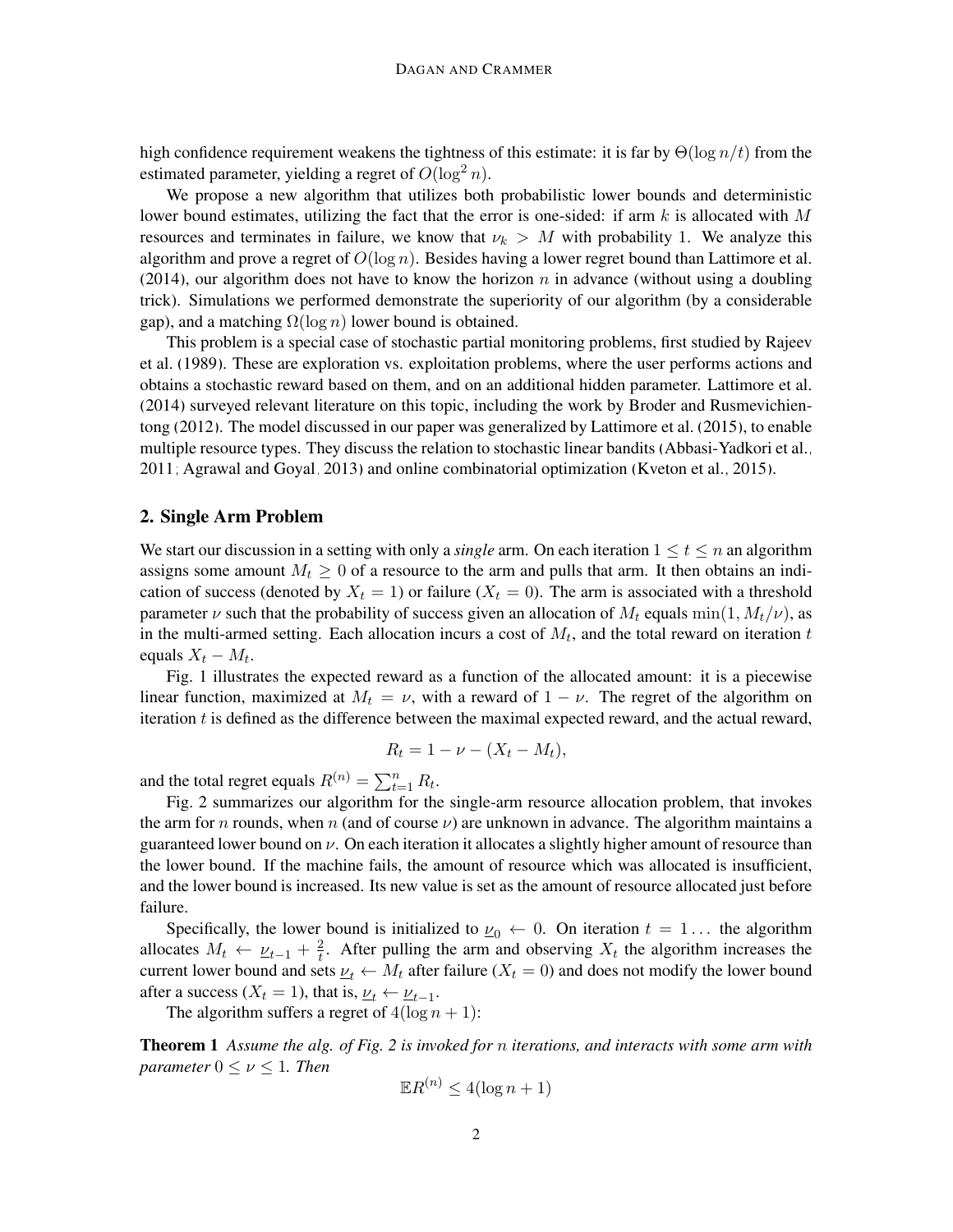<span id="page-2-0"></span>

Figure 1: Reward as a function of the resource for  $\nu = 0.6$ 

Figure 2: Single Arm Algorithm

The proof appears in App. [A.](#page-0-0) It consists of two parts: first, we show that the algorithm does not waste many resources compared to allocating  $\nu$  on every iteration:

$$
\sum_{t=1}^{n} (M_t - \nu) = \sum_{t=1}^{n} \left( \underline{\nu}_{t-1} + \frac{2}{t} - \nu \right) \le \sum_{t=1}^{n} \frac{2}{t} \le 2(\log + 1).
$$

Secondly, we bound the expected error  $\mathbb{E}[\nu - \underline{\nu}_t]$  of the lower bound estimate on iteration t, using the simple recursive inequality:  $\mathbb{E}[\nu - \underline{\nu}_t] \leq \mathbb{E}[\nu - \underline{\nu}_{t-1}] \left(1 - \frac{2}{t}\right)$  $(\frac{2}{t}) + \frac{4}{t^2})$  $\frac{4}{t^2}$ . One obtains that  $\mathbb{E}[\nu - \underline{\nu}_t] =$  $O(1/t)$ , which, in tern, implies a low number of failures:  $\mathbb{E} \left[ \sum_{t=1}^{n} (1 - X_t) \right] \leq 2(\log n + 1)$ . A bound on the regret is obtained by combining these two bounds. The proof holds for a more general and adversarial setting, as discussed in Remark [2.](#page-2-1)

<span id="page-2-1"></span>Remark 2 *The algorithm of Fig. [2](#page-2-0) and the analysis in Thm. [1](#page-1-0) hold for the following gemeral setting where the success probability of the arm has two restrictions: (1) if*  $M_t \geq \nu$ , then  $X_t = 1$  with *probability 1, and (2) for any values of t,*  $M_1, \ldots, M_t$  *and*  $X_1, \ldots, X_{t-1}$  *for which*  $M_t < \nu$ , *we have,*  $Pr[X_t = 0 \mid M_1 \cdots M_t X_1 \cdots X_{t-1}] \ge \nu - M_t$ . The second restriction ensures that the *optimal allocation is always*  $M_t = \nu$ .

# <span id="page-2-2"></span>3. Multi-Arm Problem

We address the following problem presented by [Lattimore et al.](#page-12-0) [\(2014\)](#page-12-0), as we describe briefly. There are K arms denoted by  $1, 2, \ldots, K$ . On each iteration t an algorithm divides a resource between the arms, such that arm k receives  $M_{k,t} \geq 0$  of it. We assume that the total amount of resource is bounded,  $\sum_k M_{k,t} \le 1$ . The success probability of each arm given  $M_{k,t}$  is  $\min(1, M_{k,t}/\nu_k)$ , where  $\nu_k$  is a fixed unknown parameter associated with arm k. If the amount allocated  $M_{k,t}$  is greater than this threshold  $\nu_k$ , then the arm will succeed with probability 1. Otherwise, it will succeed with probability proportional to the amount allocated:  $M_{k,t}/\nu_k$ . Finally, define  $\nu = (\nu_1, \dots, \nu_K)$ , and assume that  $\nu_1 \leq \cdots \leq \nu_K$  (the algorithm does not know this ordering). Denote the success indicator by  $X_{k,t}$  and set  $X_{k,t} = 1$  if the arm succeeds and 0 if it fails. The goal of the algorithm is to maximize the number of success pulls after *n* iterations, called the *reward* and given by  $\sum_{t=1}^{n} \sum_{k=1}^{K} X_{k,t}$ .

[Lattimore et al.](#page-12-0) [\(2014\)](#page-12-0) described an algorithm to find the optimal allocation when the thresholds  $\nu_1, \ldots, \nu_k$  are known. This allocation is obtained by prioritizing the arms according to the amount of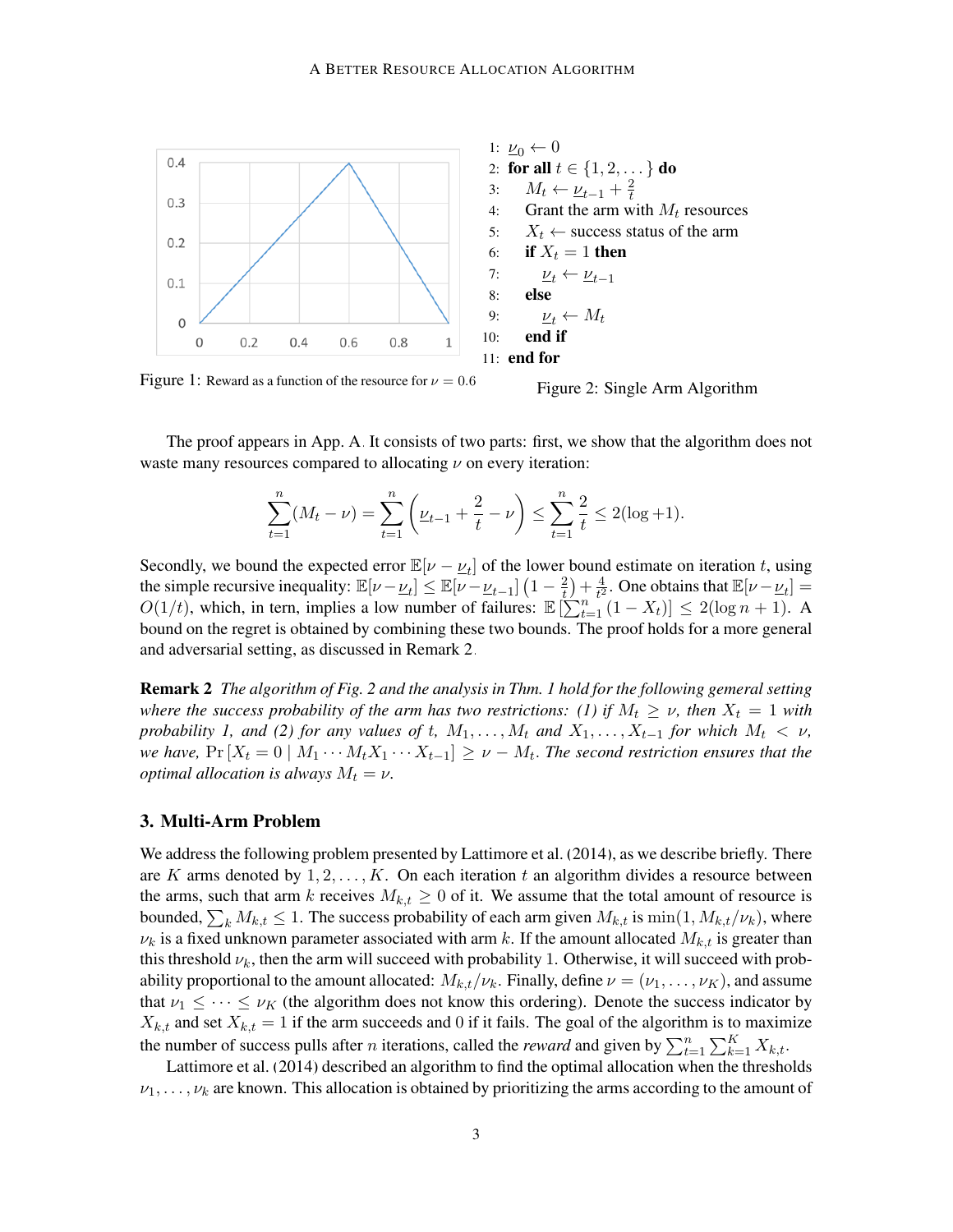resource they require  $(\nu_k)$ . First, the arm with the lowest requirement is allocated with the minimal amount required to succeed with probability 1, that is  $M_1^* = \nu_1$ , then the second lowest, and so on, until either there is no resource left, or all arms receive the amount they require. Formally, this optimal allocation is defined recursively, and arm  $k$  is allocated with,  $M_k^* = \min\left(\nu_k, 1 - \sum_{i=1}^{k-1} M_i^*\right)$  . Let  $\ell$  be the number of arms k for which  $M_k^* = \nu_k$ . It holds that for all  $1 \leq k \leq \ell$ ,  $M_i^* = \nu_i$ . If  $\ell < K$  then  $0 < M^*_{\ell+1} < \nu_{\ell+1}$  and define  $S^* = M^*_{\ell+1}$ . The expected reward from this optimal allocation is  $\mathbb{E}\left[\sum_{k} X_{k}\right] = \ell + \mathbf{1}_{\ell \leq K} \frac{S^*}{\nu_{\ell+1}}$  $\frac{S^*}{\nu_{\ell+1}}$ , where  $\mathbf{1}_A$  denotes an indicator for A.

Assuming the executed algorithms do not know the parameters of  $\nu_1, \ldots, \nu_K$  neither their ordering, they are expected to obtain less reward than the optimal allocation. We call the difference between an algorithm's *actual* reward and the optimal *expected* reward (over all randomizations) by *regret* given by,

$$
R^{(n)}(A,\nu) = \sum_{t=1}^{n} R_t = n \left( \ell + \mathbf{1}_{\ell < K} \frac{S^*}{\nu_{\ell+1}} \right) - \sum_{t=1}^{n} \sum_{k=1}^{K} X_{k,t} ,
$$

where A denotes the algorithm. The goal of any algorithm is to minimize the expected regret.

**Our Contribution:** We describe in Fig. [3](#page-6-0) an algorithm that receives a parameter  $c > 2$  as input, and operates in the above setting, with a regret  $O(\log n)$ , and constants depending on the threshold parameters v. This improves over the previous bound of  $O(\log^2 n)$  of [Lattimore et al.](#page-12-0) [\(2014\)](#page-12-0). We also present a lower bound showing that the dependence in  $n$  cannot be improved. It is impossible to get a polylogarithmic regret independently on the problem parameters as shown by [Lattimore](#page-12-0) [et al.](#page-12-0) [\(2014\)](#page-12-0).

Besides having a lower regret bound compared to the algorithm of [Lattimore et al.](#page-12-0) [\(2014\)](#page-12-0), our algorithm does not have to know the value  $n$  in advance (without having to rely on a doubling trick), and has a lower initialization cost. Also, whenever  $K \leq \ell + 1$ , our algorithm shows a great superiority in the simulations, and it performs considerably better in general. In the next theorem we state an upper bound on the regret of the presented algorithm (Fig. [3\)](#page-6-0).

**Theorem [3](#page-6-0)** *Fix some*  $c > 2$ *, and let*  $A_c$  *denote the algorithm of Fig.* 3 *invoked with the parameter* c. Fix an integer  $K > 0$ , and a vector  $\nu \in \mathbb{R}^K_+$  and an integer  $n > 1$ . Then,

<span id="page-3-1"></span>
$$
\mathbb{E}R^{(n)}(A_c,\nu) \le C\ell \log n + C_1 \log n + C_2,
$$

*where*  $C > 0$  *is a constant that depends only on c, and* 

<span id="page-3-0"></span>
$$
C_1 = C \cdot \left( \frac{\nu_{\ell+1}}{\nu_{\ell+1} - \nu_{\ell}} + \sum_{k=\ell+2}^{K} \frac{\nu_k}{\nu_k - \nu_{\ell+1}} \right)
$$
  

$$
C_2 = C \cdot \left( (\ell+1) \max(1, \log \frac{1}{\nu_1}) + K \log K \right).
$$

The bound has better dependence in  $n$  and the constants are compared with the bound of [Lattimore](#page-12-0) [et al.](#page-12-0) [\(2014\)](#page-12-0) with regret of the form,  $\ell \log^2 n + \log n \sum_{k=\ell+2}^K \frac{\nu_k}{\nu_k - \nu_k}$  $\frac{\nu_k}{\nu_k-\nu_{\ell+1}}$ , plus some terms independent on n.

Next, we present a lower bound of  $\Omega(\ell n)$  on the regret. The proof appears in Sec. [C,](#page-2-2) and a different lower bound is presented and proved in Sec. [D.](#page-4-0)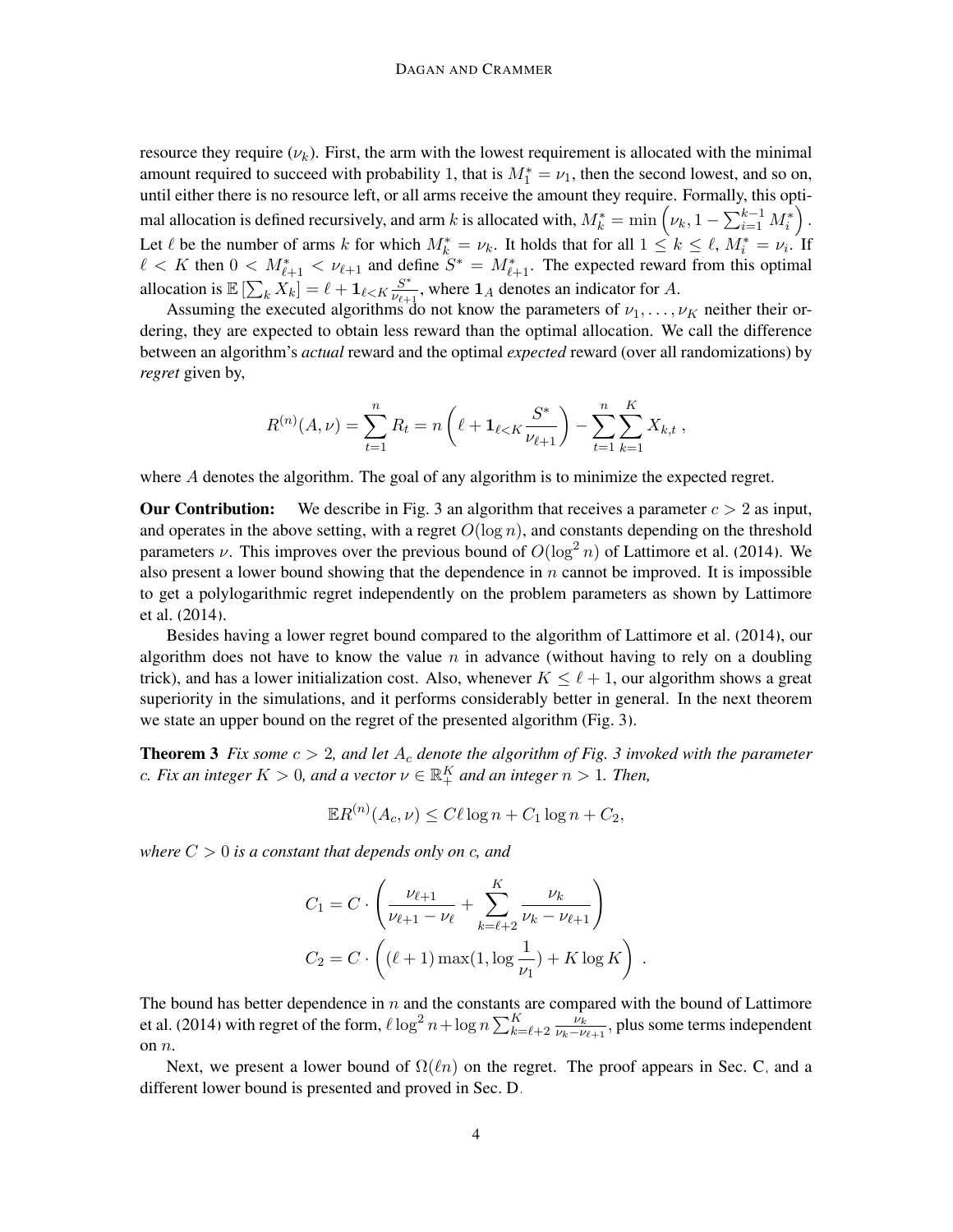**Theorem 4** Fix an integer  $r > 0$  and define  $K = 2r$ . Let D be the following probability space *over vectors*  $\nu \in \mathbb{R}^K$ :  $\nu_1, \ldots, \nu_r$  are picked uniformly and independently from  $\left[\frac{1}{2r}\right]$  $\frac{1}{2r}, \frac{1}{r}$  $\frac{1}{r}$ , and  $\nu_{r+1} =$  $\cdots = \nu_{2r} = \frac{2}{r}$  $\frac{2}{r}$ . Then, for  $\nu \sim \mathcal{D}$  and  $H(n) = \sum_{i=1}^{n} \frac{1}{i}$  $\frac{1}{i}$ , any algorithm A satisfies,

$$
\mathbb{E}R^{(n)}(A,\nu) \ge \frac{r}{32} \left( H(n-1) - \frac{\pi^2}{12} \right).
$$

Here is an intuition for the proof. For any  $t \geq 1$ , the total variation distance between the first t successes  $(X_{k,1} \cdots X_{k,t})$  of an arm with paramter  $\nu$  and the successes of an arm with parameter  $\nu'$  is at most  $O(t|1/\nu - 1/\nu'|)$ . Hence,  $t = \Omega(1/|1/\nu - 1/\nu'|)$  rounds are required to distinguish between  $\nu$  and  $\nu'$ . This roughly implies that under the distribution  $\mathcal D$  in Thm. [4,](#page-3-0) one can estimate  $\nu_1, \ldots, \nu_r$  with an additive error not lower than  $\Omega(1/(rt))$ , hence the regret incurred at round t by misallocating any arm k is  $\Omega(1/t)$ . Summing over arms  $1 \leq k \leq r$  and over all rounds  $1 \leq t \leq n$ , one obtains a regret of  $\Omega(r \log n)$ .

### <span id="page-4-0"></span>4. Algorithm

In this section, we present the algorithm and an intuition to its construction. Recall the optimal allocation algorithm which knows the parameters  $v_1 \cdots v_K$  and allocates resource to the arms in an escending order of  $\nu_k$ : arms 1 to  $\ell$  are fully allocated, arm  $\ell + 1$  receives the remaining resource and the rest of the arms receive no resource (ussuming wlog that  $\nu_1 \leq \cdots \leq \nu_K$ ). The algorithm of [Lattimore et al.](#page-12-0) [\(2014\)](#page-12-0) uses the same algorithm, replacing the real parameter  $\nu_k$  by a lower bound estimate  $v_{k,t-1}$  obtained on iteration t: the arms receive resource in an escending order of the lower bound estimate, each arm k receiving  $\nu_{k,t-1}$  resource, until no resource is left. Their estimates  $\nu_{k,t-1}$  converges to  $\nu_k$ , which implies that the allocations in their algorithm converge to the optimal allocation.

One would suggest using the scheme of [Lattimore et al.](#page-12-0) [\(2014\)](#page-12-0) while replacing their lower bound estimate with the one suggested in Sec. [2,](#page-1-1) however, there are some obstacles which enforce the solution to be more involved. Recall that in Sec. [2](#page-1-1) the arm was allocated with  $M_t = \underline{\nu}_{t-1} + c/t$ resources where  $c = 2$  (in the multi armed algorithm we allow c to be any constant greater than 2). Since there are multiple arms, this solution would be wasteful: one would possibly allocate a redundant amount of  $c/t$  per arm. Similarly to Thm. [1,](#page-1-0) one can show that an allocation of  $M_{k,t} =$  $\nu_{t-1}+c\nu_k/t$  is sufficient. Since  $\nu_k$  is unknown, it is replaced with its lower bound estimate, denoted  $\frac{\nu^{\text{d}}_{k,t-1}}{k}$ 

Here is another issue: one cannot allocate  $\underline{\nu}_{k,t-1}^d + \nu_k c/t$  resources on any iteration due to two reasons. First, one replaces  $\nu_k$  with  $\nu_{k,t-1}^d$ , a bound which may be inaccurate, at least on the beginning. Secondly, due to a lack of resources, it may happen that one, for instance, would allocate an amount higher than  $\underline{v}_{k,t-1}^d$  and lower than  $\underline{v}_{k,t-1}^d + \underline{v}_{k,t-1}^d$  c/t. Due to this issue, the solution of allocating  $\underline{v}_{k,t-1}^d + \underline{v}_{k,t-1}^d$  c/t would not work. The value  $\nu_k c/t$  is replaced with an amount which depends on all previous allocations: one sets  $s_{k,t}^d = \sum_{i \le t} \max\{0, M_{k,i} - \underline{\nu}_{k,i-1}^d\}^1$  $s_{k,t}^d = \sum_{i \le t} \max\{0, M_{k,i} - \underline{\nu}_{k,i-1}^d\}^1$  $s_{k,t}^d = \sum_{i \le t} \max\{0, M_{k,i} - \underline{\nu}_{k,i-1}^d\}^1$ and  $r_{k,t} = c\underline{\nu}_{k,t-1}^{\text{d}} \exp\left(-s_{k,t-1}^{\text{d}}\big/\left(c\underline{\nu}_{k,t-1}^{\text{d}}\right)\right)$ , and allocates  $M_{k,t} = \underline{\nu}_{k,t-1}^{\text{d}} + r_{k,t}$  if there are sufficients resources. This definition makes sense: the sequence  $a_1, a_2, \ldots$  defined by  $a_1 = c\nu_k$ and  $a_t = cv_k \exp\left(-\sum_{i=1}^{t-1} a_i/(cv_k)\right)$  satisfies  $a_t \approx cv_k/t$ . Hence, have the two issues described

<span id="page-4-1"></span><sup>1.</sup> This sum does not include the initialization rounds defined below.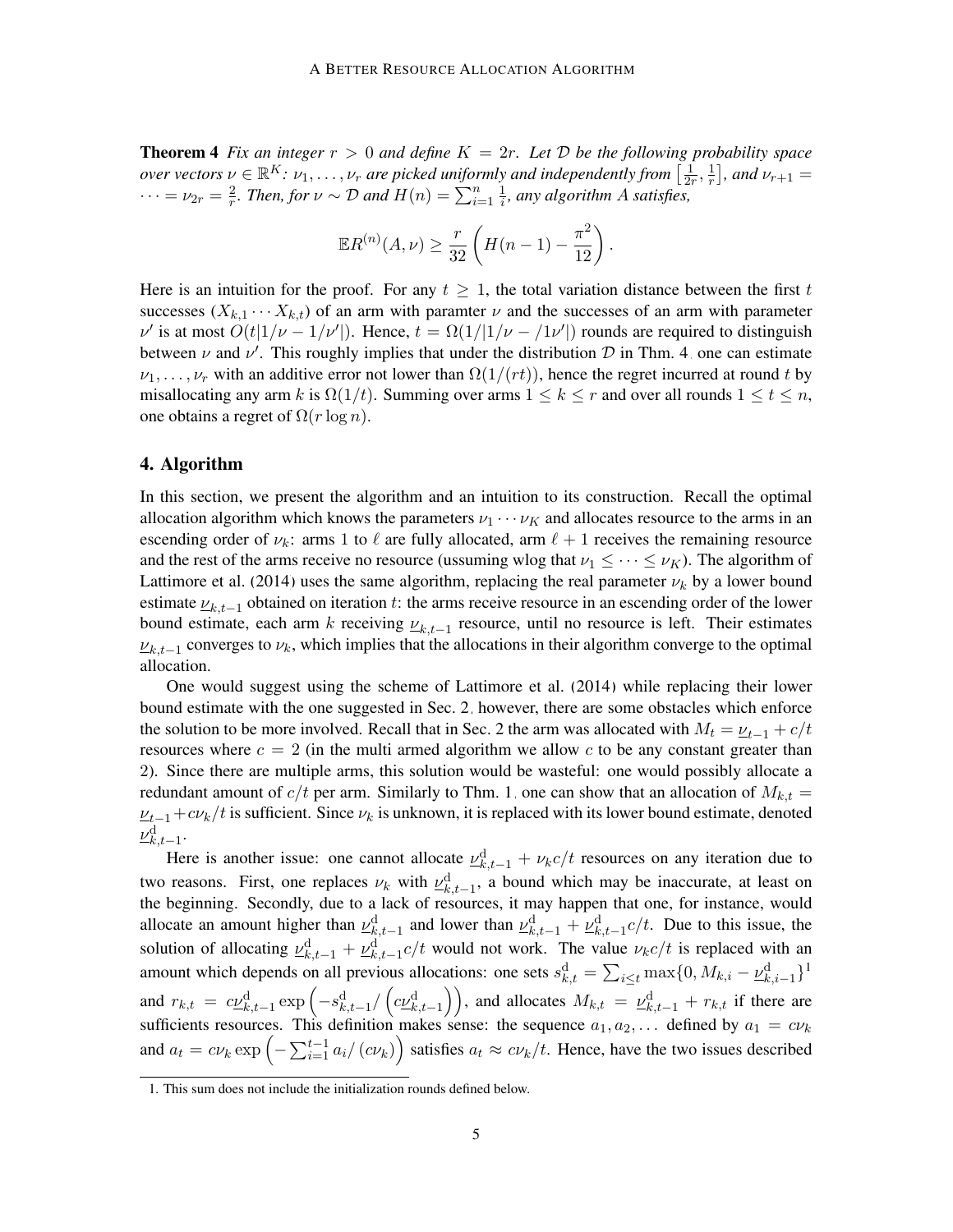in the beginning of this paragraph not existed, the new allocation scheme would have allocated an amount similar to  $\underline{\nu}_{k,t-1}^{\text{d}} + c \nu_k / t$ .

An algorithm based only on  $\underline{\nu}_{k,t}^d$  would not achieve the desired regret. A tipical situation is that the algorithm allocates any arm  $k \in \{1, \ldots, \ell\}$  with an amount similar to  $\nu_k$ , and only a small amount of resource remains for the next arm, an amount insufficient for improving the estimate: one can improve  $\underline{\nu}_{k,t}^d$  over  $\underline{\nu}_{k,t-1}^d$  only when  $M_{k,t} > \underline{\nu}_{k,t-1}^d$ . Without being able to improve the estimates on the remaining arms, one cannot accurately decide which arm should get the remaining resource. For that reason, we create another estimate, inspired by the estimate of [Lattimore et al.](#page-12-0) [\(2014\)](#page-12-0) and by the UCB algorithm of [Auer et al.](#page-12-1) [\(2002\)](#page-12-1). It is denoted by  $\underline{\nu}_{k,t}^{\text{p}}$ , as it is probabilistic, while  $\underline{\nu}_{k,t}^d$  is a deterministic bound. This bound relies on the fact that  $\mathbb{E}[X_{k,t} | M_{k,t}] = M_{k,t}/\nu_k$ whenever  $M_{k,t} \leq \nu_k$ . It estimates  $1/\nu_{k,t}^{\text{p}} \approx (\sum_i X_{k,i}) / (\sum_i M_{k,i})$  where the sum is over all  $i \leq t$ such that  $M_{k,i} \leq \underline{\nu}_{k,i-1}^d$ : for these values of *i* it is guaranteed that  $M_{k,i} \leq \nu_k$ . The actual estimate is slightly lower as one requires that  $\underline{\nu}_{k,t}^{\text{p}} \leq \nu_k$  with high probability. See Fig. [3](#page-6-0) a full definition of  $\underline{\nu}_{k,t}^{\mathrm{p}}$ . The resource is allocated to the arms in an ascending order of  $\max(\underline{\nu}_{k,t}^{\mathrm{p}}, \underline{\nu}_{k,t}^{\mathrm{d}})$ .

One gets into the following dilema: what happens if, at some point, the remaining resources is higher than  $\underline{\nu}_{k,t-1}^d$  and lower than  $\underline{\nu}_{k,t-1}^d + r_{k,t}$ , where k is the next arm to be allocated. Here are two unsuccessful solutions:

- Allocating all the remaining resources to arm k: as a result, the estimate  $\underline{\nu}_{k,t}^d$  may improve over  $\underline{\nu}_{k,t-1}^d$ , however, not as good as the improvement when allocating  $M_{k,t} = \underline{\nu}_{k,t-1}^d + r_{k,t}$ . Additionally, the estimate  $v_{k,t}^{\mathrm{p}}$  cannot improve after allocating more than  $v_{k,t-1}^{\mathrm{d}}$  resource, hence it does not improve. This slow improvement of  $\max(\underline{\nu}_{k,t}^d, \underline{\nu}_{k,t}^p)$  could imply that the arm will get a priority it does not deserve for many rounds, taking resources which could better be utilized by other arms.
- Allocating  $\underline{\nu}_{k,t-1}^d$  resources: as a result, the estimate  $\underline{\nu}_{k,t}^p$  will improve over  $\underline{\nu}_k^p$  $_{k,t-1}^{\mathrm{p}},$  however  $\underline{\nu}_{k,t}^d$  will not. Since only  $\underline{\nu}_{k,t-1}^d$  resources are allocated rather than all remaining resources, arm  $k$  may get stuck, receiving the same amount of resources on every iteration, while the remaining resources are given to inferior arms.

One can solve this problem by making sure that both  $\underline{\nu}_{k,t}^{\text{p}}$  and  $\underline{\nu}_{k,t}^{\text{d}}$  are improved with constant probability, tossing an unbiased coin to decide between allocating all the remaining resources to arm k and allocating  $\underline{\nu}_{k,t-1}^d$  resources.

Due to the definition of  $r_{k,t}$ , our allocation scheme requires  $\underline{\nu}_{k,t}^d$  to be positive. In order to obtain an initial positive estimate  $\underline{\nu}_{k,t}^d$ , a different allocation scheme is performed, similarly to the initialization phase of [Lattimore et al.](#page-12-0) [\(2014\)](#page-12-0): each arm k is allocated with  $2^{-(t-1)}/K$  resources on every iteration t until it fails ( $X_{k,t} = 0$ ). Then,  $\underline{\nu}_{k,t}^d$  is set as the amount  $M_{k,t}$  allocated at failure, and the normal allocation scheme is used from then.

The algorithm appears in Fig. [3.](#page-6-0) As one may notice, it may be implemented using  $O(K)$ memory and  $O(K \log K)$  time per iteration<sup>[2](#page-5-0)</sup>. The authors did not find a simple way to implement such an efficient algorithm using existing tools. For instance, one may suggest discretizing the space of all possible allocations, and learning an allocation from this space using a standard multi armed bandit [\(Auer et al., 2002\)](#page-12-1). However, in order to achieve a polylogarithmic regret,  $\tilde{\Omega}(n)^K$  different

<span id="page-5-0"></span><sup>2.</sup> The algorithm contains sums over  $i = 1, \ldots, t$ , however, one can calculate this sum given the sum up to  $t - 1$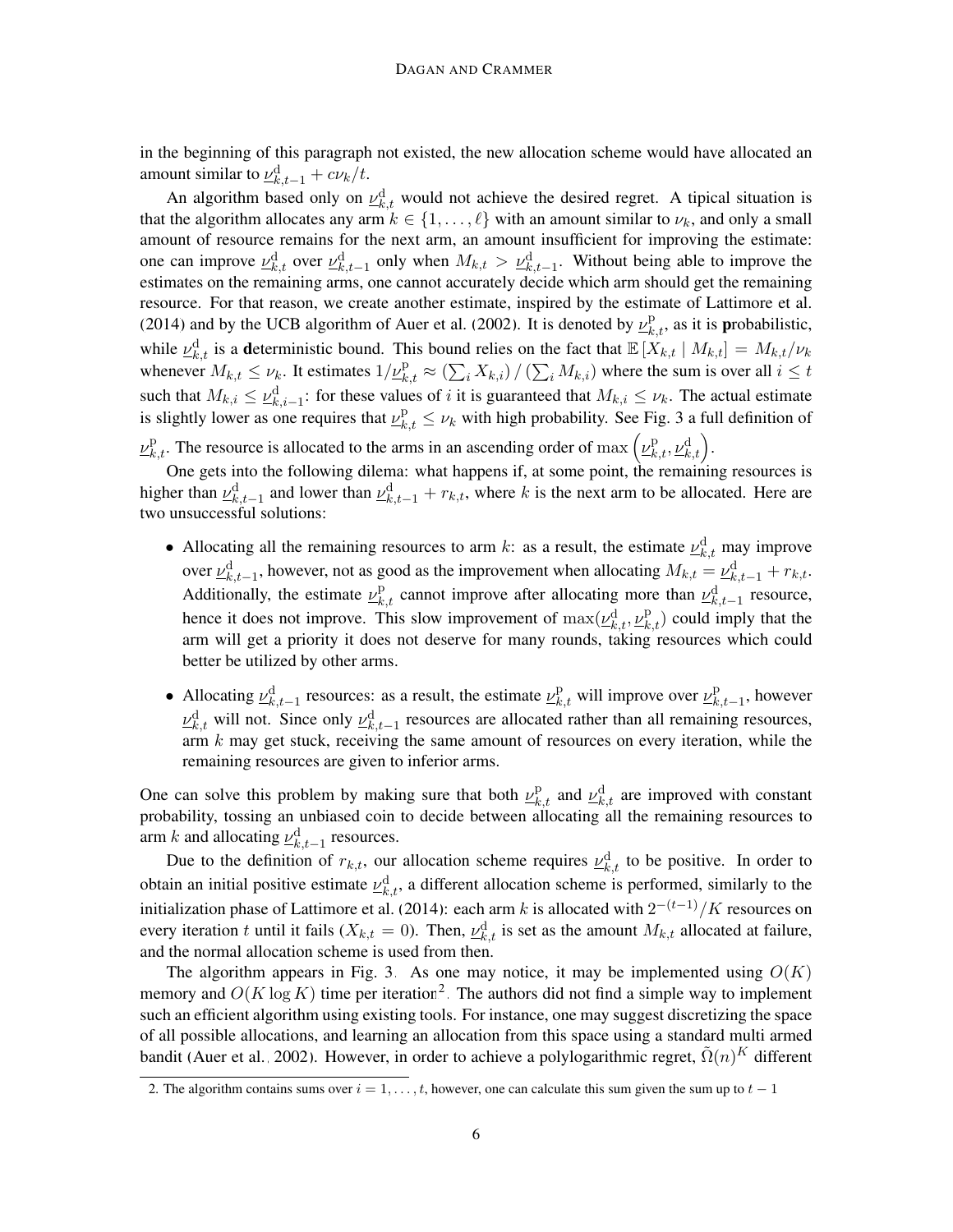<span id="page-6-2"></span><span id="page-6-0"></span>1: Get as an input a parameter  $c > 2$ 2: Set  $\underline{\nu}_{k,0}^d \leftarrow 0$  and  $\underline{\nu}_{k,0}^p \leftarrow 0$  for all  $k \in \{1, \ldots, K\}$ . 3: for all  $t \leftarrow 1, 2, \ldots$  do 4: resource  $\leftarrow$  1 5: **for all**  $k \in \{1, \dots, K\}$  in an increasing order of  $\max(\underline{\nu}_{k,t-1}^d, \underline{\nu}_k^p)$  $_{k,t-1}^{\mathrm{p}})$  do 6:  $r_{k,t} \leftarrow c\underline{\nu}_{k,t-1}^{\text{d}} \exp\left(-\frac{s_{k,t-1}^{\text{d}}}{\underline{\nu}_{k,t-1}^{\text{d}}c}\right)$ if  $\underline{\nu}_{k,t-1}^d > 0$  otherwise  $r_{k,t} \leftarrow 0$ 7: if  $\underline{\nu}_{k,t-1}^{\text{d}}=0$  then 8:  $M_{k,t} \leftarrow \frac{1}{K2^{t-1}} \{\text{Case I}\}\$ 9: **else if** resource  $\geq \underline{\nu}_{k,t-1}^{\text{d}} + r_{k,t}$  then 10:  $M_{k,t} \leftarrow \underline{\nu}_{k,t-1}^{\text{d}} + r_{k,t} \text{ {Case A}}$ 11: **else if**  $\underline{\nu}_{k,t-1}^d <$  resource  $\lt \underline{\nu}_{k,t-1}^d + r_{k,t}$  then 12: Draw an unbiased coin to decide whether  $M_{k,t} \leftarrow \underline{\nu}_{k,t-1}^d$  or  $M_{k,t} \leftarrow$  resource {Case B} 13: else 14:  $M_{k,t} \leftarrow \text{resource} \{\text{Case C}\}\$ 15: end if 16: resource ← resource –  $M_{k,t}$ 17: end for 18: Observe  $X_{1,t}, \ldots, X_{K,t}$ 19:  $\psi_{k,t}^{\text{d}} \leftarrow \max_{i \leq t} X_{k,i=0} M_{k,i}$  if the max is over a nonempty set, otherwise  $\nu_{k,t}^{\text{d}} \leftarrow 0$ 20:  $s_{k,t}^{\textrm{d}} = \sum_{i\leq t\colon \underline{\nu}_{k,i-1}^{\textrm{d}} > 0} \max\left\{M_{k,i} - \underline{\nu}_{k,i-1}^{\textrm{d}}, 0\right\}$ 21:  $\epsilon_t = t^{-3} K^{-1}$  ;  $\zeta_t \leftarrow \left( \sqrt{1/2} + \sqrt{1/2 - \log \epsilon_t} \right)^2$ 22:  $s_{k,t}^{\text{p}} = \sum_{i \leq t} \sum_{i \leq k, i-1} M_{k,i}$  ;  $x_{k,t}^{\text{p}} = \sum_{i \leq t} \sum_{i \leq k, i-1} X_{k,i}$ 23:  $\underline{\nu}_{k,t}^{\text{p}} \leftarrow \left( \sqrt{\frac{\zeta_t}{2s_{t}^{\text{p}}}} \right)$  $\frac{\zeta t}{2s_{k,t}^{\text{p}}}$  +  $\int \zeta_t$  $\frac{\frac{c}{\sqrt{k}}}{2s_{k,t}^{\text{p}}} + \frac{x_{k,t}^{\text{p}}}{s_{k,t}^{\text{p}}}$  of  $s_{k,t}^{\text{p}} > 0$  otherwise  $\underline{\nu}_{k,t}^{\text{p}} \leftarrow 0$ 24: end for

Figure 3: Resource-allocation algorithm for the multi-armed problem.

arms are required, which is high even for the setting with  $K = 1$ . Another suggestion it to estimate  $\nu_1, \ldots, \nu_K$  using a maximum likelihood estimator, calculating

$$
\arg \max_{\nu_k > 0} \Pr\left[X_{k,1} \cdots X_{k,t} | \nu_k M_{k,1} \cdots M_{k,t}\right] = \arg \max_{\nu_k > 0} \prod_{i=1}^t \left(1 - X_{k,t} - \min\left\{M_{k,t} / \nu_k, 1\right\}\right) \tag{1}
$$

for any arm k. However, it seems that any simple implementation requires that  $M_{k,t}/\nu_k \leq 1$ , a solution offered by [Lattimore et al.](#page-12-0)  $(2014)^3$  $(2014)^3$  $(2014)^3$  which suffers a higher regret. Otherwise, the authors think that there is no simple way to calculate this estimate for all t without storing  $M_{k,i}$  and  $X_{k,i}$  in memory for all  $i \leq t$ .

<span id="page-6-1"></span><sup>3.</sup> [Lattimore et al.](#page-12-0) [\(2014\)](#page-12-0) used confidence intervals instead of a maximum likelihood estimator.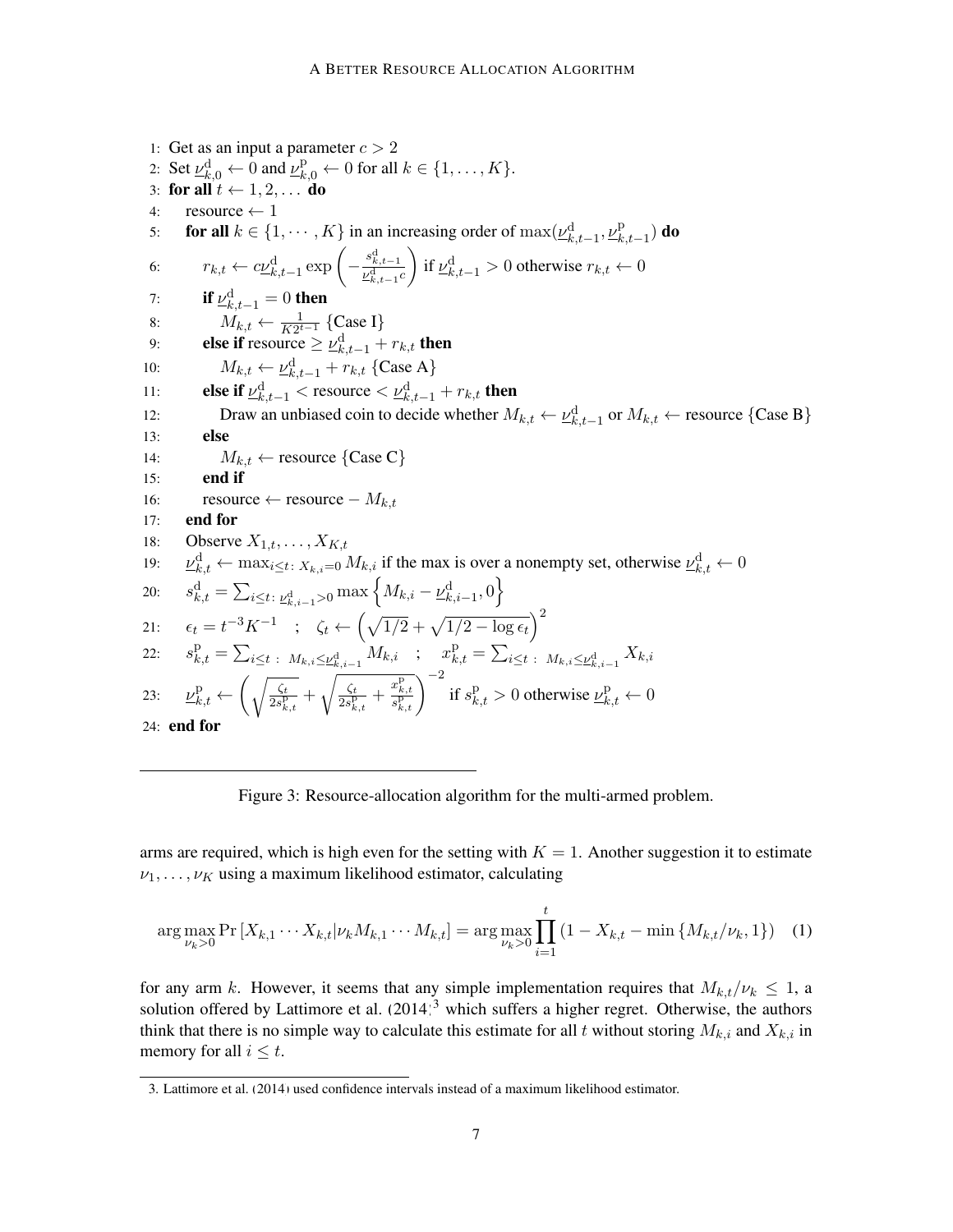# <span id="page-7-5"></span>5. Proof Outline of Theorem [3](#page-3-1)

In this section the outline of Thm. [3](#page-3-1) is presented together with the main lemmas, where  $c > 2$  is the constant parameter given as an input to the algorithm. Recall cases A, B, C and I from the algorithm in Fig. [3.](#page-6-0) We start by splitting the iterations into two types. Let  $u_{k,t} = \max\left(\underline{v}_{k,t}^{\text{p}}, \underline{v}_{k,t}^{\text{d}}\right)$  and let T be the set of "good iterations", for which  $0 < \nu_{k,t-1} \leq \nu_k$  for all k. The core of the proof relates to iterations  $t \in T$ , while the number of iterations  $t \notin T$  can be bounded: first, by observing case I of the algorithm, one can show that after a short number of iterations, for all  $1 \le k \le K$ ,  $\nu^{\rm d}_{k,t} > 0$ . Secondly, it always holds that  $\underline{\nu}_{k,t}^d \le \nu_k$ . Lastly, the estimate  $\underline{\nu}_{k,t}^p$  is constructed such that  $\underline{\nu}_{k,t}^p \le \nu_k$ with high probability.

<span id="page-7-4"></span>**Lemma 5** The expected number of iterations  $t \notin T$  is bounded by  $C$  max  $\left(\log \frac{1}{\nu_1}, 1\right)$ , for some *constant*  $C > 0$ *, depending only on c.* 

From now focus on iterations  $t \in T$ . Note that on any iteration  $t \in T$ , no arm is allocated according to case I. Let  $A_t$  be the set of all arms processed in the loop over the arms in line [5](#page-6-2) of Fig. [3](#page-6-0) on iteration t before encountering an arm k which is not allocated according to case A. Let  $k_t'$ be the first arm processed not according to case A. If the arm  $k'_t$  is allocated according to case B then set  $B'_t = \{k'_t\}, C'_t = \emptyset$  and if according to case C then  $C'_t = \{k'_t\}, B'_t = \emptyset$ . If  $k'_t$  is undefined then  $B'_t = C'_t = \emptyset$ . Define the sets  $A_t, B_t$  and  $C_t$  as the sets of all arms of  $A'_t, B'_t$  and  $C'_t$  (respectively) which are among the first  $\ell + 1$  arms processed on iteration t. If  $B_t \neq \emptyset$ , define by  $r'_t$  the difference between the amount of resource left for  $k_t$  and  $\underline{\nu}_{k_t,t-1}^d$ . Note that if  $B_t \neq \emptyset$  then arm  $k_t$  is of case B, hence it will either be allocated with  $M_{k'_t,t} = \underline{\nu}_{k'_t,t-1}^d$  or with  $M_{k'_t,t} = \underline{\nu}_{k'_t,t-1}^d + r'_t$ , each with probability 1/2. The sets  $A_t$ ,  $B_t$  and  $C_t$  are defined this way only for iterations  $t \in T$ , and they are defined at emptysets for  $t \notin T$ .

Define by  $Z_t$  the random variable which contains all the history up to the point where all  $M_{1,t+1}, \ldots, M_{K,t+1}$  are defined and just before observing  $X_{1,t+1} \cdots X_{K,t+1}$  (it contains the values  $\{X_{k,i}\}_{1\leq k\leq K,i\leq t}$  and the random coins tossed in case B of the algorithm up to and including iteration  $t + 1$ ). The expected regret on iteration t given  $Z_{t-1}$  equals

$$
\mathbb{E}[R_t | Z_{t-1}] = \ell + \mathbf{1}_{K > \ell} \frac{S^*}{\nu_{\ell+1}} - \sum_{k=1}^K \mathbb{E}[X_{k,t} | Z_{t-1}] = \ell + \mathbf{1}_{K > \ell} \frac{S^*}{\nu_{\ell+1}} - \sum_{k=1}^K \min\left(1, \frac{M_{k,t}}{\nu_k}\right).
$$

The next lemma bounds  $\mathbb{E}[R_t | Z_{t-1}]$ , and decomposes it in terms of  $A_t$ ,  $B_t$  and  $C_t$ .

**Lemma 6** *Let*  $t \in T$ *. It holds that* 

$$
\mathbb{E}[R_t \mid Z_{t-1}] \leq \sum_{k \in A_t} \left(1 - \min\left(\frac{M_{k,t}}{\nu_k}, 1\right)\right) \tag{2}
$$

<span id="page-7-1"></span><span id="page-7-0"></span>
$$
+\sum_{k\in A_t} \frac{r_{k,t}}{\underline{\nu}_{k,t-1}^{\mathrm{d}}} + \sum_{k\in B_t} \frac{r'_t}{\underline{\nu}_{k,t-1}^{\mathrm{d}}} \tag{3}
$$

<span id="page-7-3"></span><span id="page-7-2"></span>
$$
+\sum_{k\in B_t\cup C_t} \begin{cases} \min(\underline{\nu}_{k,t-1}^d, M_{k,t})(1/\nu_{\ell+1} - 1/\nu_k) & |A_t| = \ell\\ \min(\underline{\nu}_{k,t-1}^d, M_{k,t})(1/\nu_{\ell} - 1/\nu_k) & |A_t| < \ell \end{cases} \tag{4}
$$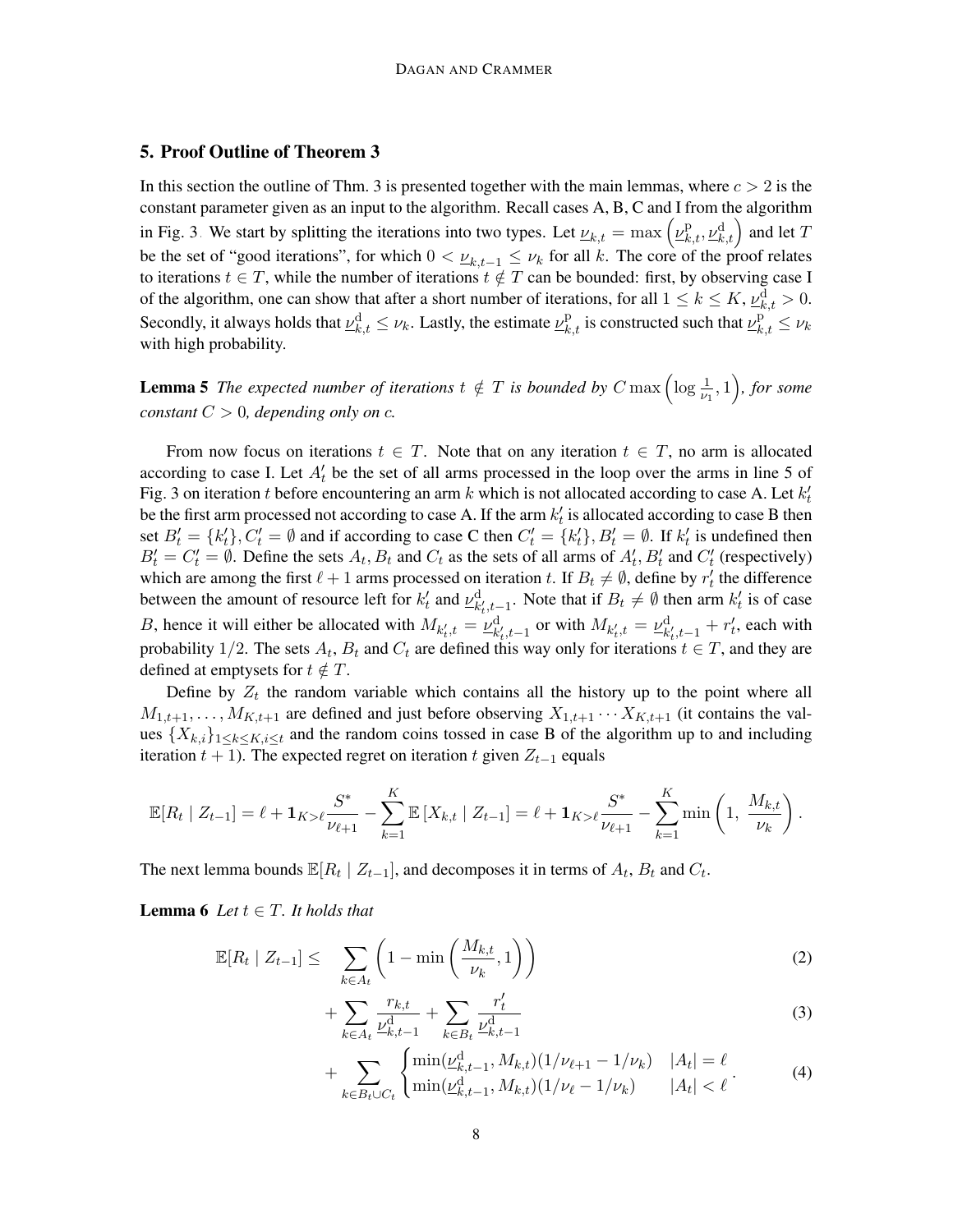The proof of Lem. [6](#page-7-0) matches between the allocations by the optimal allocation, and those by the algorithm. The amount in line [\(2\)](#page-7-1) relates to the difference between the reward of arms  $1, \ldots, |A_t|$ in the optimal allocation, and the reward of the members of  $A_t$  in the algorithm. The amount in line [\(3\)](#page-7-2) relates to possibly allocating  $\sum_{k \in A_t} r_{k,t} + r'_t$  resource to the wrong arms. Line [\(4\)](#page-7-3) stands for the regret incurred from allocating  $\min(\underline{\nu}_{k'_t,t-1}^{\rm d},M_{k'_t,t})$  resources to arms in  $B_t\cup C_t$ , instead of allocating it either to arm  $\ell$  or to arm  $\ell + 1$ . One can bound the total regret of the algorithm by summing the bound obtained in Lem. [6](#page-7-0) over  $t \in T$  and changing the order of summation:

$$
\mathbb{E}R^{(n)} = \sum_{t=1}^{n} \mathbb{E}R_t = \sum_{t \in T} \mathbb{E}R_t + \sum_{t \notin T} \mathbb{E}R_t = \sum_{t \in T} \mathbb{E}[\mathbb{E}[R_t | Z_{t-1}]] + \sum_{t \notin T} \mathbb{E}R_t
$$
  

$$
\leq \sum_{k=1}^{K} \sum_{t \colon k \in A_t} \mathbb{E}\left[1 - \min\left(\frac{M_{k,t}}{\nu_k}, 1\right)\right]
$$
 (5)

<span id="page-8-1"></span>
$$
+\sum_{k=1}^{K} \mathbb{E}\left[\sum_{t:\;k\in A_{t}} \frac{r_{k,t}}{\underline{\nu}_{k,t-1}^{d}} + \sum_{t:\;k\in B_{t}}^{n} \frac{r_{t}'}{\underline{\nu}_{k,t-1}^{d}}\right]
$$
(6)

<span id="page-8-3"></span><span id="page-8-2"></span>
$$
+\sum_{k=1}^{K} \mathbb{E}\left[\sum_{t:\;k\in B_t\cup C_t} \left\{\frac{\min(\underline{\nu}_{k,t-1}^{\mathrm{d}}, M_{k,t})(1/\nu_{\ell+1}-1/\nu_k)}{\min(\underline{\nu}_{k,t-1}^{\mathrm{d}}, M_{k,t})(1/\nu_{\ell}-1/\nu_k)}\frac{|A_t|}{|A_t|}<\ell\right]\right\}
$$
(7)

<span id="page-8-0"></span>
$$
+(n-\mathbb{E}\left[T\right])(\ell+1),\tag{8}
$$

where the term in line [\(8\)](#page-8-0) is obtained from  $\sum_{t \notin T} \mathbb{E} R_t$  by the fact that the reward of the optimal allocation is at most  $\ell+1$ , hence the regret on any iteration is at most  $\ell+1$ . The regret is decomposed into four parts, appearing in lines  $(5)$ ,  $(6)$ ,  $(7)$  and  $(8)$ , each bounded separately, where the amount in line [\(8\)](#page-8-0) is bounded by Lem. [5.](#page-7-4)

First, we bound the amount in line [\(5\)](#page-8-1).

**Lemma 7** *There exists a constant*  $C > 0$ *, depending only on c, such that for every arm k:* 

<span id="page-8-4"></span>
$$
\mathbb{E}\left[\sum_{t:\;k\in A_t}\left(1-\min\left(1,M_{k,t}/\nu_k\right)\right)\right]\leq C(\log n+\log K).
$$

To give an intuition, recall that whenever  $k \in A_t$ , there is a sufficient amount of resource for arm k, and one allocates  $M_{k,t} = \underline{\nu}_{k,t-1}^{\rm d} + r_{k,t}$ . Note that whenever  $k \in A_t$ ,

$$
1 - \min\left(\frac{M_{k,t}}{\nu_k}, 1\right) = \max\left(\frac{\nu_k - M_{k,t}}{\nu_k}, 0\right) \le \frac{\nu_k - \underline{\nu}_{k,t-1}^{\mathrm{d}}}{\nu_k}.
$$

Similarly to the corresponding claim in the single armed problem, one can roughly show, by a potential function calculation, that after m iterations when  $k \in A_t$ , it holds that  $\mathbb{E}\left(\nu_k - \underline{\nu}_{k,t-1}^{\rm d}\right)/\nu_k =$  $O(1/m)$ . Hence, one can roughly bound the amount in line [\(5\)](#page-8-1) corresponding to any arm k by  $\sum_{m=1}^{n} O(1/m) = O(\log n)$ . The actual proof is inductively by a potential function.

<span id="page-8-5"></span>Next, we bound the amount in line [\(6\)](#page-8-2), which corresponds to the redundant resource given to the arms.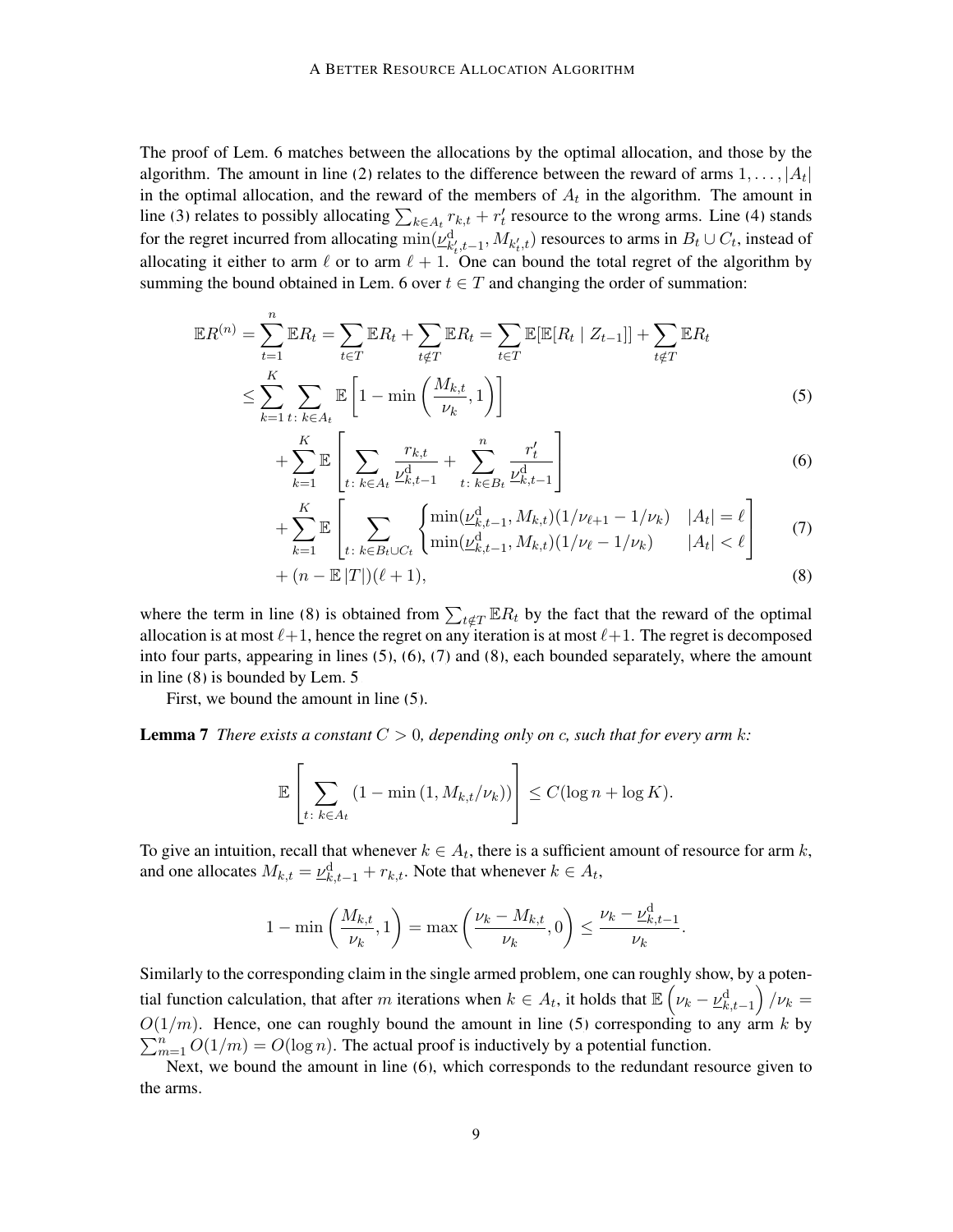**Lemma 8** *There exists some constant*  $C > 0$ , depending only on c, such that for every arm k:

<span id="page-9-1"></span>
$$
\mathbb{E}\left[\sum_{t:\;k\in A_t}\frac{r_{k,t}}{\nu^{\mathrm{d}}_{k,t-1}}+\sum_{t:\;k\in B_t}\frac{r'_t}{\nu^{\mathrm{d}}_{k,t-1}}\right]\leq C(\log n+\log K).
$$

We give an intuition for the proof. Note that if  $k \in A_t$  then  $\max\left(0, M_{k,t} - \underline{\nu}_{k,t-1}^d\right) = r_{k,t}$ , and if  $k \in B_t$  then k is of case B, hence  $\max(0, M_{k,t} - \underline{\nu}_{k,t-1}^d) = r'_t$  with probability 1/2 and  $\max\left(0,M_{k,t}-\underline{\nu}_{k,t-1}^{\text{d}}\right)=0$  with probability 0. Therefore, one can bound

<span id="page-9-2"></span>
$$
\mathbb{E}\left[\sum_{t:\;k\in A_t}r_{k,t}+\sum_{t:\;k\in B_t}r_t'\right]\leq 2\mathbb{E}\left[\sum_{t=1}^n\max\left(0,M_{k,t}-\underline{\nu}_{k,t-1}^d\right)\right].\tag{9}
$$

Note that by the definition of the algorithm,

$$
\max\left(0, M_{k,t} - \underline{\nu}_{k,t-1}^d\right) \le r_{k,t} = \underline{\nu}_{k,t-1}^d c \exp\left(-\frac{\sum_{i=1}^{t-1} \max\left(0, M_{k,i} - \underline{\nu}_{k,i-1}^d\right)}{c\underline{\nu}_{k,i-1}^d}\right) \tag{10}
$$
\n
$$
\le c\nu_k \exp\left(-\frac{\sum_{i=1}^{t-1} \max\left(0, M_{k,i} - \underline{\nu}_{k,i-1}^d\right)}{c\nu_k}\right),
$$

where the last inequality follows from the fact that  $\mu^d_{k,t-1} \leq \nu_k$  and the fact that  $xe^{-\alpha/x}$  is monotonic nondecreasing in x for  $\alpha \geq 0$  and  $x > 0<sup>4</sup>$  $x > 0<sup>4</sup>$  $x > 0<sup>4</sup>$ . One can show that this implies that  $\sum_{t=1}^{n} \max\left(0, M_{k,t} - \underline{\nu}_{k,t-1}^d\right) \leq \sum_{t=1}^{n} a_t$ , where  $a_1 = c\nu_k$  and  $a_t = c\nu_k \exp\left(-\sum_{i=1}^{t-1} a_i/(c\nu_k)\right)$ for all  $t > 1$ . It holds that  $a_t \approx c\nu_k/t$ , which implies that  $\sum_{t=1}^n a_t = O(\nu_k \log n)$ . Combining the last inequalities, one obtains a bound of  $\nu_k \log n$  on the left hand side of Eq. [\(9\)](#page-9-1). This concludes the proof since  $\underline{\nu}_{k,t-1}^{\text{d}} = \Omega(\nu_k)$  for most values of t.

<span id="page-9-3"></span>Lastly, we bound on the amount in line [\(7\)](#page-8-3), inspired by [Lattimore et al.](#page-12-0) [\(2014\)](#page-12-0) and [Auer et al.](#page-12-1) [\(2002\)](#page-12-1).

**Lemma 9** *There exists some constant*  $C > 0$ , depending only on c, such that for every arm k:

$$
\mathbb{E}\left[\sum_{t\in T\colon k\in B_t\cup C_t}\left\{\frac{\min(\underline{\nu}_{k,t-1}^{\text{d}},M_{k,t})(1/\nu_{\ell+1}-1/\nu_k)}{\min(\underline{\nu}_{k,t-1}^{\text{d}},M_{k,t})(1/\nu_{\ell}-1/\nu_k)}\ \ |A_t|=\ell\right]\leq \begin{cases} C\frac{\nu_k}{\nu_k-\nu_{\ell+1}}\log n & k>\ell+1\\ C\frac{\nu_k}{\nu_k-\nu_{\ell}}\log n & k=\ell+1\\ 0 & k<\ell+1 \end{cases} \right].
$$

We give an intuition for the proof, ignoring the dependency on  $\nu_1 \cdots \nu_K$  for simplicity. Recall that  $1/\underline{\nu}_{k,t-1}^{\mathrm{p}}$  is estimated roughly by the number of successes divided by the total resource,  $\left(\sum_{i} X_{k,i}\right) / \sum_{i} M_{k,i}$  over iterations  $i \leq t-1$  for which  $M_{k,i} \leq \underline{\nu}_{k,i-1}^d$ . For a single i in the sum, expectation of  $X_{k,i}/M_{k,i}$  is indeed  $1/\nu_k$ , and a relative Chernoff bound can show that if  $\sum_i M_{k,i}$  is

<span id="page-9-0"></span><sup>4.</sup> Note the sum in the right hand side of line [\(10\)](#page-9-2) is over all  $i \le t - 1$ . While the definition of  $r_{k,t}$  requires the sum to be over all  $i \leq t-1$  such that  $\underline{\nu}_{k,i-1}^d > 0$ , we ignore this requirement, for simplicity of presentation.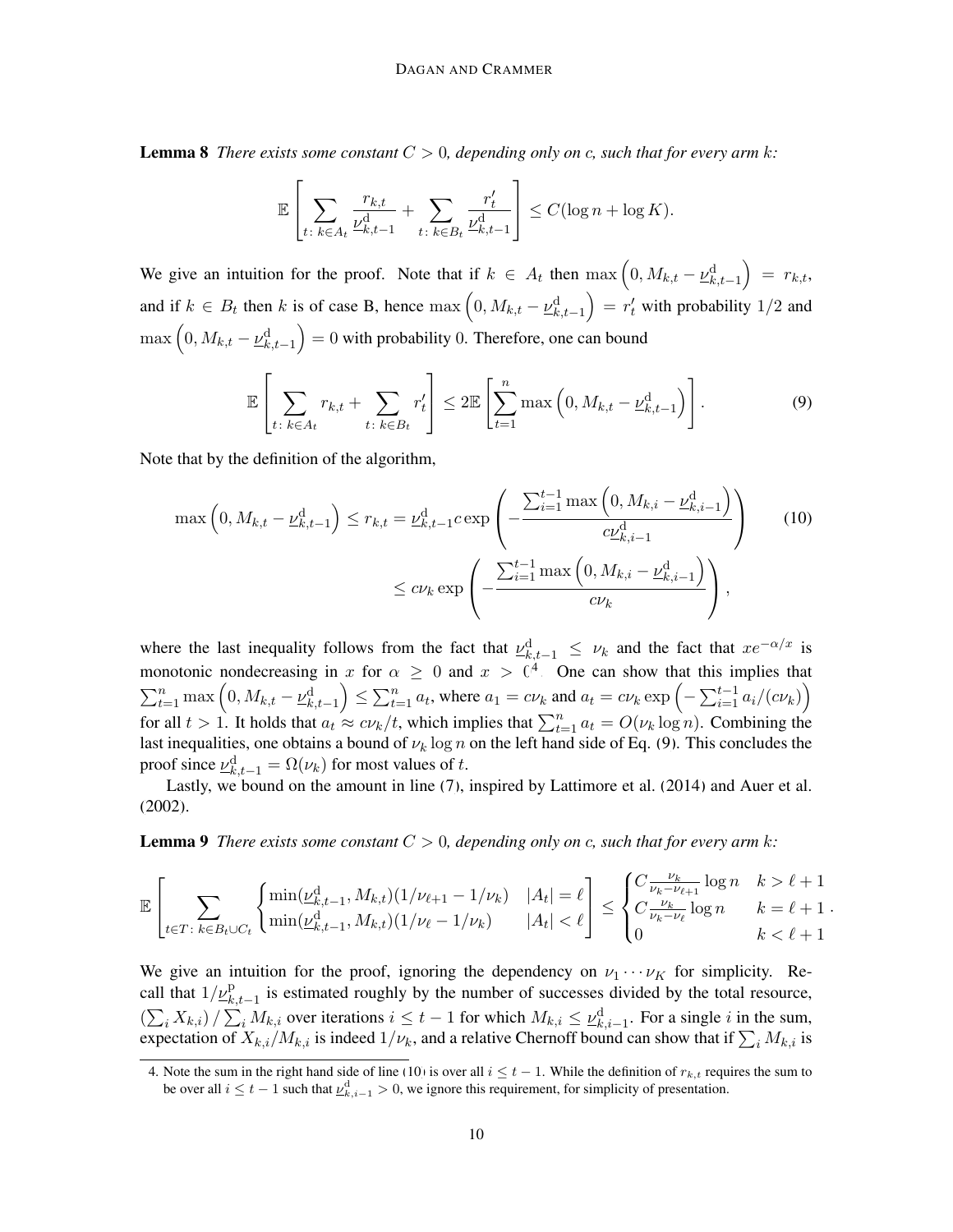<span id="page-10-0"></span>

Figure 4: Regret vs n for two algorithms (log scale).

 $\sum_i M_{k,i} = \Omega(\log n)$  for a sufficiently large constant, then  $\nu_{k,t-1}^p > \nu_{\ell+1}$ . If  $t \in T$  this implies that sufficiently large then this estimate is close to  $1/\nu_k$  with high probability. Fix some  $k > \ell + 1$  and if  $\nu_{k,t-1}^{\text{p}} > \nu_{\ell+1} \ge \nu_{1,t-1}, \ldots, \nu_{\ell+1,t-1}$  and k is not one of the first  $\ell+1$  arms processed on iteration t. Hence, k is not in  $B_t \cup C_t$  from that point onwards, which implies that  $\mathbb{E} \sum_t M_{k,t} = O(\log n)$ , where the sum is over iterations  $1 \le t \le n$  such that  $M_{k,t} \le \underline{\nu}_{k,t-1}^d$  and  $k \in B_t \cup C_t$ . Since  $B_t$  and  $C_t$  contain arms of cases B and C respectively, whenever  $k \in C_t$  it holds that  $M_{k,t} \leq \underline{\nu}_{k,t-1}^d$  and whenever  $k \in B_t$  then  $M_{k,t} \leq \underline{\nu}_{k,t-1}^d$  with probability 1/2. In particular, this implies that

$$
\mathbb{E}\left[\sum_{t\colon k\in B_t\cup C_t} \min(\underline{\nu}_{k,t-1}^{\rm d},M_{k,t})\right]\leq 2\mathbb{E}\left[\sum_{\substack{t\colon k\in B_t\cup C_t\\M_{k,t}\leq \underline{\nu}_{k,t-1}^{\rm d}}} \min(\underline{\nu}_{k,t-1}^{\rm d},M_{k,t})\right]=2\mathbb{E}\left[\sum_{\substack{t\colon k\in B_t\cup C_t\\M_{k,t}\leq \underline{\nu}_{k,t-1}^{\rm d}}}M_{k,t}\right].
$$

The last term is  $O(\log n)$ , which concludes the lemma for any arm  $k > \ell + 1$ . One can similarly bound the amount corresponding to  $k = \ell + 1$ , while the amount corresponding to  $k \leq \ell$  is nonpositive since  $1/\nu_{\ell} - 1/\nu_k \leq 0$ .

### 6. Simulations

We conducted simulations to evaluate the merits of our methods, each for 100 executions. First, we followed the choice of [Lattimore et al.](#page-12-0) [\(2014\)](#page-12-0) and used a problem with  $K = 2$  and  $\nu_1 = 0.4, \nu_2 =$ 0.6 as a problem where the regret contains only a term of the form  $\ell \log^2 n$ , and indeed found out that the regret behaves as  $45 \log^2 n$ . We remind the reader that the main improvement of our algorithm is by replacing the  $\ell \log^2 n$  term with  $\ell \log n$ . This term corresponds to the regret obtained from the fact the algorithm does not know the exact requirements  $(\nu_k)$  of the top  $\ell$  arms. We experimented with  $\log_2 n = 1, 2, \ldots, 18$ , and  $c = 2.5$ , and the regret behaves as  $3.5 \log n$  with high confidence. For  $n = 2^{18}$  this is an improvement from 7053 to 43.

While our main improvement in the regret corresponds to reducing the term  $\ell \log^2 n$  to  $\ell \log n$ , the other main term,  $\log n \sum_{k=\ell+2}^{K} \frac{\nu_k}{\nu_k - \nu_k}$  $\frac{\nu_k}{\nu_k-\nu_{\ell-1}}$ , which corresponds to arms  $k > \ell + 1$ , appears in both papers. Hence, one expects that the greatest difference between the algorithms would be in situations where  $K/\ell$  is low. Indeed, this is the case, as shown in our simulations.

We also performed experiments where the arm parameters  $\nu_k$  are uniformly spanned. One execution was performed with  $K = 50$ , and  $\nu_k = \frac{2k}{25^2}$  for  $k = 1, \ldots, 50$ . That is,  $\nu_1 = 2/25^2$ ,  $\nu_{50} =$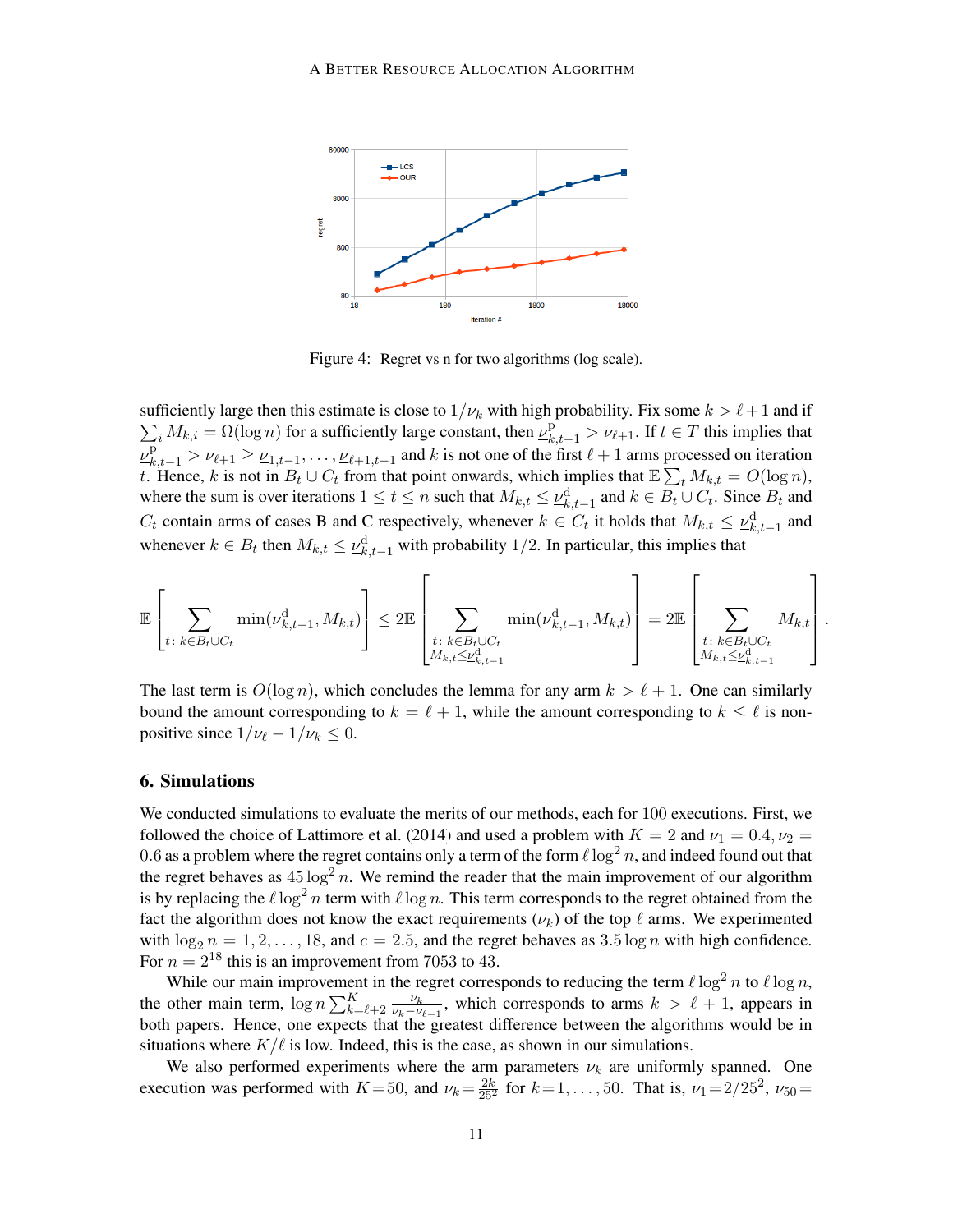<span id="page-11-2"></span>

Figure 5: Regret of the algorithm in Fig. [3](#page-6-0) as a function of  $\log_2 n$ 

 $100/25^2=4/25$ , and  $\ell=24$ . The regret vs n is plotted in Fig. [4.](#page-10-0) In each of the 100 executions, we ran one copy of our algorithm as it is any-time, yet multiple-copies of the algorithm of [Lattimore](#page-12-0) [et al.](#page-12-0) [\(2014\)](#page-12-0): one for each value of the horizon n. For  $n=2^{14}$  our algorithm suffers a regret of 721 compared to 27, 681 by their algorithm.

Similar trends were observed with other choices of the parameters. For example, with  $K = 100$ , and  $\nu_{k} = \frac{2k}{100^2}$  for  $k = 1, \ldots, 100$ . Here  $\ell = 99$ , therefore only the term  $\ell \log n$  takes part, and for  $n = 2^{18}$  our algorithm suffers a regret of 1167 compared to 352, 173 by their. Another example is when we set  $K = 50$  and  $\nu_k = \frac{2k}{10^2}$  for  $k = 1, \ldots, 50$  (therefore  $\ell = 9$ ). For a horizon of  $n = 2^{18}$ our algorithm suffers a regret of 1, 544 compared to the 21, 665 by the benchmark. The regret of our algorithm in these two experiments as function of  $n$  is drawn in Fig. [5,](#page-11-2) where the x-axis is in logarithmic scale and the  $y$  axis is in a normal scale. One can see that in the first experiment, the regret is a linear function of  $log n$ , while in the second experiment, the regret is a linear function of  $\log n$  for any value  $n \geq 2^{15}$  (we executed up to  $n = 2^{20}$ ).

# 7. Summary

We described an algorithm for the multi-resource allocation problem and proved both upper and lower regret bounds of  $\Theta(\log n)$ , an improvement compared to the regret of  $O(\log^2 n)$  of the previous algorithm by [Lattimore et al.](#page-12-0) [\(2014\)](#page-12-0). Additionally, we discussed a related settings, where there is only a single-arm. Simulations we performed showed the supervisory of our algorithm. Future directions are extending our results to the multi-resource problem [\(Lattimore et al., 2015\)](#page-12-4), to the contextual case where algorithms receive instance dependent side information, and to the case where the parameters or total amount of resource drifts in time. Lastly, we believe that the algorithm can be modified to handle non linear bandits, similarly to the generalization of the one arm problem in Remark [2.](#page-2-1)

### **References**

- <span id="page-11-0"></span>Yasin Abbasi-Yadkori, Dávid Pál, and Csaba Szepesvári. Improved algorithms for linear stochastic bandits. In *Advances in Neural Information Processing Systems*, pages 2312–2320, 2011.
- <span id="page-11-1"></span>Shipra Agrawal and Navin Goyal. Thompson sampling for contextual bandits with linear payoffs. In *ICML (3)*, pages 127–135, 2013.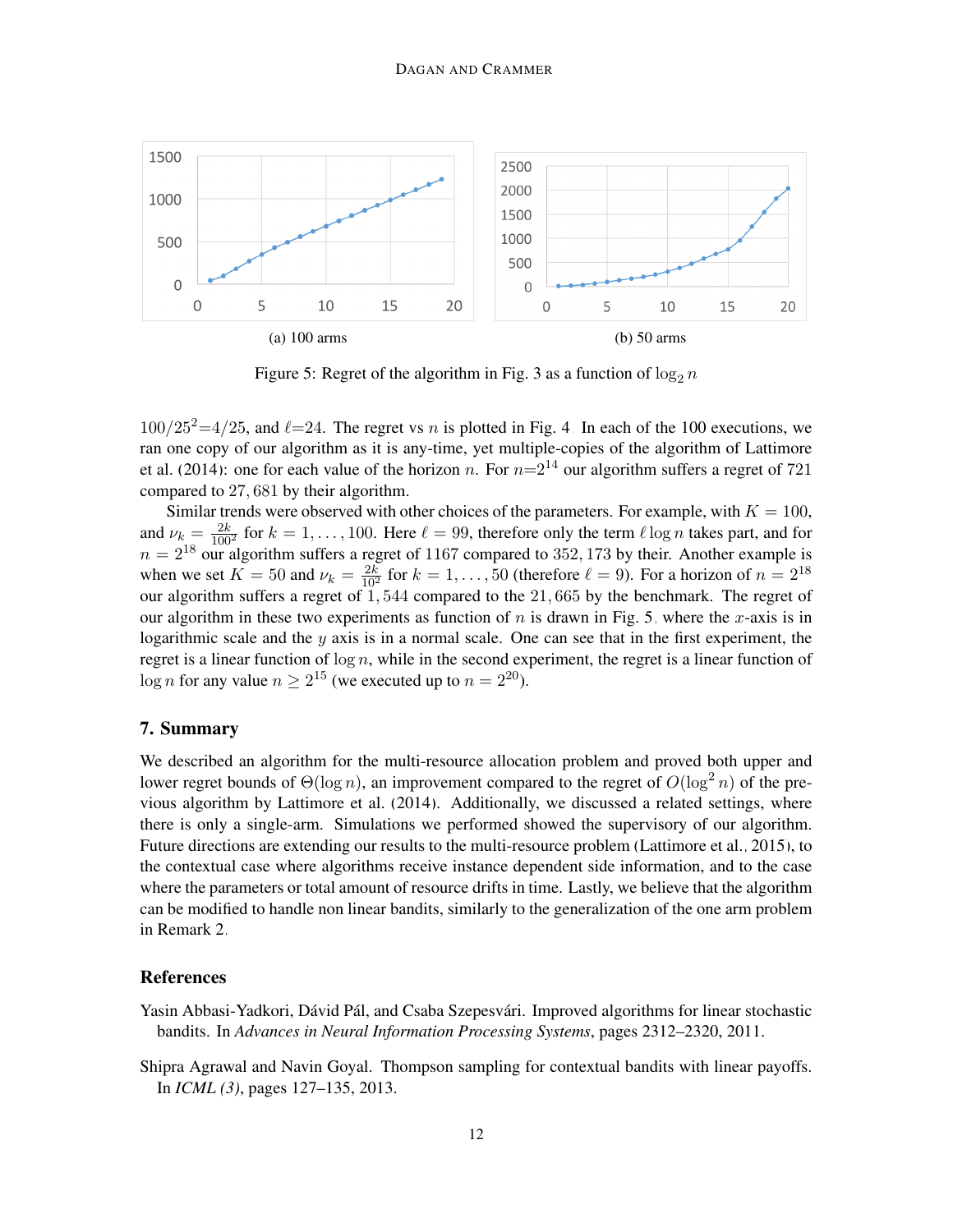- <span id="page-12-1"></span>Peter Auer, Nicolo Cesa-Bianchi, and Paul Fischer. Finite-time analysis of the multiarmed bandit problem. *Machine learning*, 47(2-3):235–256, 2002.
- <span id="page-12-3"></span>Josef Broder and Paat Rusmevichientong. Dynamic pricing under a general parametric choice model. *Operations Research*, 60(4):965–980, 2012.
- <span id="page-12-8"></span>Herman Chernoff. A measure of asymptotic efficiency for tests of a hypothesis based on the sum of observations. *The Annals of Mathematical Statistics*, pages 493–507, 1952.
- <span id="page-12-5"></span>Branislav Kveton, Zheng Wen, Azin Ashkan, and Csaba Szepesvari. Tight regret bounds for stochastic combinatorial semi-bandits. In *AISTATS*, 2015.
- <span id="page-12-9"></span>Tze Leung Lai and Herbert Robbins. Asymptotically efficient adaptive allocation rules. *Advances in applied mathematics*, 6(1):4–22, 1985.
- <span id="page-12-0"></span>Tor Lattimore, Koby Crammer, and Csaba Szepesvári. Optimal resource allocation with semi-bandit feedback. In *UAI*, pages 477–486. AUAI Press, 2014.
- <span id="page-12-4"></span>Tor Lattimore, Koby Crammer, and Csaba Szepesvari. Linear multi-resource allocation with semi- ´ bandit feedback. In *Advances in Neural Information Processing Systems*, pages 964–972, 2015.
- <span id="page-12-2"></span>A Rajeev, Demosthenis Teneketzis, and Venkatachalam Anantharam. Asymptotically efficient adaptive allocation schemes for controlled iid processes: Finite parameter space. *IEEE Transactions on Automatic Control*, 34(3), 1989.

### Appendix A. Proof of Theorem [1](#page-1-0)

The proof is for the general setting discribed in Remark [2](#page-2-1)

Assume that the allocation rule of the algorithm is  $M_t \leftarrow \underline{\nu}_{t-1} + \frac{c}{t}$  $\frac{c}{t}$  for some  $c > 1$  (2 is replaced by c), and bound the expected regret by  $\frac{c^2}{c}$  $\frac{c^2}{c-1}$ (log  $n + 1$ ). Fix some arm, and let  $\nu$  be its resource requirement.

We divide the expected regret into two parts:

<span id="page-12-6"></span>
$$
\mathbb{E}R^{(n)} = \mathbb{E}\left[n(1-\nu) - \sum_{t=1}^{n} (X_t - M_t)\right]
$$

$$
= \mathbb{E}\left[\sum_{t=1}^{n} (M_t - \nu)\right] + \mathbb{E}\left[\sum_{t=1}^{n} (1 - X_t)\right].
$$
(11)

We start by bounding the first term of [\(11\)](#page-12-6). Since the lower bound  $\underline{\nu}_t$  is always correct, namely,  $\nu_t \leq \nu$ , it holds that:

<span id="page-12-7"></span>
$$
\sum_{t=1}^{n} (M_t - \nu) = \sum_{t=1}^{n} \left(\frac{c}{t} + \underline{\nu}_{t-1} - \nu\right) \le \sum_{t=1}^{n} \frac{c}{t} \le c(\log n + 1). \tag{12}
$$

Next, we bound the second term of [\(11\)](#page-12-6). Define  $\varepsilon_t = \nu - \underline{\nu}_t$ . This is a random variable, since  $u_t$  is also a random variable. We will start by bounding  $\mathbb{E}[\varepsilon_t]$ .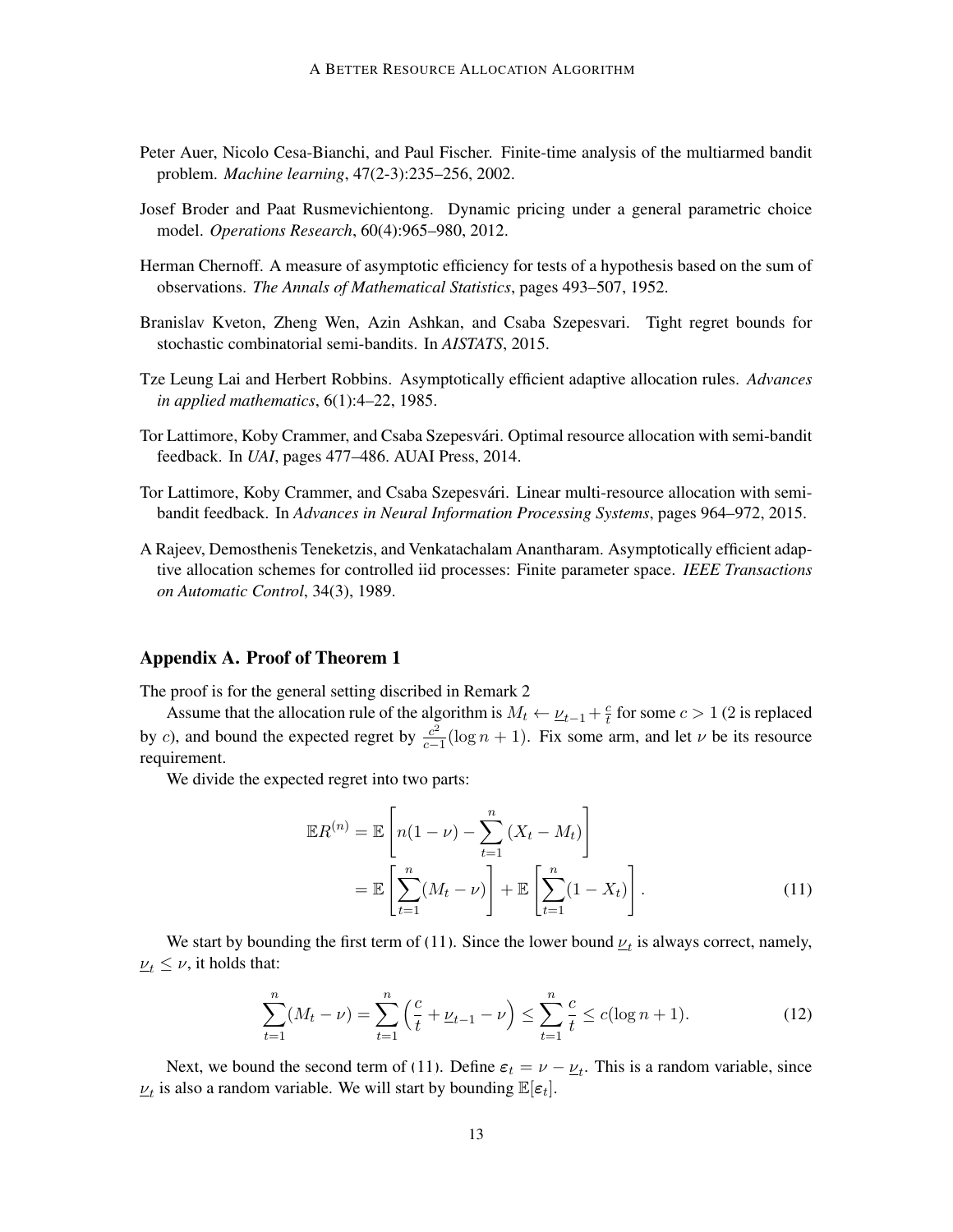**Lemma 10** *For any*  $0 \le t \le n$ *,* 

$$
\mathbb{E}[\varepsilon_t] \le \frac{c^2}{c-1} \frac{1}{t+1}.
$$

**Proof** We start by bounding the conditional expectation  $\mathbb{E}[\epsilon_t|\epsilon_{t-1}]$ , for any  $1 \le t \le n$ . Fix some 1 ≤ t ≤ n and  $0 \leq \epsilon \leq 1$ , and assume that  $\varepsilon_{t-1} = \epsilon$ . The problem definition assumes that the probability that  $X_t = 0$  is at least

$$
\nu - M_t = \nu - \underline{\nu}_{t-1} - \frac{c}{t} = \varepsilon_{t-1} - \frac{c}{t} = \varepsilon - \frac{c}{t}.
$$

Denote  $p = \Pr[X = 0 | \varepsilon_{t-1} = \epsilon]$ . As we have just showed,  $p \ge \epsilon - \frac{c}{t}$  $\frac{c}{t}$ . By the definition of the algorithm, with probability  $p, \underline{\nu}_t = M_t$ . At that case,

$$
\varepsilon_t = \nu - \underline{\nu}_t = \nu - M_t = \nu - \underline{\nu}_{t-1} - \frac{c}{t} = \varepsilon_{t-1} - \frac{c}{t} = \epsilon - \frac{c}{t}.
$$

With probability  $1 - p$ ,  $\underline{\nu}_t = \underline{\nu}_{t-1}$ . At that case,

$$
\varepsilon_t = \nu - \underline{\nu}_t = \nu - \underline{\nu}_{t-1} = \varepsilon_{t-1} = \epsilon.
$$

Therefore,

$$
\mathbb{E}[\varepsilon_t|\varepsilon_{t-1}=\epsilon] = p(\epsilon - \frac{c}{t}) + (1-p)\epsilon = \epsilon - p\frac{c}{t} \le \epsilon - (\epsilon - \frac{c}{t})\frac{c}{t} = \epsilon - \epsilon\frac{c}{t} + \frac{c^2}{t^2}.
$$

Writing it differently, this means that  $\mathbb{E}[\varepsilon_t|\varepsilon_{t-1}] \leq \varepsilon_{t-1}(1-\frac{c}{t})$  $(\frac{c}{t}) + \frac{c^2}{t^2})$  $\frac{c^2}{t^2}$ .

We conclude the lemma by induction on  $0 \le t \le n$ . For  $t = 0$ ,

$$
\mathbb{E}[\varepsilon_0] = \mathbb{E}[\nu - \underline{\nu}_0] = \nu \le 1 \le c \le \frac{c^2}{c - 1} = \frac{c^2}{c - 1} \frac{1}{t + 1}.
$$

For  $1 \leq t \leq n$ ,

$$
\mathbb{E}[\varepsilon_t] = \mathbb{E}[\mathbb{E}[\varepsilon_t|\varepsilon_{t-1}]]
$$
  
\n
$$
= \mathbb{E}[\varepsilon_{t-1}(1-\frac{c}{t}) + \frac{c^2}{t^2}]
$$
  
\n
$$
\leq \frac{c^2}{(c-1)t}(1-\frac{c}{t}) + \frac{c^2}{t^2}
$$
  
\n
$$
= \frac{c^2}{(c-1)t^2}(t-c) + \frac{c^2}{(c-1)t^2}(c-1)
$$
  
\n
$$
= \frac{c^2}{(c-1)}\frac{t-1}{t^2}
$$
  
\n
$$
\leq \frac{c^2}{(c-1)}\frac{1}{t+1},
$$

where the last inequality follows since  $(t-1)(t+1) = t^2 - 1 < t^2$ .

 $\blacksquare$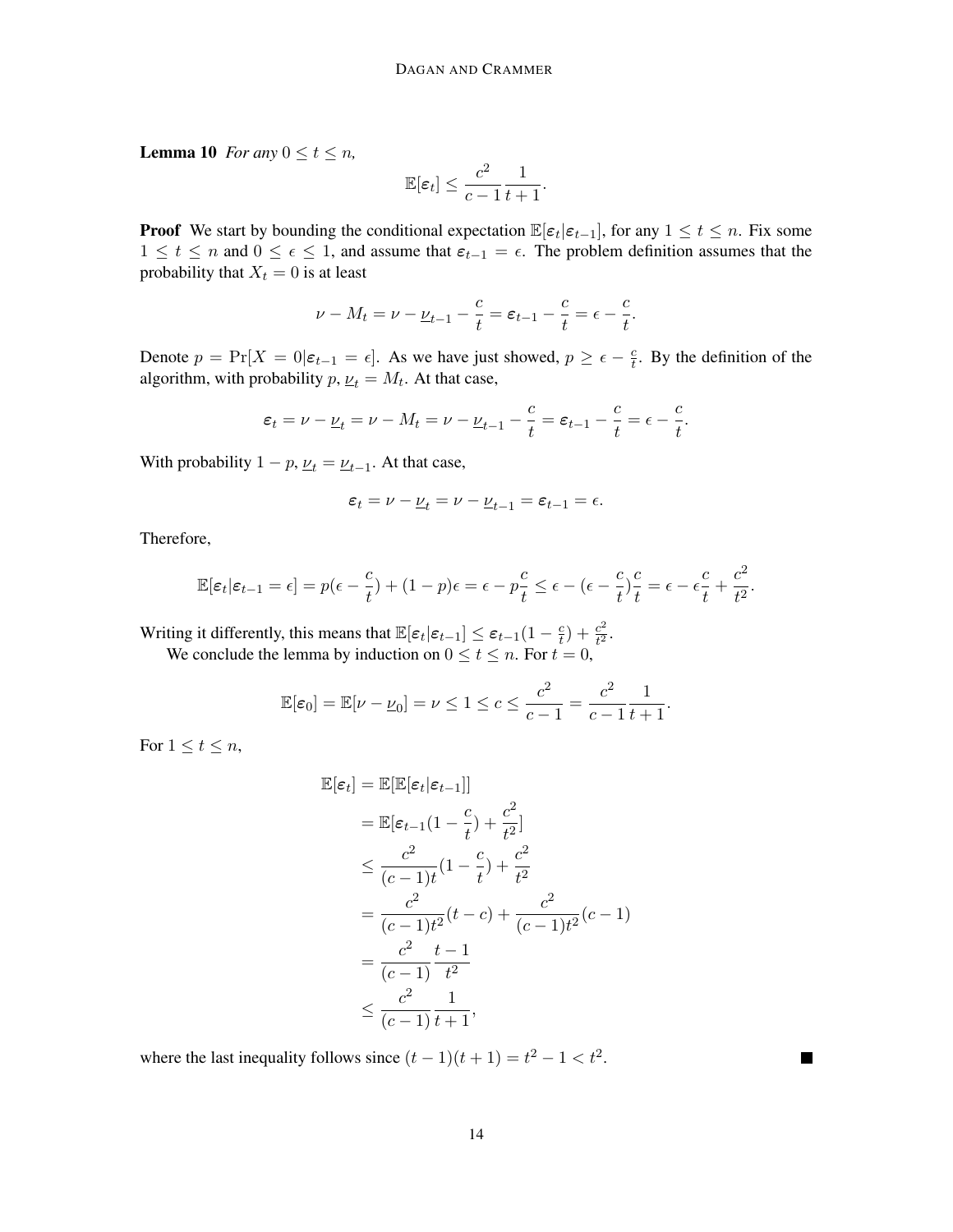The algorithm implies that  $\underline{\nu}_t = \underline{\nu}_{t-1} + \frac{c}{t}$  $\frac{c}{t}(1-X_t)$ , for all  $1 \le t \le n$ . Therefore,

$$
\varepsilon_{t-1} - \varepsilon_t = (\nu - \underline{\nu}_{t-1}) - (\nu - \underline{\nu}_t) = \underline{\nu}_t - \underline{\nu}_{t-1} = \frac{c}{t}(1 - X_t).
$$

This implies

$$
\mathbb{E}[1 - X_t] = \mathbb{E}\left[\frac{t(\varepsilon_{t-1} - \varepsilon_t)}{c}\right] = \frac{t(\mathbb{E}\varepsilon_{t-1} - \mathbb{E}\varepsilon_t)}{c}.
$$

Summing over  $1 \le t \le n$ ,

<span id="page-14-0"></span>
$$
\sum_{t=1}^{n} \mathbb{E}[1 - X_t] = \sum_{t=1}^{n} \frac{t(\mathbb{E}\varepsilon_{t-1} - \mathbb{E}\varepsilon_t)}{c}
$$

$$
= \frac{\mathbb{E}\varepsilon_0}{c} + \sum_{t=1}^{n-1} \frac{\mathbb{E}\varepsilon_t}{c} - \frac{n\mathbb{E}\varepsilon_n}{c}
$$

$$
\leq \sum_{t=0}^{n-1} \frac{\mathbb{E}\varepsilon_t}{c}
$$

$$
\leq \sum_{t=0}^{n-1} \frac{1}{c} \frac{c^2}{(c-1)(t+1)}
$$

$$
= \frac{c}{c-1} \sum_{t=1}^{n} \frac{1}{t}
$$

$$
\leq \frac{c}{c-1} (\log n + 1).
$$
(13)

Equations  $(11)$ ,  $(12)$  and  $(13)$  conclude that:

$$
\mathbb{E}R^{(n)} = \mathbb{E}\left[\sum_{t=1}^{n} (M_t - \nu)\right] + \mathbb{E}\left[\sum_{t=1}^{n} (1 - X_t)\right] \le c(\log n + 1) + \frac{c}{c - 1}(\log n + 1) = \frac{c^2}{c - 1}(\log n + 1).
$$

This is minimized at  $c = 2$ , with a value of  $4(\log n + 1)$ .

### Appendix B. Proof of Theorem [3](#page-3-1)

This is section contains a proof for the lemmas appearing in the proof outline in Section [5.](#page-7-5) Sec. [B.1](#page-14-1) contains a list of all definitions, Sec. [B.2](#page-16-0) presents the proof of Lemma [6,](#page-7-0) Sec. [B.3](#page-19-0) presents the proof of Lemma [7,](#page-8-4) Sec. [B.4](#page-38-0) presents the proof of Lemma [8,](#page-8-5) Sec. [B.5](#page-39-0) presents the proof of Lemma [5,](#page-7-4) and Sec. [B.6](#page-42-0) presents the proof of Lemma [9.](#page-9-3)

### <span id="page-14-1"></span>B.1 Table of definitions

Below is the table of all definitions.

•  $Z'_t$ : contains everything the algorithm has seen up to and including iteration t. It includes the values of  $X_{k,t}$  for all  $1 \leq k \leq K$  and  $1 \leq t \leq n$ . The only difference between  $Z'_t$  and  $Z_t$  is that  $Z_t$  contains the result of the random coin tossed by the algorithm on iteration  $t + 1$ , while  $Z'_t$  does not.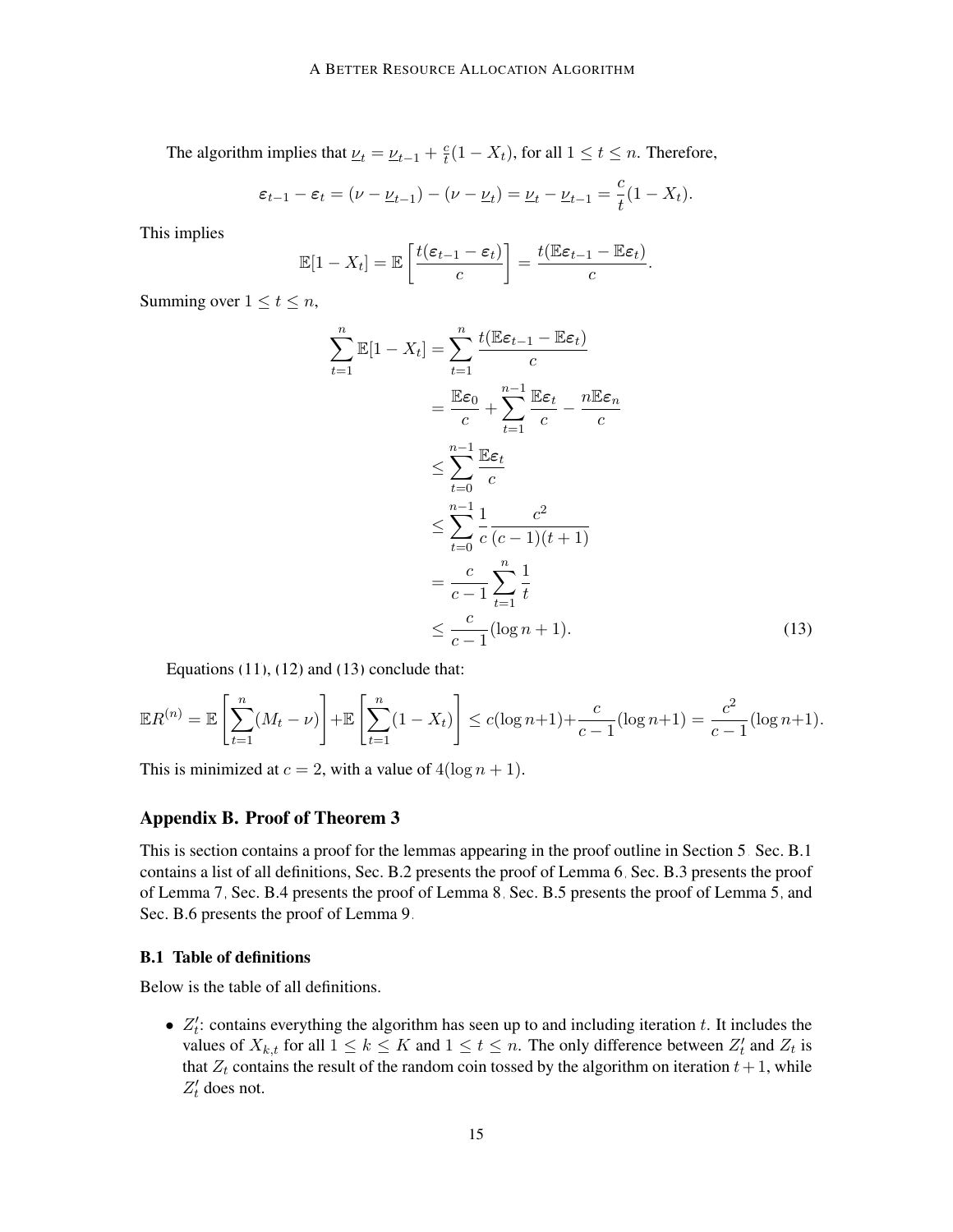- $\tau_0$ : max<sub>1</sub><k<k  $\tau_{k,0}$ . The first iteration where all arms have positive lower bound.
- $\beta(\cdot)$ : equals min $(1, \cdot)$ .
- $n:$  number of iterations the arms are invoked.
- $K:$  number of arms.
- $\nu_1, \ldots, \nu_K$ : these parameters determine the success probability of the arms. Given a resource of M, arm k succeeds with probability min  $\left(1, \frac{M}{W}\right)$  $\overline{\nu_k}$ .
- $\ell$ : the number of arms that are fully allocated under the optimal allocation. The highest number of  $i \geq 0$  such that  $\sum_{j=1}^{i} \nu_i \leq 1$ .
- $M_{k,t}$ : the amount of resource allocated to arm k on iteration t.
- $X_{k,t}$ : the indicator of the success of arm k on iteration t.
- $\underline{\nu}_{k,t}^d$ : the deterministic lower bound of  $\nu_k$ , calculated by the algorithm at the end of iteration t.
- $\underline{\nu}_{k,t}^{\text{p}}$ : the probabilistic lower bound of  $\nu_k$ , calculated by the algorithm at the end of iteration t.
- $\underline{\nu}_{k,t}$ :  $\max(\underline{\nu}_{k,t}^{\mathrm{d}}, \underline{\nu}_{k,t}^{\mathrm{p}})$ .
- c: a parameter given to the algorithm, that has to get a positive value greater than 2. It takes part in the calculation of  $r_{k,t}$ .
- $(\cdot)_+$ : equals max $(0, \cdot)$ .
- $s_{k,t}^d$ : equals  $\sum_{i \le t} \sum_{\substack{\nu_{k,i}^d > 0}} (M_{k,i} \underline{\nu}_{k,i-1}^d) +$ .
- $r_{k,t}$ : equals  $c\underline{\nu}_{k,t-1}^d \exp\left(-\frac{s_{k,t-1}^d}{c\underline{\nu}_{k,t-1}^d}\right)$ ). Equals  $M_{k,t} - \underline{\nu}_{k,t-1}^d$  if there are sufficient resources for arm  $k$  on iteration
- $s_{k,t}^{\text{p}}$ : equals  $\sum_{1 \leq i \leq t} M_{k,i} \leq \underline{\nu}_{k,i-1}^{\text{d}} M_{k,i}$ .
- $x_{k,t}^{\mathrm{p}}$ : equals  $\sum_{1 \leq i \leq t} X_{k,i} \leq \underline{\nu}_{k,i-1}^{\mathrm{d}} X_{k,i}$ .
- T: the set of "good" iterations. Equals  $\{1 \le t \le n : 0 < \underline{\nu}_{k,t-1} \le \nu_k \forall 1 \le k \le K\}.$
- *p*: equals  $\frac{c-2}{2c}$ .
- $k_{1,t}, \ldots, k_{K,t}$ : the arms  $1, \ldots, K$ , by the order which they were iterated on the loop over the arms in line [5](#page-6-2) of the algorithm, on iteration  $t$ .
- $\ell_t$ : the highest value of *i* such that for all  $1 \le j \le i$ ,  $M_{k_{j,t},t} = \underline{\nu}_{k_{j,t},t-1}^d + r_{k_{j,t},t}$ .
- $A_t$ :  $\{k_{1,t}, k_{2,t}, \ldots, k_{\min(\ell_t, \ell+1),t}.$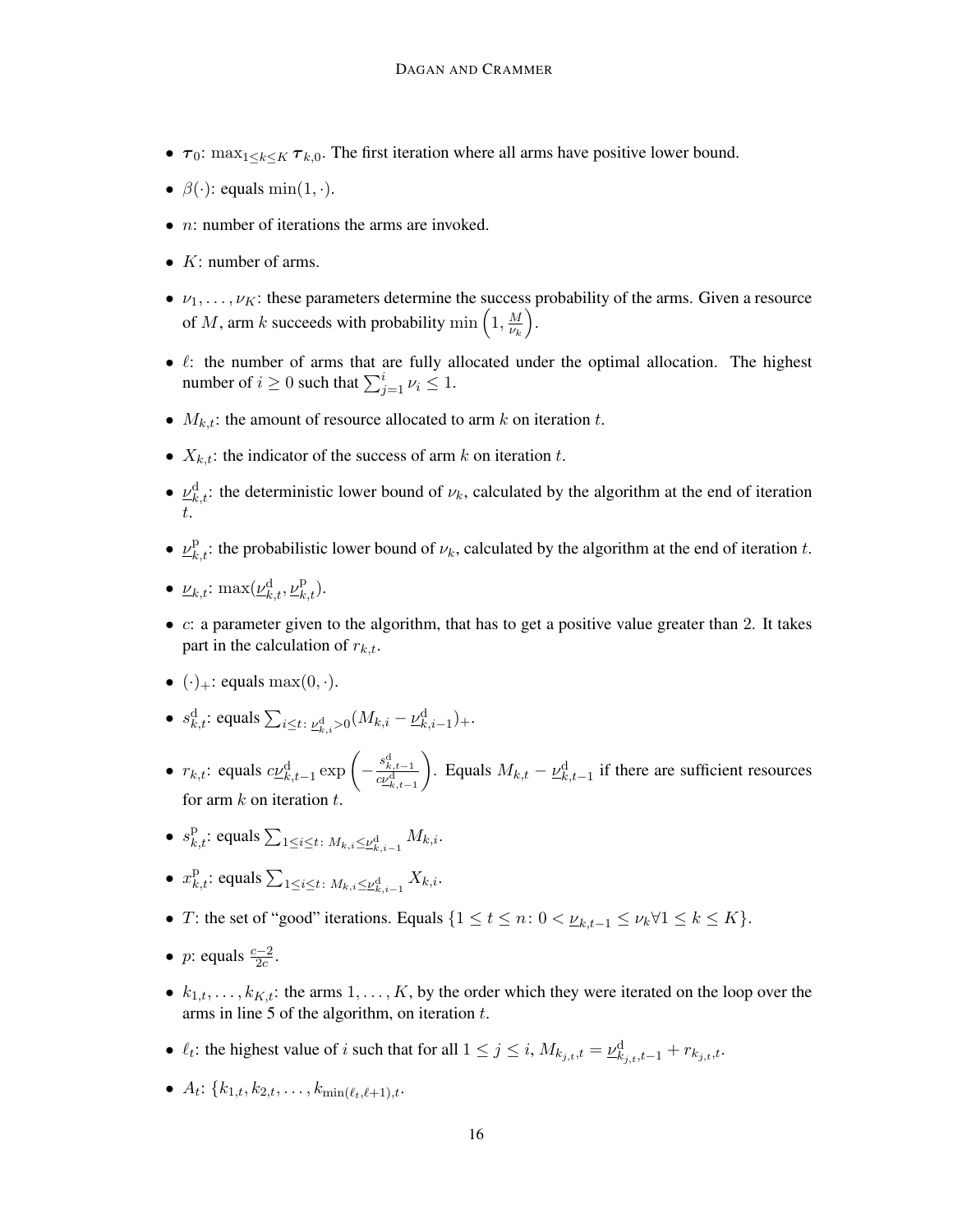\n- \n
$$
B_t = \n\begin{cases} \n\{k_t'\} & |A_t| < \min(\ell+1, K) \text{ AND } 1 - \sum_{k \in A_t} M_{k,t} > \underline{\nu}_{k_t', t-1}^{\mathrm{d}}, \\
\emptyset & \text{otherwise}\n\end{cases}
$$
\n
\n- \n
$$
C_t = \n\begin{cases} \n\{k_t'\} & |A_t| < \min(\ell+1, K) \text{ AND } 1 - \sum_{k \in A_t} M_{k,t} \leq \underline{\nu}_{k_t', t-1}^{\mathrm{d}} \\
\emptyset & \text{otherwise}\n\end{cases}
$$
\n
\n

- $k_t' : k_{|A_t|+1,t}$ .
- •

$$
r'_{t} = \begin{cases} 1 - \sum_{k \in A_t} M_k - \underline{\nu}_{k'_t, t-1}^{\mathrm{d}} & B_t \neq \emptyset \\ 0 & B_t = \emptyset \end{cases}
$$

.

- $Z_t$ : the random variable that contains everything the algorithm has seen up to and just before the point it gets to see the success statuses of the arms on iteration  $t + 1$ . It contains all the success statuses  $X_{k,i}$  for any arm  $1 \leq k \leq K$  and any iteration  $1 \leq i \leq t$ , in addition to all the randomness of the algorithm up to and including iteration  $t + 1$ .
- $R_t$ : the regret on iteration t.
- $R^{(n)}:\sum_{t=1}^{n} R_t$ .
- $\tau_{k,0}$ : the lowest value of t for which  $\underline{\nu}_{k,t}^d > 0$ .

$$
\bullet \ \epsilon_{k,t} \!\!: \tfrac{\nu_k - \underline{\nu}_{k,t}^{\text{d}}}{\nu_k}.
$$

•  $\tau_{k,1}$ : the lowest value of t such that  $\epsilon_{k,t} \leq p$ .

.

$$
\bullet \ \ h_{k,t} \colon \tfrac{(M_{k,t} - \underline{\nu}_{k,t-1}^{\text{d}})_+}{r_{k,t}}
$$

- $Z'_t$ : contains everything the algorithm has seen up to and including iteration t. It includes the values of  $X_{k,t}$  for all  $1 \leq k \leq K$  and  $1 \leq t \leq n$ . The only difference between  $Z'_t$  and  $Z_t$  is that  $Z_t$  contains the result of the random coin tossed by the algorithm on iteration  $t + 1$ , while  $Z'_t$  does not.
- $\tau_0$ : max<sub>1</sub><k<k  $\tau_{k,0}$ . The first iteration where all arms have positive lower bound.
- $\beta(\cdot)$ : equals min $(1, \cdot)$ .

# <span id="page-16-0"></span>B.2 Proof of Lemma [6](#page-7-0)

Here is a result which appears in the original work of [Lattimore et al.](#page-12-0) [\(2014\)](#page-12-0).

**Lemma 11** *Fix*  $t \in T$ *, and*  $1 \leq j \leq K$ *. Then,*  $\nu_{k_{i},t}$ ,  $\nu_{j}$ *, namely, the arm with priority j on iteration t has a lower bound of at most*  $\nu_i$ *.*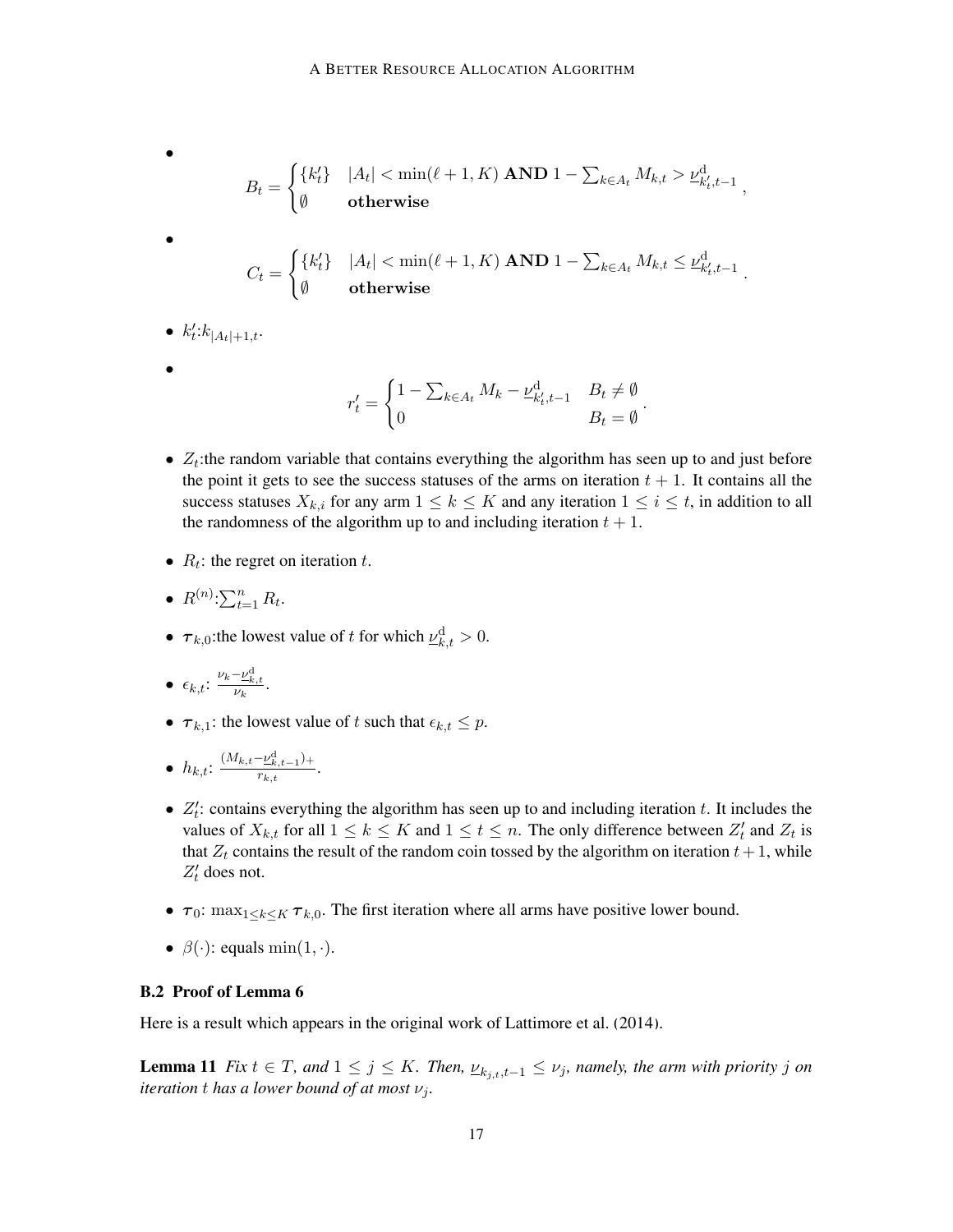**Proof** For any arm  $k \leq j$ , it holds that  $\underline{\nu}_{k,t-1} \leq \nu_k \leq \nu_j$ , where the first inequality is due to the fact that  $t \in T$ , and the second inequality follows from our assumption that  $\nu_1 < \cdots < \nu_K$ . This implies that the list  $\underline{\nu}_{1,t-1}, \dots, \underline{\nu}_{K,t-1}$  has at least j values lower or equal to  $\nu_j$ . Therefore, if we sort the list  $\underline{\nu}_{1,t-1}, \ldots, \underline{\nu}_{K,t-1}$  in an increasing order, the value on place j (counting from the start) is at most  $\nu_j$ . This value is exactly  $\underline{\nu}_{k_j,t,t-1}$ , by definition of  $k_{j,t}$ . Ξ

It holds that  $\mathbb{E}[X_{k,t} | Z_{t-1}] = \beta(M_{k,t}/\nu_k)$ , for all  $1 \leq k \leq K$ . If  $|A_t| = \min(\ell + 1, K)$ , then

$$
\mathbb{E}[R_t | Z_{t-1}] \leq \ell + \mathbf{1}_{K > \ell} - \sum_{k=1}^K \beta \left( M_{k,t} / \nu_k \right)
$$
  
\n
$$
\leq |A_t| - \sum_{k=1}^K \beta \left( M_{k,t} / \nu_k \right)
$$
  
\n
$$
\leq |A_t| - \sum_{k \in A_t} \beta \left( M_{k,t} / \nu_k \right)
$$
  
\n
$$
= \sum_{k \in A_t} \left( 1 - \beta \left( M_{k,t} / \nu_k \right) \right).
$$

Therefore, the proof follows for this case.

Assume next that  $|A_t| < \min(\ell + 1, K)$ . Let  $h: [0, \infty) \to \mathbb{R}$  be a function such that for all  $1 \leq k \leq K$ ,  $h(x) = 1/\nu_k$  in the range  $x \in \left[\sum_{i=1}^{k-1} \nu_i, \sum_{i=1}^{k} \nu_i\right)$ , and  $h(x) = 0$  for all  $x \geq \sum_{i=1}^{K} \nu_i$ . It holds that  $h(x)$  is monotonic non-increasing, and its integral function  $H(x) = \int_{y=0}^{x} h(y) dy$ satisfies that  $H(1)$  is the award achieved by the optimal policy in round t. Therefore,

$$
\mathbb{E}[R_t | Z_{t-1}] = H(1) - \sum_{k=1}^{K} \beta \left( M_{k,t} / \nu_k \right). \tag{14}
$$

Let  $a = \sum_{k=1}^{|A_t|} \nu_k$  and  $b = \sum_{k=1}^{|A_t|} \nu_k + \sum_{k \in A_t} r_{k,t} + r'_t$ . Using equality [\(122\)](#page-50-0),

$$
\mathbb{E}[R_t \mid Z_{t-1}] \leq \left( H(a) - \sum_{k \in A_t} \beta \left( M_{k,t} / \nu_k \right) \right) \tag{15}
$$

$$
+\left(H(b) - H(a)\right) \tag{16}
$$

$$
+\left(H(1)-H(b)-\beta\left(\frac{M_{k'_t,t}}{\nu_{k'_t}}\right)\right).
$$
\n(17)

We will bound each of these three terms separately.

The right hand side in [\(123\)](#page-50-1) is bounded by

$$
H\left(\sum_{k=1}^{|A_t|} \nu_k\right) - \sum_{k \in A_t} \beta\left(M_{k,t}/\nu_k\right) = \sum_{k \in A_t} \left(1 - \beta\left(M_{k,t}/\nu_k\right)\right). \tag{18}
$$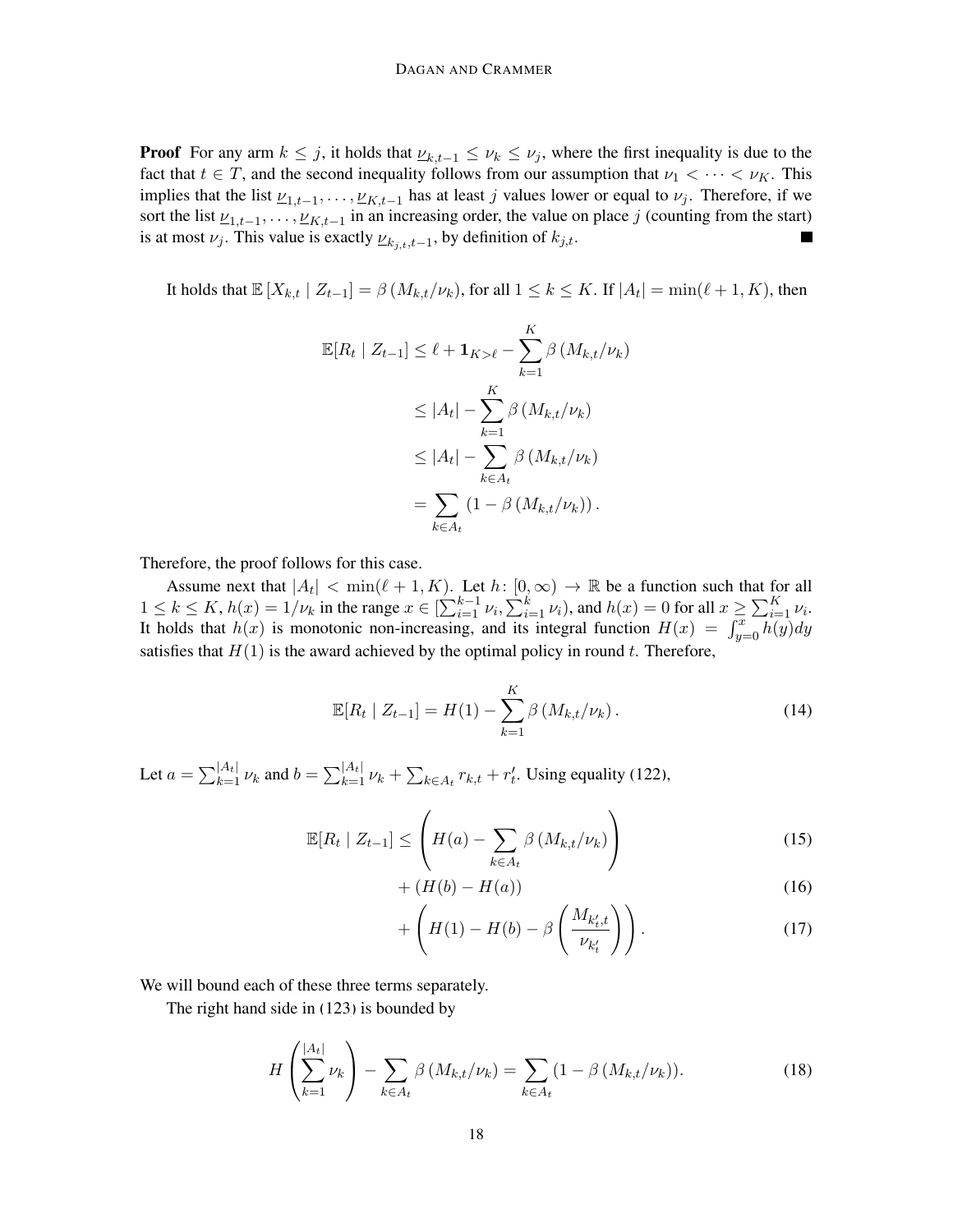We proceed to bounding the quantity in [\(124\)](#page-50-2). Lemma [32](#page-49-0) implies that any  $k \in A_t \cup \{k'_t\}$  ${k_{1,t}, \ldots, k_{|A_t|+1,t}}$  satisfies  $\underline{\nu}_{k,t-1}^d \le \nu_{|A_t|+1}$ . Therefore,

$$
H(b) - H(a) \le \int_{a}^{b} \frac{1}{\nu_{|A_t|+1}}
$$
  
= 
$$
\frac{\sum_{k \in A_t} r_{k,t} + r'_t}{\nu_{|A_t|+1}}
$$
  

$$
\le \sum_{k \in A_t} \frac{r_{k,t}}{\nu_{k,t-1}^d} + \frac{r'_t}{\nu_{k,t-1}^d}.
$$
 (19)

Lastly, bound the quantity in [\(125\)](#page-50-3). Lemma [32](#page-49-0) implies that

$$
\sum_{k \in A_t} \underline{\nu}_{k,t-1}^{\mathrm{d}} = \sum_{j=1}^{|A_t|} \underline{\nu}_{k,j,t,t-1}^{\mathrm{d}} \le \sum_{k=1}^{|A_t|} \nu_j.
$$

This implies that

$$
\sum_{k \in A_t} M_{k,t} = \sum_{k \in A_t} (\underline{\nu}_{k,t-1}^d + r_{k,t}) \le \sum_{k=1}^{|A_t|} \nu_k + \sum_{k \in A_t} r_{k,t}.
$$
 (20)

|At|

We will show that

$$
b \ge 1 - \min(M_{k'_t, t}, \underline{\nu}_{k'_t, t-1}^{\mathrm{d}}). \tag{21}
$$

First, assume that  $B_t = \emptyset$ . Inequality [\(128\)](#page-51-0) implies that

$$
b \ge \sum_{k \in A_t} M_{k,t} = 1 - M_{k'_t,t} = 1 - \min(M_{k'_t,t}, \underline{\nu}_{k'_t,t-1}^d).
$$

If  $B_t \neq \emptyset$ , then  $r'_t = 1 - \sum_{k \in A_t} M_k - \underline{\nu}_{k'_t, t-1}^d$ , and

$$
b \ge \sum_{k \in A_t} M_{k,t} + r'_t = 1 - \underline{\nu}_{k'_t, t-1}^{\mathrm{d}} = 1 - \min(\underline{\nu}_{k'_t, t-1}^{\mathrm{d}}, M_{k'_t, t}),
$$

which concludes the proof of Equation [\(129\)](#page-51-1). This implies that

$$
H(1) - H(b) = \int_{x=b}^{1} h(x)dx
$$
  
\n
$$
\leq (1-b)h(b)
$$
  
\n
$$
\leq \min(\underline{\nu}_{k_t', t-1}^d, M_{k_t', t})h(b).
$$
 (22)

If  $|A_t| = \ell$ , then  $b \ge \sum_{k=1}^{\ell} \nu_k$ . Therefore,  $h(b) \le \frac{1}{\nu_{\ell+1}}$  $\frac{1}{\nu_{\ell+1}}$ , which implies, together with Equation [\(130\)](#page-51-2), that

$$
H(1) - H(b) \le \min(\underline{\nu}_{k'_t, t-1}^d, M_{k'_t, t}) \frac{1}{\nu_{\ell+1}}.
$$
\n(23)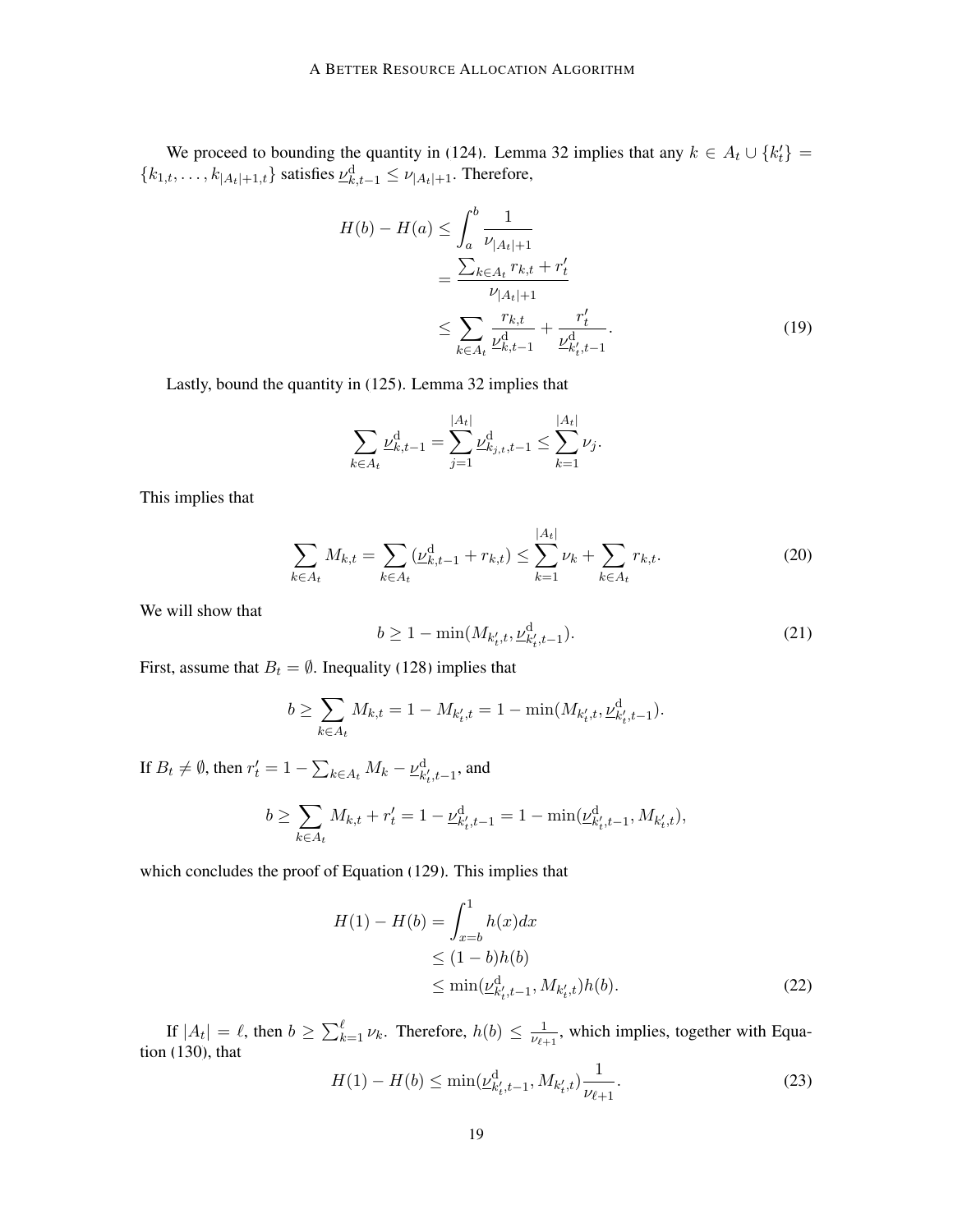If  $|A_t| < l$ , then, we know that  $\underline{\nu}_{k'_t,t-1} \leq \nu_{|A_t|+1} \leq \nu_{l}$ , which implies, together with equation [\(129\)](#page-51-1) that

$$
b \ge 1 - \min(\underline{\nu}_{k'_t,t-1}^{\mathrm{d}}, M_{k'_t,t}) \ge 1 - \underline{\nu}_{k'_t,t-1}^{\mathrm{d}} \ge 1 - \nu_{\ell}.
$$

Therefore,

$$
h(b) \leq h(1 - \nu_{\ell}) \leq \frac{1}{\nu_{\ell}}.
$$

This implies, together with Equation [\(130\)](#page-51-2), that

$$
H(1) - H(b) \le \min(\underline{\nu}_{k'_t, t-1}^d, M_{k'_t, t}) \frac{1}{\nu_{\ell}}.
$$
\n(24)

Additionally,

$$
\beta\left(M_{k'_t,t}/\nu_{k'_t}\right) \ge \beta\left(\min(\underline{\nu}_{k'_t,t-1}^{\mathrm{d}}, M_{k'_t,t})/\nu_{k'_t}\right) = \min(\underline{\nu}_{k'_t,t-1}^{\mathrm{d}}, M_{k'_t,t})/\nu_{k'_t}.\tag{25}
$$

Equations [\(131\)](#page-51-3), [\(132\)](#page-51-4) and [\(133\)](#page-52-0) imply that

$$
H(1) - H(b) - \beta \left( M_{k'_t, t} / \nu_{k'_t} \right) \le \begin{cases} \min(\underline{\nu}_{k'_t, t-1}^d, M_{k'_t, t}) (1 / \nu_{\ell+1} - 1 / \nu_{k'_t}) & |A_t| = \ell\\ \min(\underline{\nu}_{k'_t, t-1}^d, M_{k'_t, t}) (1 / \nu_{\ell} - 1 / \nu_{k'_t}) & |A_t| < \ell \end{cases} \tag{26}
$$

Equations [\(123\)](#page-50-1), [\(126\)](#page-50-4), [\(127\)](#page-51-5) and [\(134\)](#page-52-1) conclude the proof.

#### <span id="page-19-0"></span>B.3 Proof of Lemma [7](#page-8-4)

We present the lemmas required for the proof, together with an intuition for the proof. Define the *error* of arm k on iteration t by  $\epsilon_{k,t} = \frac{\nu_k - \nu_{k,t}^d}{\nu_k}$ . We would like to bound the convergence rate of  $\epsilon_{k,t}$ to 0. The rate is in terms of the number of iterations: how many iterations it takes for  $\epsilon_{k,t}$  to get below some threshold? Optimally, when there are sufficient resources, arm k is allocated with  $\varrho^{\rm d}_{k,t-1}+r_{k,t}$ resources. However, if there are insufficient resources and one allocates  $M_{k,t} \leq \underline{\nu}_{k,t-1}^d$ , then one knows that  $\underline{\nu}_{k,t}^d$  will not improve, namely,  $\underline{\nu}_{k,t}^d = \underline{\nu}_{k,t-1}^d$ . Hence, one should not count iterations when  $M_{k,t} \leq \nu_{k,t-1}^d$  while estimating the number of iterations it takes for  $\nu_{k,t}^d$  to get below some threshold. One might ask: if iterations where  $M_{k,t} = \underline{\nu}_{k,t-1}^d + r_{k,t}$  are counted as 1 and iterations where  $M_{k,t} \leq \nu_{k,t-1}^d$  are counted as 0, how should iterations where  $\nu_{k,t-1}^d < M_{k,t} < \nu_{k,t-1}^d + r_{k,t}$ be counted? The answer is that these iterations are counted as  $(M_{k,t} - \underline{\nu}_{k,t-1}^d)/r_{k,t}$ . Combining everything together, every iteration t is counted as  $h_{k,t} := \frac{(M_{k,t}-\nu_{k,t-1}^d)^2}{r_{k,t}}$  $\frac{E_{k,t-1}+1}{r_{k,t}}$ , where  $(\cdot)_+ = \max(0,\cdot)$ . In particular, every iteration that  $k$  is case A is counted as 1, every iteration that  $k$  is case B is counted as some positive number less than 1, and iterations that  $k$  is case  $C$  are counted as 0.

<span id="page-19-1"></span>Define  $\tau_{k,0}$  as the lowest value of t for which  $\underline{\nu}_{k,t}^d > 0$  (equivalently, the last iteration that k is allocated according to case I), and define  $p = \frac{c-2}{2c}$  $\frac{z-2}{2c}$ . We start by bounding the number of iterations (weighted by  $h_{k,t}$ ) that pass from  $\tau_{k,0}$  up to the point that the error  $\epsilon_{k,t}$  is at most p (equivalently, from the first iteration that  $\underline{\nu}_{k,t}^d > 0$  to the first iteration that  $\underline{\nu}_{k,t}^d \ge (1-p)\nu_k$ ). This number is bounded by  $O\left(\log \frac{(1-p)\nu_k}{\nu_{k,\tau_{k,0}}^d}\right)$ ), which implies that the estimate  $\underline{\nu}_{k,t}^d$  grows exponentially fast in the beginning.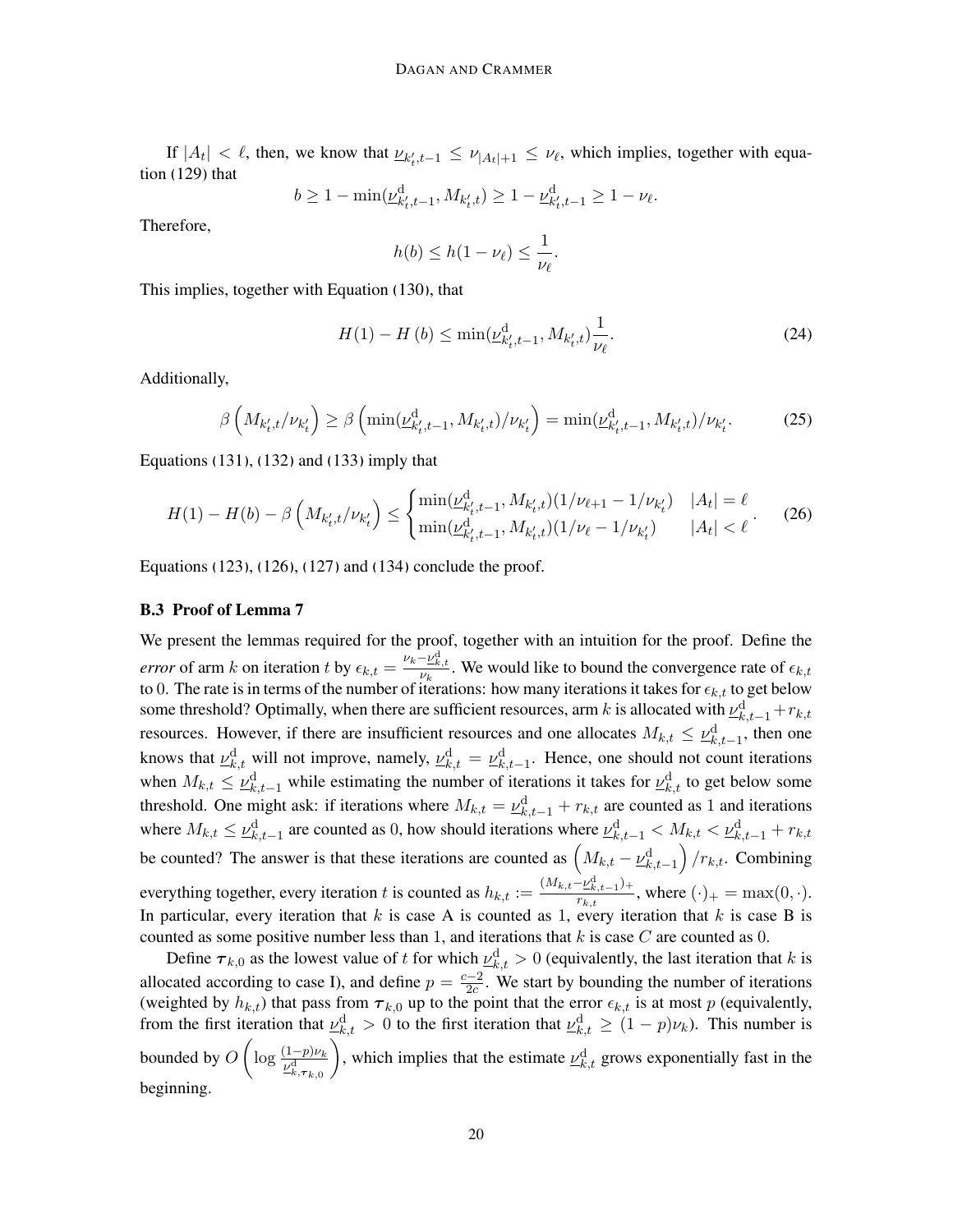**Lemma 12** *Fix*  $1 \leq k \leq K$ *. Fix*  $\gamma \leq (1-p)\nu_k$ *. Let*  $\tau$  *be the first iteration t that*  $\underline{\nu}_{k,t}^d \geq \gamma$ *. Then* 

$$
\mathbb{E}\left[\sum_{\tau_{k,0}\leq t\leq \tau} h_{k,t} \middle| \tau_{k,0}, \underline{\nu}_{k,\tau_{k,0}}^{\mathrm{d}}\right] \leq C \left(\log \frac{\gamma}{\underline{\nu}_{k,\tau_{k,0}}^{\mathrm{d}}}\right)_{+},
$$

*where*  $C > 0$  *is some constant, depending only on c.* 

In order to give an intuitive reason to this exponential growth, recall the definition of  $r_{k,t}$  in Fig. [3.](#page-6-0) Fix some t and assume that  $\underline{\nu}_{k,t-1}^d \leq (1-p)\nu_k$  and  $r_{k,i}/\nu_k \leq p/2$  for all  $i \leq t$ . Then, for all  $i \leq t$ ,

$$
\mathbb{E}\left[1 - X_{k,i}|M_{k,i}\right] \ge 1 - \frac{M_{k,i}}{\nu_k} \ge 1 - \frac{\nu_{k,i-1}^{\mathrm{d}} + r_{k,i}}{\nu_k} \ge p/2.
$$

This implies that

$$
\mathbb{E}\left[\frac{\nu_{k,t-1}^{\mathrm{d}}}{s_{k,t-1}^{\mathrm{d}}} \right] = \mathbb{E}\left[\frac{\sum_{i=\tau_{k,0}}^{t-1} \underline{\nu}_{k,i}^{\mathrm{d}} - \underline{\nu}_{k,i-1}^{\mathrm{d}}}{\sum_{i=\tau_{k,0}}^{t-1} \left(M_{k,i} - \underline{\nu}_{k,i-1}^{\mathrm{d}}\right)_+}\right] = \mathbb{E}\left[\frac{\sum_{i=\tau_{k,0}}^{t-1} \left(M_{k,i} - \underline{\nu}_{k,i-1}^{\mathrm{d}}\right)_+ (1 - X_{k,i})}{\sum_{i=\tau_{k,0}}^{t-1} \left(M_{k,i} - \underline{\nu}_{k,i-1}^{\mathrm{d}}\right)_+}\right] \ge p/2.
$$

Hence,

$$
\frac{r_{k,t}}{\nu_{k,t-1}^{\rm d}} = c \exp\left(-\frac{s_{k,t-1}^{\rm d}}{c\frac{\nu_{k,t-1}^{\rm d}}{c_{k,t-1}^{\rm d}}}\right) = \Omega(1)
$$

with high probability, which implies that

$$
\mathbb{E}\left[\frac{\underline{\nu}_{k,t}^{\mathrm{d}}}{\underline{\nu}_{k,t-1}^{\mathrm{d}}} \right] = \mathbb{E}\left[\frac{\underline{\nu}_{k,t-1}^{\mathrm{d}} + (1 - X_{k,t})\left(M_{k,t} - \underline{\nu}_{k,t-1}^{\mathrm{d}}\right)}{\underline{\nu}_{k,t-1}^{\mathrm{d}}} \right] = 1 + \mathbb{E}\left[1 - X_{k,t}\right] \frac{h_{k,t}r_{k,t}}{\underline{\nu}_{k,t-1}^{\mathrm{d}}} = 1 + \Omega(1)h_{k,t}.
$$

This implies that  $\underline{\nu}_{k,t}^d$  is indeed growing exponentially fast (with respect to  $h_{k,t}$ ), however, recall we assumed that  $r_{k,i}/\nu_k \leq p/2$  for all  $i \leq t$ . This assumption was made in order to ensure that  $\mathbb{E}[1 - X_{k,i}]$  is sufficiently large, so that  $X_{k,i} = 0$  sufficiently often. However, one does not need this assumption: if  $X_{k,i} = 1$  for a sufficiently large constant number of times,  $r_{k,t}$  shrinks and gets below  $p/2$ . The formal claim is proved inductively using a potential function.

Define by  $\tau_{k,1}$  the first iteration that  $\underline{\nu}_{k,t}^d \ge (1-p)\nu_k$ , or, equivalently, the first iteration that  $\epsilon_{k,t} \leq p$ . The next lemma bound the number of iterations that pass from  $\tau_{k,1}$  until  $\epsilon_{k,t} \leq \eta$  by  $O(1/\eta)$  plus another term which depends on  $s_{k,\tau_{k,1}}^d$ , for any  $\eta > 0$ .

**Lemma 13** *Fix an integer* k,  $1 \le k \le K$ *. Fix some number*  $0 < \eta < 1$ *. Let*  $\tau$  *be the first iteration* t such that  $\epsilon_t \leq \eta$ . Then, there exists a numerical constant  $C > 0$  depending only on c, such that

<span id="page-20-0"></span>
$$
\mathbb{E}\left[\sum_{t=\tau_{k,1}+1}^{\tau} h_{k,t} \middle| \tau_{k,1}, s_{k,\tau_{k,1}}^{\mathrm{d}}\right] \leq C\left(\exp\left(\frac{2s_{k,\tau_{k,1}}^{\mathrm{d}}}{c\nu_{k}(1-p)}\right) + \frac{1}{\eta}\right).
$$

One would expect the term  $O(1/\eta)$ , since the estimate  $\underline{\nu}_{k,t}^d$  behaves as the estimante  $\underline{\nu}_k$  in the single armed problem, which requires roughly  $O(1/\eta)$  iterations to bet below  $\eta$ . However, since the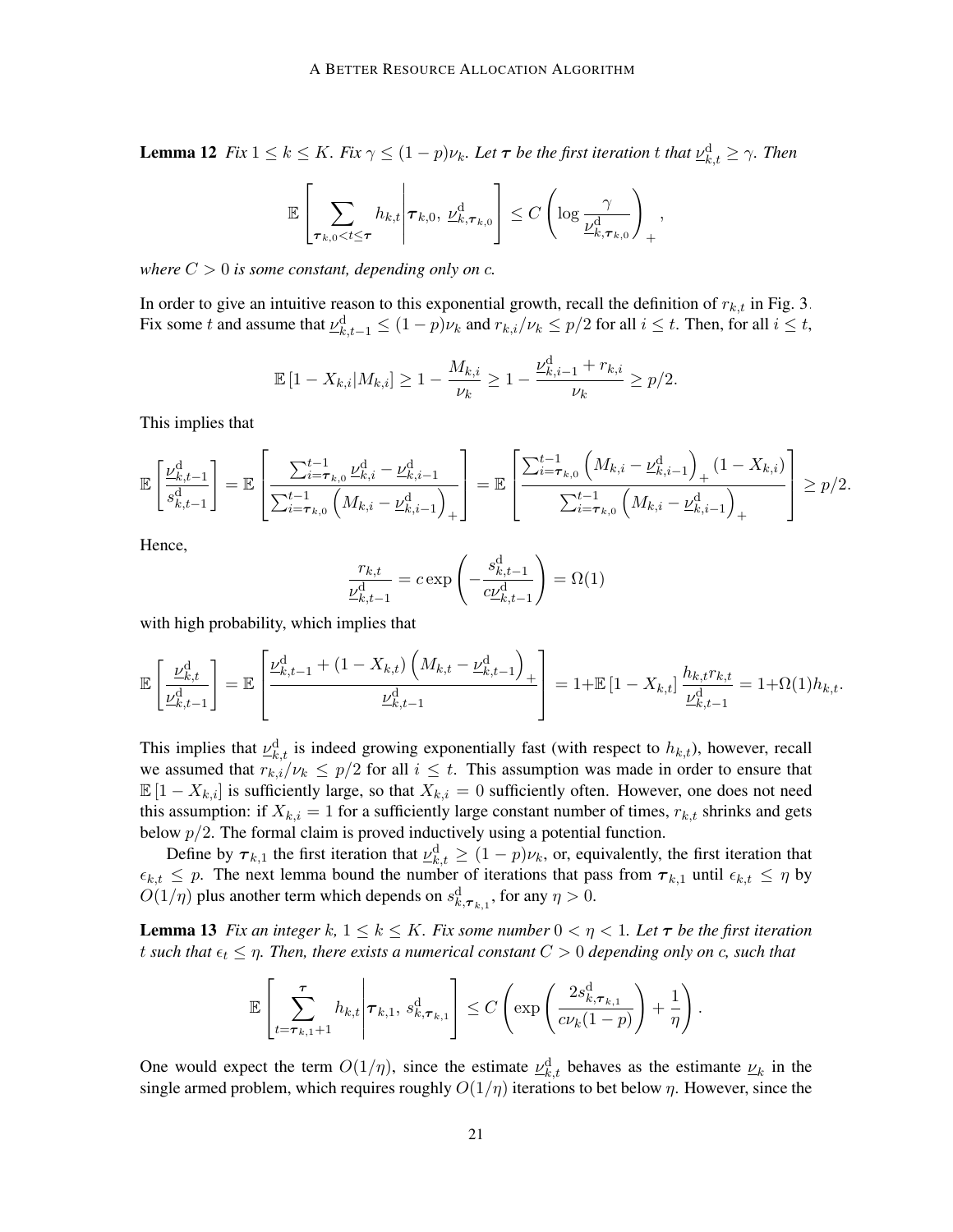algorithm for the multi armed setting involves some complications not existant in the single armed algorithm, the proof is obtained by induction using a potential function.

We add two comments. Firstly, one may ask why the sum in Lem. [13](#page-20-0) begins with  $\tau_{k,1} + 1$ instead of  $\tau_{k,0}$  or 1. Since the construction of  $r_{k,t}$  uses  $\underline{\nu}_{k,t-1}^d$  to approximate  $\nu_k$ , one requires this approximation to be accurate in order for the lemma to hold. Secondly, note the term  $s_{k, \tau_{k,1}}^d$  in the bound in Lem. [13.](#page-20-0) If this term is very large,  $r_{k,t}$  would be small, and the estimate  $\underline{\nu}_{k,t}^d$  would not be able to improve fast. However, one can bound this term. As explained in the intuition for Lem. [12,](#page-19-1)  $r_{k,t}/\underline{\nu}_{k,t}^d$  is expected not to be low in the beginning, which implies that  $s_{k,t}^d$  is not high. We present the lemma which bounds this term. The formal proof is by induction using a potential function, and requires some case analysis.

<span id="page-21-1"></span>**Lemma 14** *Fix some arm*  $0 \le k \le K$ *. Then, for some constant*  $C > 0$  *depending only on c,* 

$$
\mathbb{E}\left[\exp\left(\frac{2s_{k,\boldsymbol{\tau}_{k,1}}^{\text{d}}}{c\nu_{k}(1-p)}\right)\right] \leq C.
$$

Sec. [B.3.1](#page-21-0) and Sec. [B.3.2](#page-22-0) present auxiliary lemmas, Sec. [B.3.3](#page-23-0) presents the proof of Lem. [12,](#page-19-1) Sec. [B.3.4](#page-28-0) presents the proof of Lem. [13,](#page-20-0) Sec. [B.3.5](#page-33-0) presents the proof of Lem. [14](#page-21-1) and Sec. [B.3.6](#page-36-0) concludes the proof.

#### <span id="page-21-0"></span>B.3.1 LEMMA [15](#page-21-2)

This lemma bounds the number of iterations before  $\underline{\nu}_{k,t}^d > 0$ , for any arm k.

<span id="page-21-2"></span>**Lemma 15** *For any*  $1 \leq k \leq K$ *,* 

$$
\mathbb{E}\left[\log_2 \frac{\nu_k}{\underline{\nu}_{k,\tau_{k,0}}^d}\right] \leq \max(2, \log_2(\nu_k K)) + 1.
$$

*Additionally*

$$
\mathbb{E}[\boldsymbol{\tau}_0] \leq \max\left(1, \left\lceil \log_2 \frac{1}{\nu_1} + 3 \right\rceil \right).
$$

Fix  $k, 1 \leq k \leq K$ . Let  $t' = \max\left(\left\lceil \log_2\left(\frac{1}{Kt}\right)\right\rceil$  $\overline{K\nu_k}$  $+1, 0$ . At iteration t' it holds that 1  $\frac{1}{K2^{t'-1}} \leq \frac{1}{K2^{\log_2(1)}}$  $\frac{1}{K2^{\log_2(1/(K\nu_k))}} = \nu_k.$ 

Therefore, for any  $t > t'$ , assuming that  $\underline{\nu}_{k,t-1}^{\textrm{d}} = 0$  it holds that

$$
\Pr[\underline{\nu}_{k,t}^{\mathrm{d}} > 0 \mid \underline{\nu}_{k,t-1}^{\mathrm{d}} = 0] = \Pr[X_{k,t} = 0 \mid \underline{\nu}_{k,t-1}^{\mathrm{d}} = 0] = 1 - \beta \left( M_{k,t} / \nu_k \right)
$$

$$
= 1 - \frac{1}{K 2^{t-1} \nu_k} \ge 1 - \frac{1}{2} \frac{1}{K 2^{t'-1} \nu_k} \ge 1/2.
$$

Therefore, for any iteration  $t > t'$ ,  $Pr[\tau_{k,0} = t | \tau_{k,0} > t - 1] \ge 1/2$ . Therefore, given that  $\tau_{k,0} > t'$ ,  $\mathbb{E}[\tau_{k,0}] - t'$  equals at most the expectancy of a geometric random variable with parameter 1/2, which implies that

$$
\mathbb{E}[\boldsymbol{\tau}_{k,0}] \le t' + 2 \le \max\left(\log_2\left(\frac{1}{K\nu_k}\right) + 2,0\right) + 2.
$$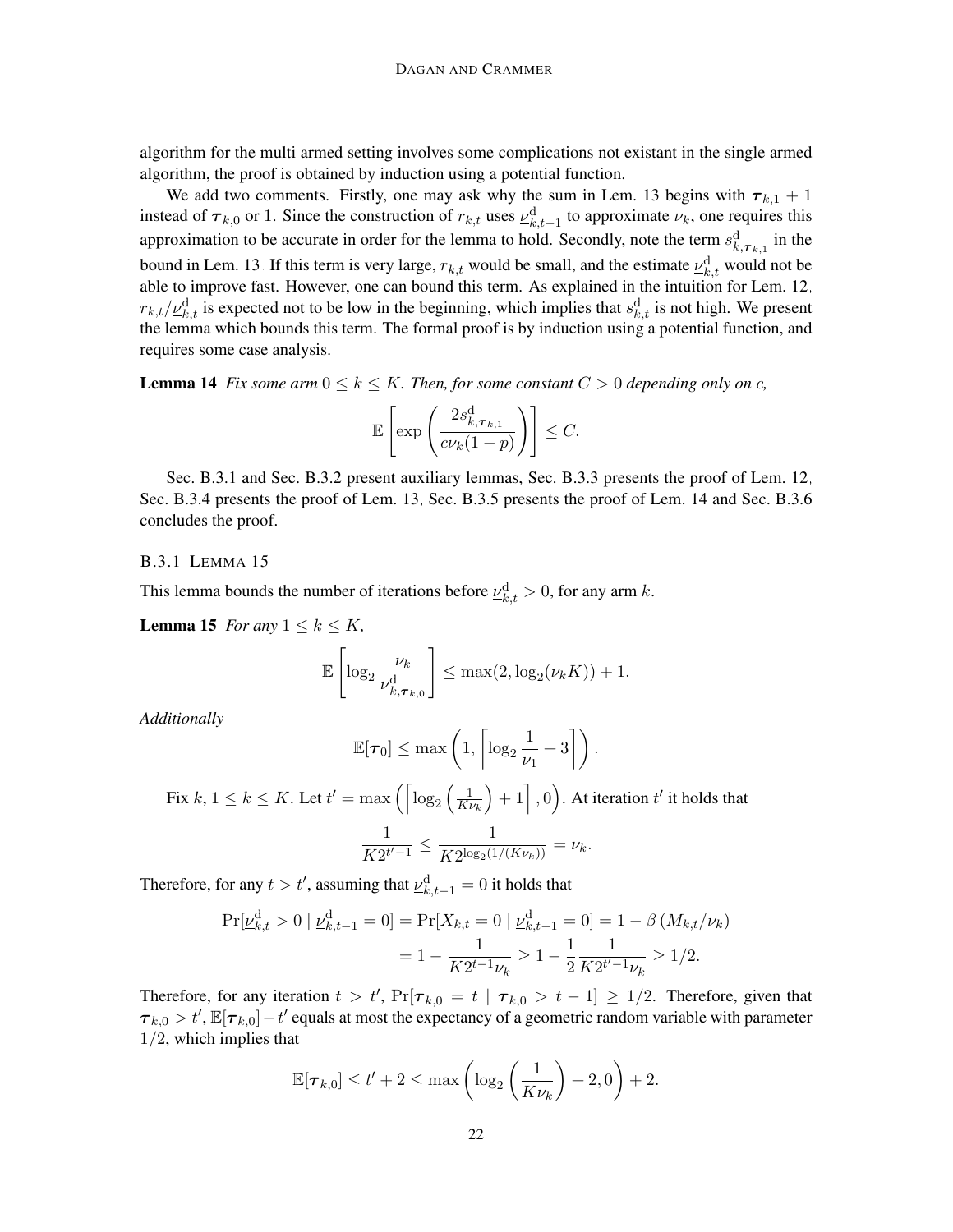We calculate the expected value of  $\log_2 \frac{\nu_k}{\nu_s^4}$  $\overline{\nu_{k,\bm{\tau}_{k,0}}^{\rm d}}$ . It holds that

$$
\mathbb{E}\left[\log_2 \frac{\nu_k}{\underline{\nu}_{k,\tau_{k,0}}^d}\right] = \mathbb{E}\left[\log_2 (\nu_k K 2^{\tau_{k,0}-1})\right] = \mathbb{E}\left[\log_2 (\nu_k K) + \tau_{k,0} - 1\right]
$$
  

$$
\leq \log_2 (\nu_k K) + \max(\log_2 \frac{1}{K \nu_k} + 2,0) + 1 = \max(2,\log_2 (\nu_k K)) + 1.
$$

Lastly, let  $t' = \max\left(0, \left\lceil \log_2 \frac{1}{\nu_1}\right\rceil\right)$  $\left\lfloor\frac{1}{\nu_1}+2\right\rfloor$ ). For any  $t\geq t'$  it holds that

$$
\frac{1}{K2^{t-1}} \le \frac{1}{K2^{\log_2 \frac{1}{\nu_1} + 1}} = \frac{\nu_1}{2K}.
$$

This implies that for any  $1 \leq k \leq K$ , for any  $t \geq t'$ , it holds that whenever  $\underline{\nu}_{k,t-1}^d = 0$ ,  $M_{k,t} =$ 1  $\frac{1}{K2^{t-1}}$  ≤  $\frac{\nu_1}{2K}$ . Therefore, it holds that  $X_{k,t} > 0$  with probability at most  $\frac{M_{k,t}}{\nu_k}$  ≤  $\frac{1}{2R}$  $\frac{1}{2K}$ . Therefore, given that  $t \geq t'$  and that  $\tau_0 > t - 1$ , the probability that there exists  $1 \leq k \leq K$  such that  $\underline{\nu}_{k,t-1}^{\rm d} = 0$  and  $X_{k,t} > 0$ , is at most  $\sum_{k:\; \underline{\nu}_{k,t-1}^{\rm d} = 0} \frac{1}{2K} \leq 1/2$ . This implies that for any  $t \geq t'$ , given that  $\tau_0 > t - 1$ , it holds that with probability at least  $1/2$ ,  $\tau_0 = t$ . This implies that conditioned on  $\tau_0 > t' - 1$ , it holds that  $\tau_0 - (t' - 1)$  is bounded by a geometric random variable with parameter 2. Therefore,

$$
\mathbb{E}\left[\boldsymbol{\tau}_0-(t'-1)\big|\boldsymbol{\tau}_0>t'-1\right]\leq 2.
$$

Thus,

$$
\mathbb{E}[\tau_0] \leq t'-1+2 = t'+1.
$$

### <span id="page-22-0"></span>B.3.2 LEMMA [16](#page-22-1)

<span id="page-22-1"></span>**Lemma 16** *There exist constants*  $C, C' > 0$ *, depending only on c, such that for any*  $k, 1 \leq k \leq K$ *,* 

<span id="page-22-2"></span>
$$
\mathbb{E}\left[\sum_{t=\tau_{k,0}+1}^{\tau_{k,1}} \frac{(M_{k,t}-\underline{\nu}_{k,t-1}^{\mathrm{d}})_+}{r_{k,t}}\right] \le C\log K + C'.\tag{27}
$$

Start by assuming that  $\nu_k \leq \frac{1}{1-p}$ . From Lemma [12,](#page-19-1) it holds that there exist a constants  $c_1, c'_1 >$ 0, such that for any values of  $\tau_{k,0}$  and  $\underline{\nu}^d_{k,\tau_{k,0}}$ ,

$$
\mathbb{E}\left[\sum_{t=\tau_{k,0}+1}^{\tau_{k,1}} \frac{(M_{k,t}-\underline{\nu}_{k,t-1}^{\mathrm{d}})_+}{r_{k,t}} \bigg| \tau_{k,0}, \underline{\nu}_{k,\tau_{k,0}}^{\mathrm{d}}\right] \le c_1 \log \frac{(1-p)\nu_k}{\underline{\nu}_{k,\tau_{k,0}}^{\mathrm{d}}} + c_1'.\tag{28}
$$

From Lemma [15,](#page-21-2) there exists a constant  $c_2$  such that

<span id="page-22-3"></span>
$$
\mathbb{E}\log_2\frac{\nu_k}{\underline{\nu}_{k,\tau_{k,0}^1}^d} \le (\log_2 K + \log_2 \nu_k)_+ + c_2 \le \log_2 K + \log_2\frac{1}{1-p} + c_2. \tag{29}
$$

Together, Equalities [\(28\)](#page-22-2) and [\(29\)](#page-22-3) conclude the proof for the case  $\nu_k \leq \frac{1}{1-p}$ .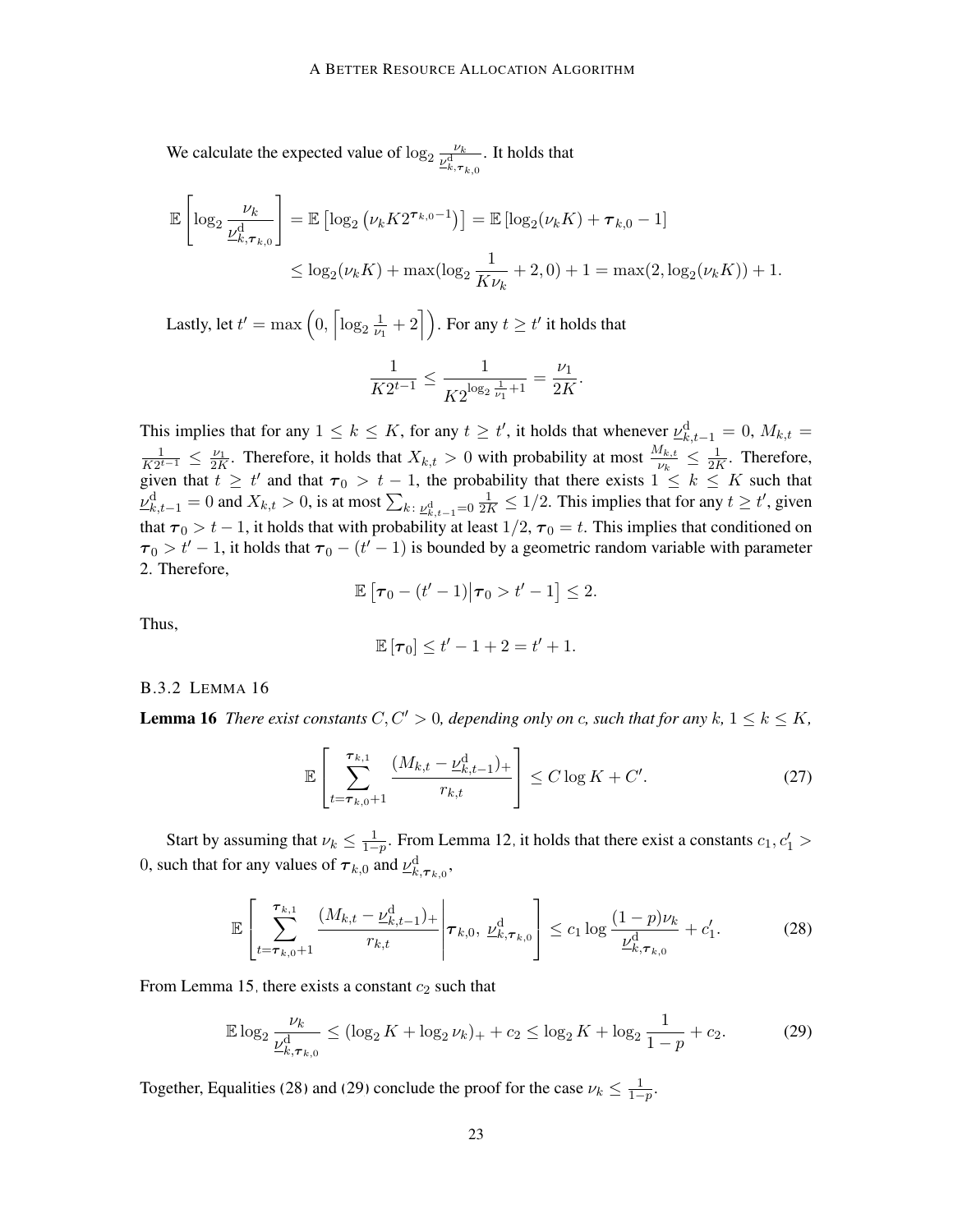Next, assume that  $\nu_k > \frac{1}{1-p}$ . Let  $\tau$  be the first iteration t such that  $\underline{\nu}_{k,t}^d = 1$ . For any t,  $1 \le t \le n$ , if  $\underline{\nu}_{k,t-1}^{\rm d} = 1$ , then  $\frac{(M_{k,t}-\underline{\nu}_{k,t}^{\rm d})_+}{r_{k,t}}$  $\frac{t - E_{k,t}}{r_{k,t}} = 0$ . This, together with Lemma [15,](#page-21-2) imply that

$$
\mathbb{E}\left[\sum_{t=\tau_{k,0}+1}^{\tau_{k,1}} \frac{(M_{k,t}-\underline{\nu}_{k,t-1}^{d})_{+}}{r_{k,t}}\bigg|\tau_{k,0}, \underline{\nu}_{k,\tau_{k,0}}^{d}\right]
$$
\n
$$
=\mathbb{E}\left[\sum_{t=\tau_{k,0}+1}^{\tau} \frac{(M_{k,t}-\underline{\nu}_{k,t-1}^{d})_{+}}{r_{k,t}}\bigg|\tau_{k,0}, \underline{\nu}_{k,\tau_{k,0}}^{d}\right]
$$
\n
$$
\leq c_{1} \log \frac{1}{\underline{\nu}_{k,\tau_{k,0}}^{d}} + c_{1}'. \tag{30}
$$

Lemma [15](#page-21-2) implies that

<span id="page-23-2"></span>
$$
\mathbb{E}\left[\log \frac{1}{\underline{\nu}_{k,\tau_{k,0}}^d}\right] = \mathbb{E}\left[\log \frac{\nu_k}{\underline{\nu}_{k,\tau_{k,0}}^d}\right] - \log \nu_k \le \log K + \log \nu_k + c_2 - \log \nu_k = \log K + c_2. \tag{31}
$$

Equations [\(30\)](#page-23-1) and [\(31\)](#page-23-2) suffice to complete the proof.

### <span id="page-23-0"></span>B.3.3 PROOF OF LEMMA [12](#page-19-1)

Fix some integer  $k, 1 \le k \le K$ . Given any  $t \ge \tau_{k,0}$ , define

<span id="page-23-1"></span>
$$
w_t = \exp\left(\frac{s_{k,t}^{\mathrm{d}}}{\underline{\nu}_{k,t}^{\mathrm{d}}c}\right).
$$

We will prove by induction on  $m \geq 0$  that for all  $t > \tau_{k,0}$ , whenever  $\underline{\nu}_{k,t-1}^d \leq 2\gamma$ , it holds that

$$
\mathbb{E}\left[\sum_{t \le i < t+m \colon x_{t-1} < \gamma} \frac{(M_{k,i} - \underline{\nu}_{k,i-1}^{\mathrm{d}})_+}{r_{k,i}} \middle| Z_{t-1}\right] \le \phi(\underline{\nu}_{k,t-1}^{\mathrm{d}}, w_{t-1}),
$$

where

$$
\phi(u, w) = w + \alpha_1 \ln \frac{2\gamma}{u} + \alpha_2 (c_2 - w)_+,
$$

and

$$
c_1 = \frac{2c}{p},
$$
  
\n
$$
c_2 = c_1 + 2,
$$
  
\n
$$
c_3 = \max(4c \log(2c), 2c_2, 12/p, \exp(\frac{24/p + 1}{c})),
$$
  
\n
$$
\alpha_1 = \frac{6/p + c \log c_3 + 1}{\log(1 + c/c_3)},
$$
  
\n
$$
\alpha_2 = 2.
$$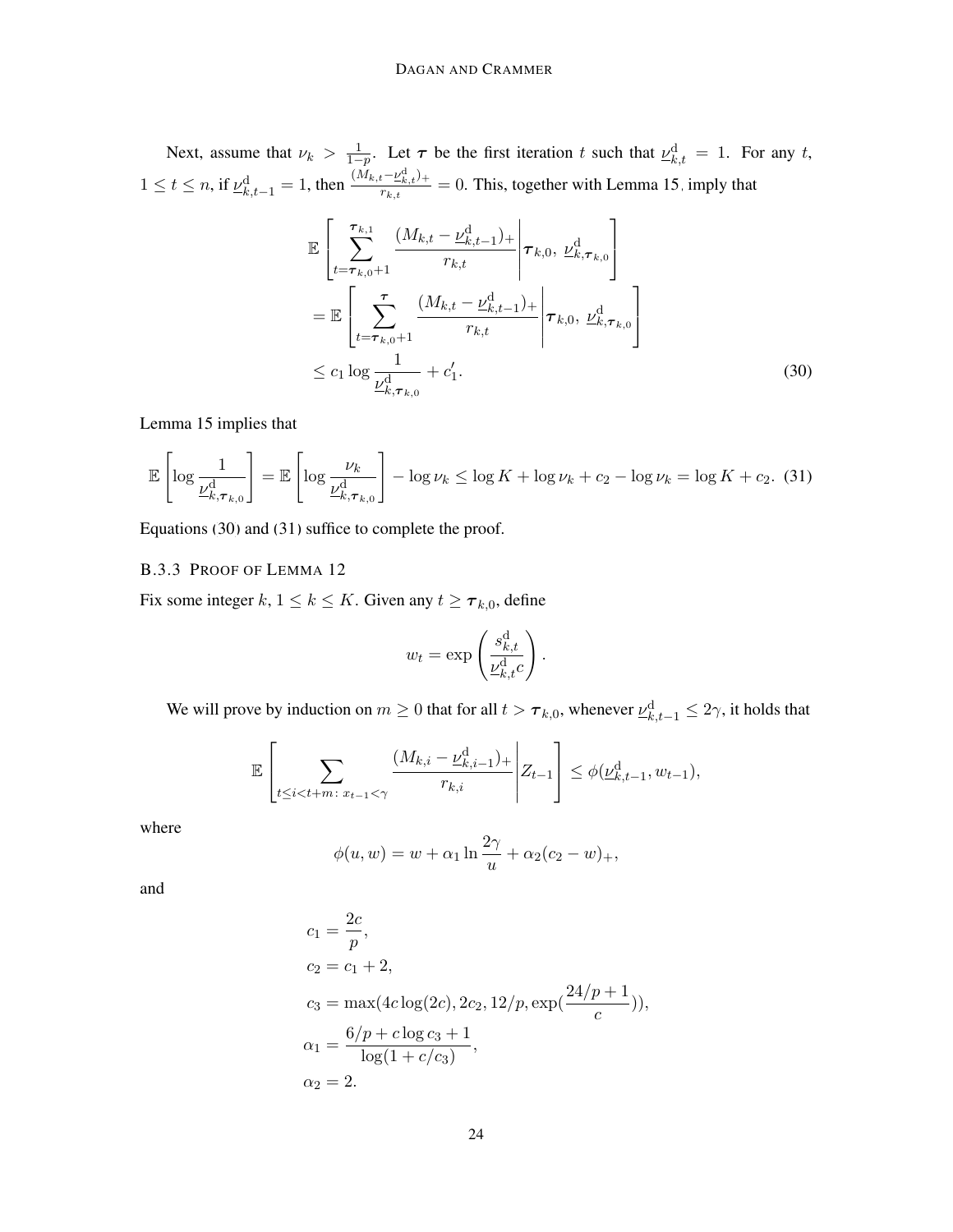For the base of induction, assume that  $m = 0$ . Since we assumed that  $\underline{\nu}_{k,t-1}^d \leq 2\gamma$ , the potential function is non-negative.

For the step of induction, assume that  $m > 0$ . Fix some  $t > \tau_{k,0}$ , and fix  $Z_{t-1}$ . Assume that  $\underline{\nu}_{k,t-1}^d < \gamma$ , otherwise the bound is trivially correct. Denote shortly  $u = \underline{\nu}_{k,t-1}^d$ ,  $s = s_{k,t-1}^d$  and  $w = w_{t-1}$ . Let h be the value such that

$$
(M_{k,t} - \underline{\nu}_{k,t-1}^{\mathrm{d}})_+ = hr_{k,t} = \frac{hcu}{w}
$$

Let  $q = \Pr[X_{k,t} = 0 \mid Z_{t-1}].$  It holds that

$$
s_{k,t}^{\mathrm{d}} = s_{k,t-1}^{\mathrm{d}} + hr_{k,t} = s + \frac{hcu}{w},
$$

and

$$
\underline{\nu}_{k,t}^{\mathrm{d}} = \begin{cases} u & X_{k,t} = 1 \\ M_{k,t} = u + \frac{hcu}{w} & X_{k,t} = 0 \end{cases}.
$$

Let  $u^{(0)}$  and  $u^{(1)}$  be the corresponding values of  $\underline{\nu}_{k,t}^d$  given the value of  $X_{k,t}$ , namely

$$
u^{(0)} = u + \frac{hcu}{w}, \quad u^{(1)} = u.
$$

Let  $w^{(0)}$  and  $w^{(1)}$  be defined similarly, and denote  $s^{(0)} = s^{(1)} = s$ . It remains to prove the following inequality:

<span id="page-24-4"></span>
$$
q\phi(u^{(0)}, w^{(0)}) + (1-q)\phi(u^{(1)}, w^{(1)}) + h \le \phi(u, w). \tag{32}
$$

.

We use the following shorthand definitions:

$$
\phi^{(0)} = \phi(u^{(0)}, w^{(0)}), \phi^{(1)} = \phi(u^{(1)}, w^{(1)}), \phi(u, w) = \phi.
$$

We proceed by proving some inequalities which will be required in the proof.

<span id="page-24-2"></span>**Proposition 17** *For all*  $a > 1$ *, and all*  $y \ge 2a \log a$ *, it holds that*  $y \ge a \log y$ *.* 

**Proof** Start by setting  $y = 2a \log a$ , and  $b + 1 = \log a$ . It holds that

$$
y = 2a \log a = a(\log a + b + 1) \ge a(\log a + \log(b + 1) + 1) = a(\log a + \log \log a + 1) = a \log(2a \log a) = a \log y,
$$

using the inequality  $x \ge \log(x+1)$  for all  $x \in \mathbb{R}$ . Next, note that the function  $y-a \log y$  monotonic increasing in y for all  $y \ge a$ , therefore the inequality indeed holds for all  $y \ge 2a \log a$ .

<span id="page-24-3"></span><span id="page-24-0"></span>Lemma 18 *Let* u, s, w *be defined as above. The following inequalities hold:*

*1. If*  $w \leq c_3$ *, then* 

 $-(s/u+1)(\alpha_2-1)+\alpha_1 \log(1+c/c_3) \geq 6/p.$ 

<span id="page-24-1"></span>*2. If*  $w > c_3$ *, then* 

$$
w \ge c_2 + s/u.
$$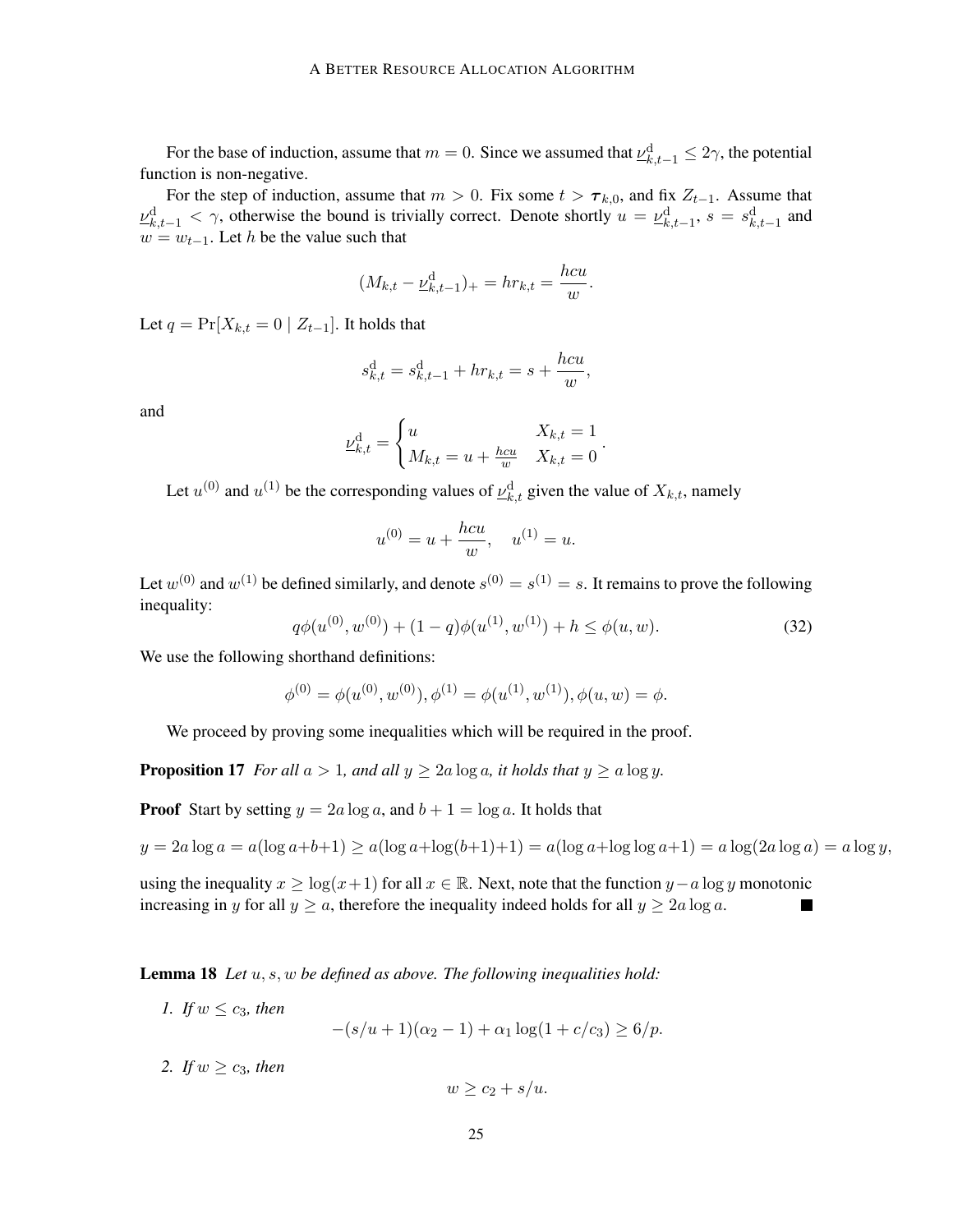- <span id="page-25-0"></span>*3. If*  $w \ge c_3$ *, then*  $\frac{pw}{4} \ge 3$ *.*
- <span id="page-25-1"></span>4. If  $w \ge c_3$ , then  $\frac{s}{u} \ge \frac{24}{p} + 1$ .

**Proof** Note that  $c \log w = \frac{s}{w}$  $\frac{s}{u}$ . Start with proving item [1.](#page-24-0) Whenever  $w \le c_3$ , it holds that

$$
-(s/u + 1)(\alpha_2 - 1) + \alpha_1 \log(1 + c/c_3) = -(c \log w + 1) + \alpha_1 \log(1 + c/c_3)
$$
  
\n
$$
\geq -(c \log c_3 + 1) + 6/p + 3c \log c_3
$$
  
\n
$$
= 6/p.
$$

Next, we prove item [2.](#page-24-1) It is clear that  $w/2 \ge c_3/2 \ge c_2$ . Proposition [17](#page-24-2) implies that for all  $w \ge c_3 \ge 2(2c) \log(2c)$  it holds that  $w \ge 2c \log w = 2s/u$  by substituting  $a = 2c$ . Therefore,

$$
w = w/2 + w/2 \ge c_2 + s/u
$$

as required.

Items [3](#page-25-0) and [4](#page-25-1) trivially follow from the definition of  $c_3$ , and the equality  $c \log w = \frac{s}{w}$  $\frac{s}{u}$ .

<span id="page-25-2"></span>**Lemma 19** Let  $w$ ,  $w^{(0)}$ ,  $w^{(1)}$ , s, u and h be defined as above. Then

- $w^{(0)} \leq w \leq w^{(1)}$ .
- $w + h \leq w^{(1)} \leq w + 2h$ .

$$
\bullet
$$

$$
w - (s/u - 1)h \le w^{(0)} \le \max\left(w/2, w - \frac{(s/u - 1)h}{2(1 + c/w)}\right).
$$

**Proof** The upper bound for  $w^{(1)}$  is as follows:

$$
w^{(1)} = e^{\frac{s^{(1)}}{cu^{(1)}}} = \exp\left(\frac{s + \frac{hcu}{w}}{cu}\right) = we^{h/w} \le w(1 + 2h/w) = w + 2h,\tag{33}
$$

using the inequality  $\exp(y) \leq 1 + 2y$  for all  $0 \leq y \leq 1$ . The lower bound is calculated similarly:

$$
w^{(1)} = we^{h/w} \ge w(1 + h/w) = w + h,\tag{34}
$$

**College** 

using the inequality  $e^y \ge 1 + y$  for all  $y \in \mathbb{R}$ .

Next, we calculate the inequalities regarding  $w^{(0)}$ :

$$
w^{(0)} = \exp\left(\frac{s^{(0)}}{cu^{(0)}}\right)
$$

$$
= \exp\left(\frac{s + chu/w}{cu + c^2hu/w}\right)
$$

$$
= \exp\left(\frac{s/(cu) + h/w}{1 + ch/w}\right)
$$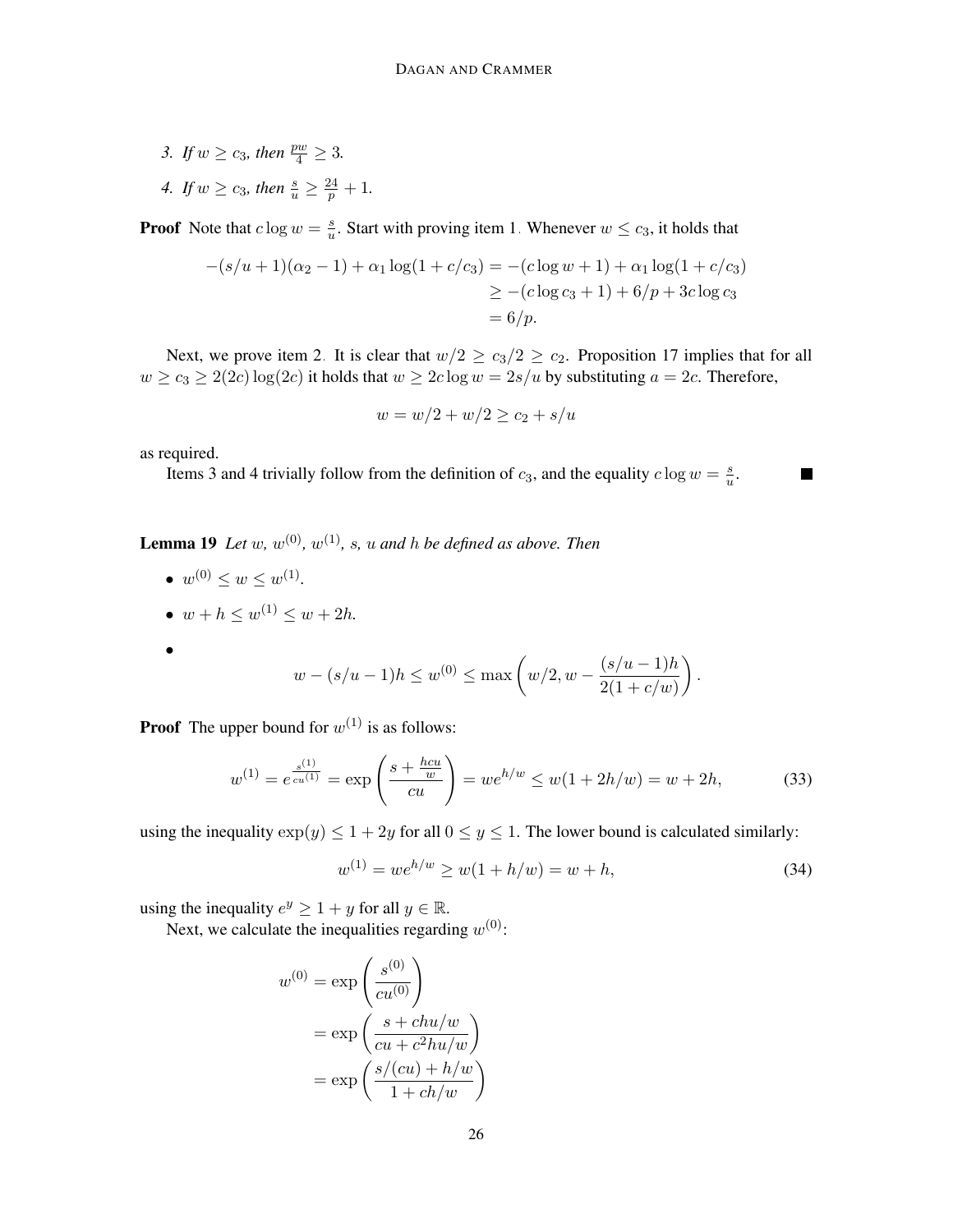#### A BETTER RESOURCE ALLOCATION ALGORITHM

<span id="page-26-0"></span>
$$
= \exp\left(\frac{s/(cu) + (s/u)(h/w) - (s/u - 1)(h/w)}{1 + ch/w}\right)
$$
  
\n
$$
= \exp\left(s/(cu) - \frac{(s/u - 1)(h/w)}{1 + ch/w}\right)
$$
  
\n
$$
= w \exp\left(-\frac{(s/u - 1)(h/w)}{1 + ch/w}\right)
$$
  
\n
$$
\geq w \exp(-(s/u - 1)(h/w))
$$
  
\n
$$
\geq w(1 - (s/u - 1)(h/w))
$$
  
\n
$$
\geq w - (s/u - 1)h,
$$
\n(35)

where [\(35\)](#page-26-0) follows from the inequality  $e^y \ge 1 + y$ , for all  $y \in \mathbb{R}$ .

Before calculating the upper bound on  $w^{(0)}$ , we first show that  $s \geq u$ , by proving that  $s_{k,t}^d \geq$  $\nu^{\rm d}_{k,t},$  for all  $t\geq\bm{\tau}_{k,0}.$  For  $t=\bm{\tau}_{k,0},$  it holds that  $s^{\rm d}_{k,t}=\nu^{\rm d}_{k,t}=M_{k,t}.$  For  $t>\bm{\tau}_{k,0}$  it holds that

$$
\underline{\nu}_{k,t}^{\mathrm{d}} - \underline{\nu}_{k,t-1}^{\mathrm{d}} = (M_{k,t} - \underline{\nu}_{k,t-1}^{\mathrm{d}}) + (1 - X_{k,t}) \le (M_{k,t} - \underline{\nu}_{k,t-1}^{\mathrm{d}}) + s_{k,t}^{\mathrm{d}} - s_{k,t-1}^{\mathrm{d}}.
$$

Next, we proceed to bounding  $w^{(0)}$ .

$$
w^{(0)} = w \exp\left(-\frac{(s/u - 1)(h/w)}{1 + ch/w}\right)
$$
  
\n
$$
\leq w \exp\left(-\frac{(s/u - 1)(h/w)}{1 + c/w}\right)
$$
  
\n
$$
\leq w \max\left(1/2, 1 - \frac{(s/u - 1)(h/w)}{2(1 + c/w)}\right)
$$
  
\n
$$
= \max\left(w/2, w - \frac{(s/u - 1)h}{2(1 + c/w)}\right),
$$
\n(36)

where [\(36\)](#page-26-1) follow from the inequality  $e^{-x} \leq 1 - x/2$  whenever  $0 \leq x \leq 1$  and  $e^{-x} \leq 1/2$  whenever  $x \ge 1$ . It cannot happen that  $\frac{(s/u-1)(h/w)}{1+c/w} < 0$  since, as we explained  $s \ge u$ , and this confirms that  $w^{(0)} \leq w$ .

<span id="page-26-4"></span>**Lemma 20** *If*  $w \le c_3$  *then* 

<span id="page-26-3"></span><span id="page-26-1"></span>
$$
\phi^{(1)} - \phi^{(0)} \ge \frac{6h}{p}.
$$

Proof We start with an inequality:

$$
\log \frac{1}{u^{(1)}} - \log \frac{1}{u^{(0)}} = \log \frac{u^{(0)}}{u^{(1)}} = \log \frac{u + hcu/w}{u} = \log \left(1 + h c/w\right) \ge h \log(1 + c/w) \ge h \log(1 + c/c_3),\tag{37}
$$

using the inequality  $\log(1 + \alpha x) \ge \alpha \log(1 + x)$ , for  $x \ge 0$  and  $0 \le \alpha \le 1$ .

Next, we prove

<span id="page-26-2"></span>
$$
(c_2 - w^{(0)})_+ - (c_2 - w^{(1)})_+ \le w^{(1)} - w^{(0)}.
$$
\n(38)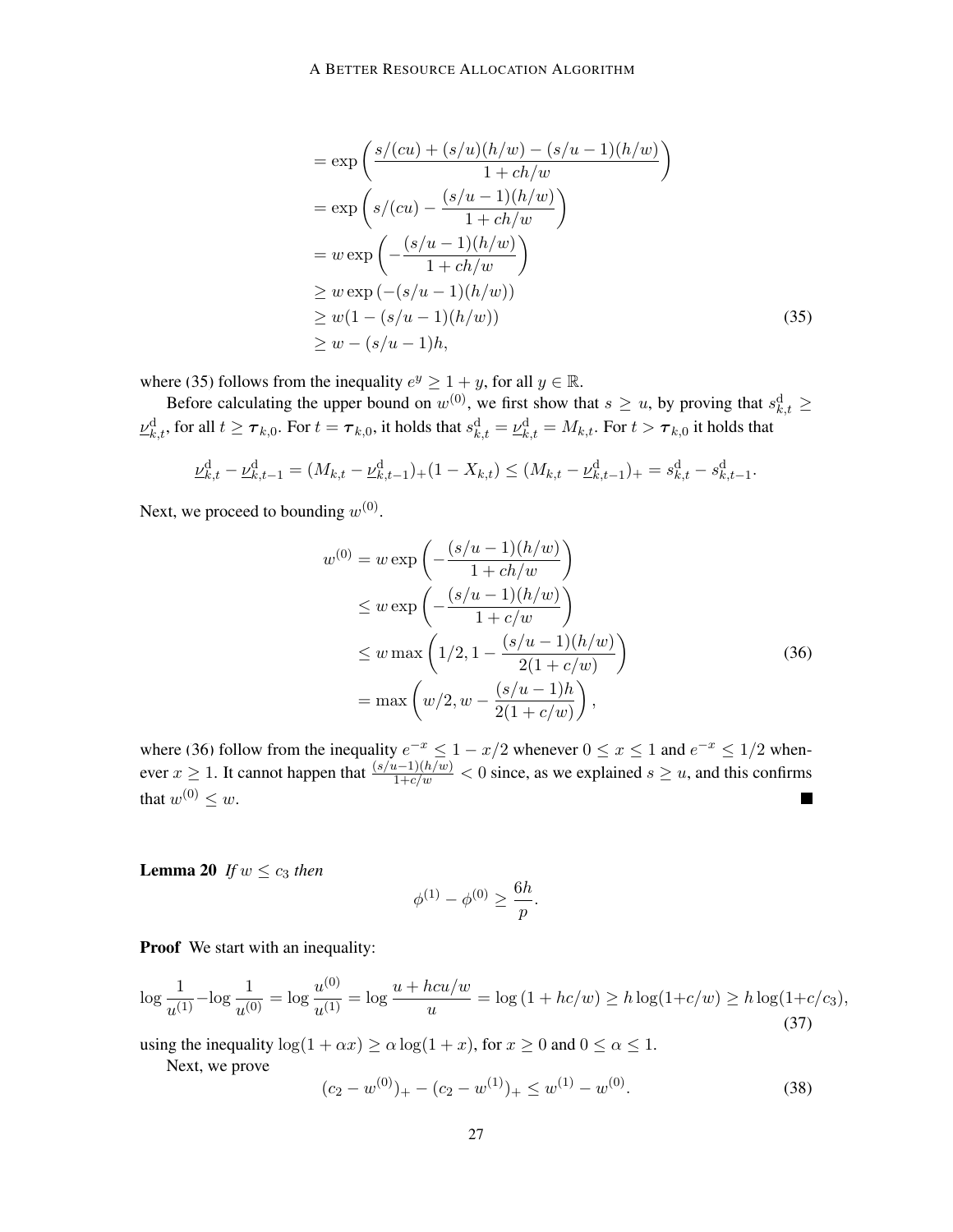Lemma [19](#page-25-2) states that  $w^{(1)} \geq w^{(0)}$ . Whenever  $w^{(1)} \leq c_2$  it holds

<span id="page-27-2"></span><span id="page-27-1"></span><span id="page-27-0"></span>
$$
(c_2 - w^{(0)})_+ - (c_2 - w^{(1)})_+ = w^{(1)} - w^{(0)}.
$$

And whenever  $w^{(1)} \ge c_2$  it holds

$$
(c_2 - w^{(0)})_+ - (c_2 - w^{(1)})_+ = (c_2 - w^{(0)})_+ \leq w^{(1)} - w^{(0)},
$$

which confirms the validity of inequality [\(38\)](#page-26-2).

Thus,

$$
\phi^{(1)} - \phi^{(0)} = w^{(1)} + \alpha_2 (c_2 - w^{(1)})_+ - w^{(0)} - \alpha_2 (c_2 - w^{(0)})_+ + \alpha_1 \left( \log \frac{1}{u^{(1)}} - \log \frac{1}{u^{(0)}} \right)
$$

$$
\geq (w^{(0)} - w^{(1)})(\alpha_2 - 1) + h\alpha_1 \log(1 + c/c_3)
$$
\n(39)

$$
\geq -(s/u+1)h(\alpha_2-1) + h\alpha_1 \log(1+c/c_3) \tag{40}
$$

$$
\geq \frac{6h}{p},\tag{41}
$$

where line [\(39\)](#page-27-0) follows from inequalities [\(37\)](#page-26-3) and [\(38\)](#page-26-2), line [\(40\)](#page-27-1) follows from Lemma [19,](#page-25-2) and line [\(41\)](#page-27-2) follows from Lemma [18.](#page-24-3)[1.](#page-24-0)

We start by proving inequality [\(32\)](#page-24-4) for the case  $w \le c_1$ . From Lemma [19,](#page-25-2)  $w^{(1)} \le w + 2 \le$  $c_1 + 2 = c_2$ , which implies that  $(c_2 - w^{(1)})_+ = c_2 - w^{(1)}$ . Therefore,

$$
\phi - q\phi^{(0)} - (1 - q)\phi^{(1)} - h = \phi - \phi^{(1)} - h + q(\phi^{(1)} - \phi^{(0)})
$$
  
\n
$$
\geq \phi - \phi^{(1)} - h \qquad (42)
$$
  
\n
$$
= w + \alpha_2(c_2 - w)_+ - w^{(1)} - \alpha_2(c_2 - w^{(1)})_+ - h
$$
  
\n
$$
= w + \alpha_2(c_2 - w) - w^{(1)} - \alpha_2(c_2 - w^{(1)}) - h
$$
  
\n
$$
= (w^{(1)} - w)(\alpha_2 - 1) - h
$$
  
\n
$$
\geq h(\alpha_2 - 1) - h \qquad (43)
$$

where inequality [\(42\)](#page-27-3) follows from Lemma [20](#page-26-4) and the fact that  $w \leq c_1 \leq c_3$ , and inequality [\(43\)](#page-27-4) follows from Lemma [19.](#page-25-2)

Whenever  $w \geq c_1$ , the following inequality holds:

<span id="page-27-4"></span><span id="page-27-3"></span>
$$
q \ge 1 - \frac{M_{k,t}}{\nu_k}
$$
  
\n
$$
\ge 1 - \frac{u + hcu/w}{\nu_k}
$$
  
\n
$$
\ge 1 - (1 - p)(1 + hc/w)
$$
  
\n
$$
\ge p - c/w
$$
\n(44)

<span id="page-27-6"></span><span id="page-27-5"></span>
$$
\geq p/2,\tag{45}
$$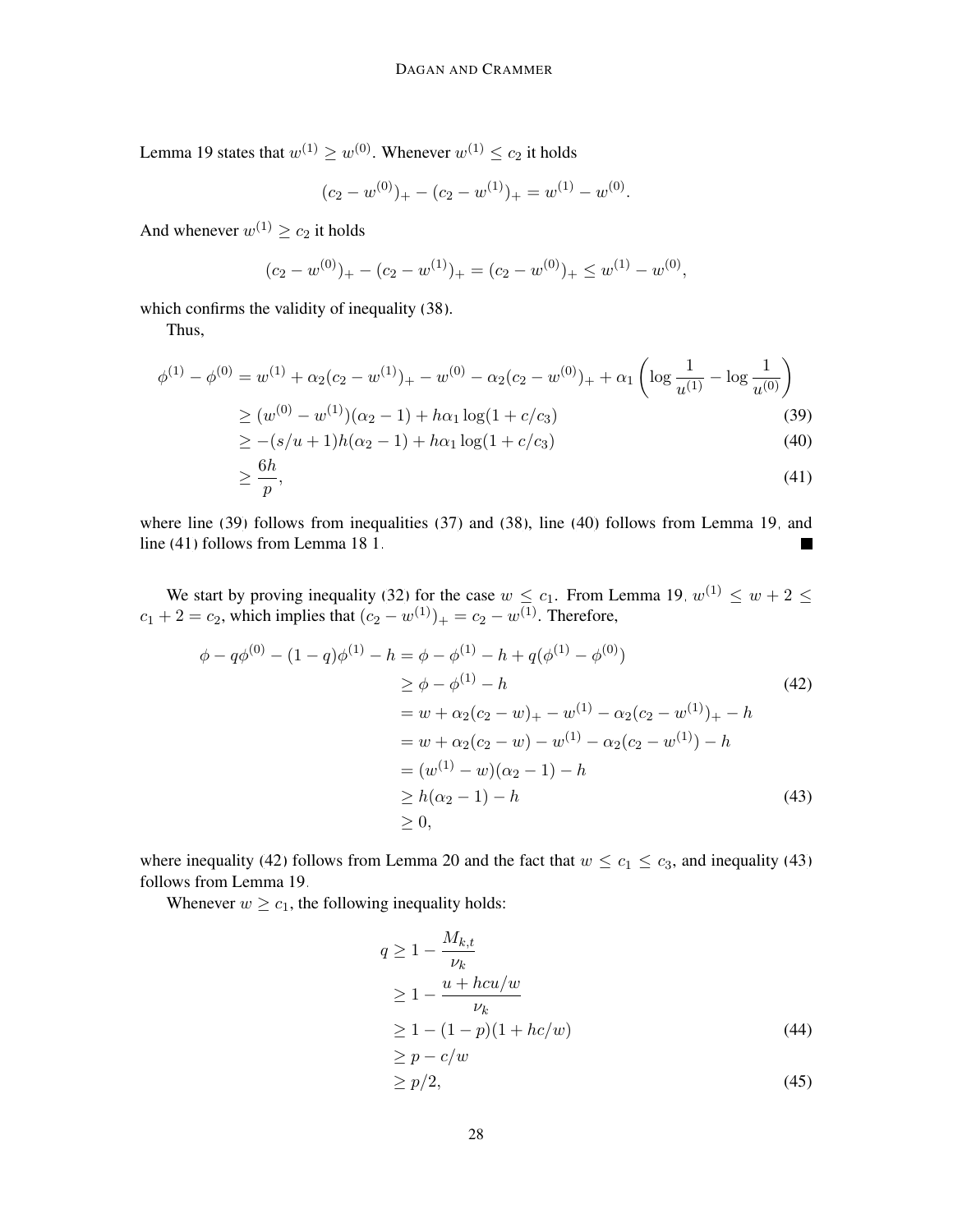where inequality [\(44\)](#page-27-5) follows from the fact that  $u = \underline{\nu}_{k,t-1}^d < \gamma \leq (1 - p)\nu_k$ . Next, we prove [\(32\)](#page-24-4) for the case  $c_1 \leq w \leq c_3$ . Therefore

$$
\phi - q\phi^{(0)} - (1 - q)\phi^{(1)} - h = \phi - \phi^{(1)} - h + q(\phi^{(1)} - \phi^{(0)})
$$
  

$$
\geq \phi - \phi^{(1)} - h + q(\frac{6h}{p})
$$
 (46)

<span id="page-28-3"></span><span id="page-28-2"></span><span id="page-28-1"></span>
$$
\geq \phi - \phi^{(1)} - h + 3h \tag{47}
$$

<span id="page-28-6"></span><span id="page-28-4"></span>
$$
\geq w - w^{(1)} - h + 3h
$$
  
\n
$$
\geq 0
$$
\n(48)

where inequality [\(46\)](#page-28-1) follows from Lemma [20,](#page-26-4) inequality [\(47\)](#page-28-2) follows from inequality [\(45\)](#page-27-6), and inequality [\(48\)](#page-28-3) follows from Lemma [\(19\)](#page-25-2).

<span id="page-28-5"></span>Lastly, we prove inequality [\(32\)](#page-24-4) for  $w \ge c_3$ . The bounds on  $w^{(0)}$  and  $w^{(1)}$ , and Lemma [18.](#page-24-3)[2](#page-24-1) imply that

$$
w^{(1)} \ge w \ge w^{(0)} \ge w - (s/u - 1)h \ge c_2.
$$
\n(49)

Thus,

$$
\phi - q\phi^{(0)} - (1 - q)\phi^{(1)} - h \ge w - qw^{(0)} - (1 - q)w^{(1)} - h
$$
\n
$$
\frac{p}{\phi - q} \frac{1}{\phi - q} \frac{1}{\phi - q} \frac{1}{\phi - q} \tag{50}
$$

$$
\geq w - \frac{p}{2}w^{(0)} - \left(1 - \frac{p}{2}\right)w^{(1)} - h\tag{51}
$$

<span id="page-28-7"></span>
$$
\geq w - \frac{p}{2} \max \left( w/2, w - \frac{(s/u - 1)h}{2(1 + c/w)} \right) - \left( 1 - \frac{p}{2} \right) (w + 2h) - h
$$
\n(52)

<span id="page-28-8"></span>
$$
\geq w - \frac{p}{2} \max \left( w/2, w - \frac{(s/u - 1)h}{4} \right) - \left( 1 - \frac{p}{2} \right) w - 2h - h
$$
\n(53)

$$
\geq \frac{p}{2} \min\left(w/2, \frac{(s/u-1)h}{4}\right) - 2h - h
$$
  
\n
$$
\geq 0.
$$
 (54)

where inequality [\(50\)](#page-28-4) follows from inequality [\(49\)](#page-28-5), line [\(51\)](#page-28-6) follows from [\(45\)](#page-27-6), line [\(52\)](#page-28-7) follows from Lemma [19,](#page-25-2) line [\(53\)](#page-28-8) follows from the fact that  $w \ge c_1 \ge c$ , and line [\(54\)](#page-28-9) follows from Lemma [18.](#page-24-3)[3-](#page-25-0)[4.](#page-25-1)

### <span id="page-28-0"></span>B.3.4 PROOF OF LEMMA [13](#page-20-0)

Fix an integer k,  $1 \leq k \leq n$ . For any  $t, 1 \leq t \leq n$ , let

<span id="page-28-10"></span><span id="page-28-9"></span>
$$
w_{k,t} = \exp\left(\frac{s_{k,t}^{\mathrm{d}}}{c\underline{\nu}_{k,t}^{\mathrm{d}}}\right).
$$

We will prove by induction on  $m \geq 0$  that for any  $t > \tau_{k,1}$ ,

$$
\mathbb{E}\left[\sum_{i=t}^{\min(t+m-1,\tau)}\frac{(M_{k,i}-\underline{\nu}_{k,i-1}^{\mathrm{d}})_+}{r_{k,i}}\bigg|Z_{k,t-1}\right] \leq \phi(w_{k,t-1},\epsilon_{k,t-1}),\tag{55}
$$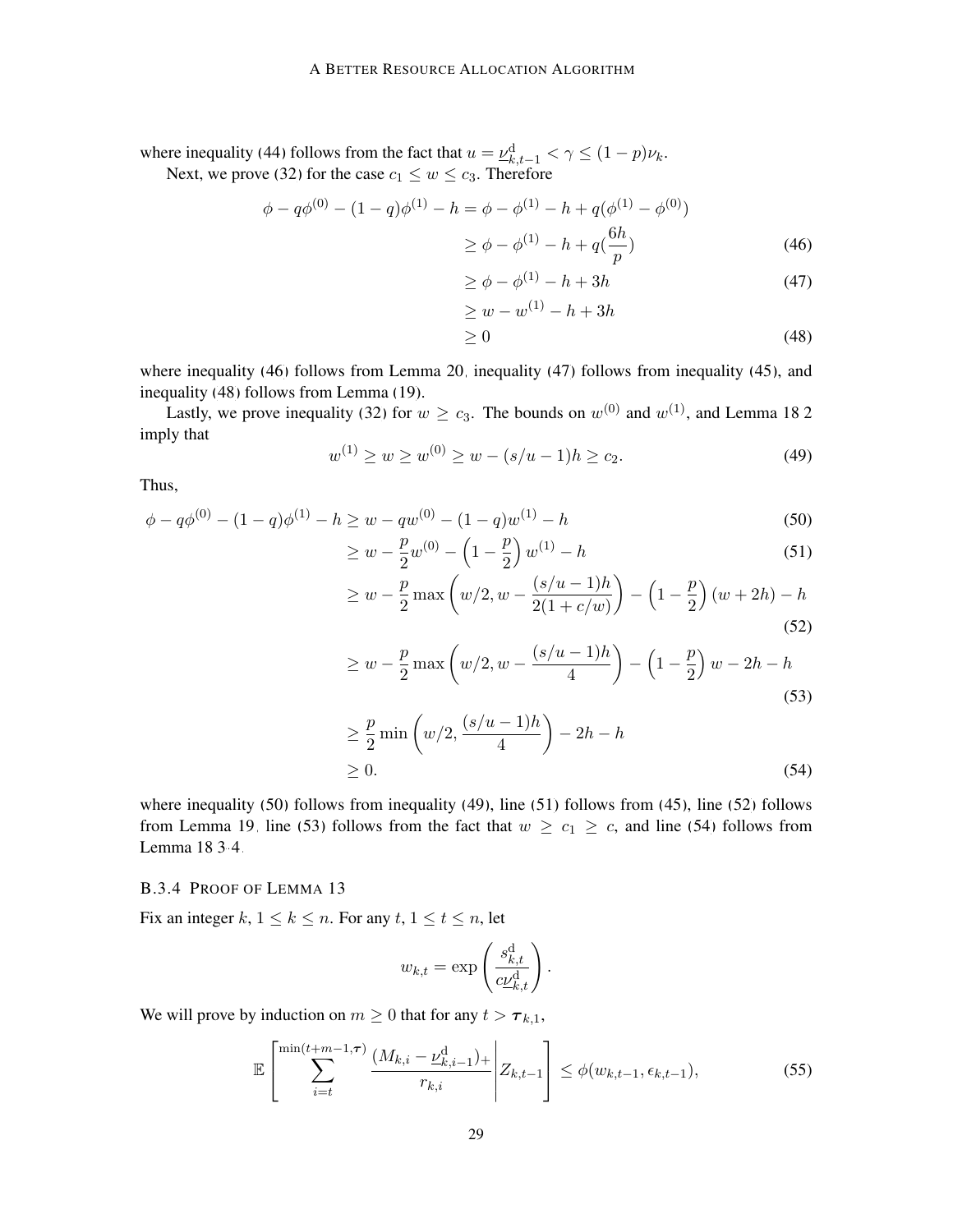where

$$
\phi(w,\epsilon) = \begin{cases} c_2 w^2 \epsilon + c_4 \left(\frac{c_1}{\epsilon} - w\right)_+ + c_5 \left(\frac{2}{\eta} - \frac{1}{\epsilon}\right) & \epsilon \ge \frac{\eta}{2} \\ 0 & \epsilon < \frac{\eta}{2} \end{cases},
$$

and

$$
c_2 = 1
$$
  
\n
$$
c_3 = \frac{c^2(1-p) + 7}{c(1-p) - 2}
$$
  
\n
$$
c_1 = c_3 + 2
$$
  
\n
$$
c_4 = 1 + c_2(2c_3 + 2)
$$
  
\n
$$
c_5 = c_4c_1(\log c_1 + 3).
$$

The proof is by induction on m. If  $m = 0$  then inequality [\(55\)](#page-28-10) holds since  $\phi(w, \epsilon) \geq 0$ . Assume therefore that  $m > 0$ . Fix some values of  $t > \tau_{k,1}$ , and fix  $Z_{t-1}$ . If  $\epsilon_{k,t-1} \leq \eta$ , then  $\tau < t$ , and inequality [\(55\)](#page-28-10) holds since  $\phi(w, \epsilon) \geq 0$ . Assume therefore that  $\epsilon_{k,t-1} > \eta$ . Denote  $w = w_{k,t-1}$ ,  $\epsilon = \epsilon_{k,t-1}$  and  $u = \underline{\nu}_{k,t-1}^d$ . Let  $w_0$  be the value that  $w_{k,t}$  gets if  $X_{k,t} = 0$ , and let  $w_1$  be its value if  $X_{k,t} = 1$ . Similarly define  $\epsilon_0$ ,  $\epsilon_1$ ,  $u_0$  and  $u_1$ . Denote  $h = \frac{(M_{k,t}-\nu_{k,t-1}^d)^2}{r_{k,t}}$  $\frac{E_{k,t-1}/\tau}{r_{k,t}}$ . Let  $q = Pr[X_{k,t} = 0 | Z_{t-1}]$ . To complete the proof, it is sufficient to prove that

$$
\phi(w,\epsilon) \ge h + (1-q)\phi(w_1,\epsilon_1) + q\phi(w_0,\epsilon_0). \tag{56}
$$

<span id="page-29-3"></span>We can replace  $\epsilon_1$  with  $\epsilon$ , since they are equal.

<span id="page-29-0"></span>Lemma 21 *The following hold:*

*1.*

$$
w + h \le w_1 \le w + h + \frac{h^2}{k}.
$$

<span id="page-29-4"></span>
$$
w_0=(w_1)^{\frac{1-\epsilon}{1-\epsilon_0}}.
$$

<span id="page-29-2"></span>*3.*

<span id="page-29-1"></span>*2.*

 $w_0 \leq w \leq w_1$ .

**Proof** Start by proving item [1.](#page-29-0) It holds that

$$
w_1 = \exp\left(\frac{s_{k,t}^d}{cu_1}\right) = \exp\left(\frac{s_{k,t-1}^d + hr_{k,t}}{c\underline{\nu}_{k,t-1}^d}\right) = \exp\left(\frac{s_{k,t-1}^d + h\underline{\nu}_{k,t-1}^d c/w_{t-1}}{c\underline{\nu}_{k,t-1}^d}\right) = we^{h/w}.
$$

Since  $0 \leq \frac{h}{w} \leq 1$ , applying the inequality  $1 + x \leq \exp(x) \leq 1 + x + x^2$  which holds whenever  $0 \le x \le 1$ , suffices to complete the proof of item [1.](#page-29-0)

We proceed to proving item [2.](#page-29-1) The value of  $s_{k,t}^d$  is defined by  $Z_{t-1}$ , and does not depend on  $X_{k,t}$ . Therefore,

$$
w_0 = \exp\left(\frac{s_{k,t}^d}{cu_0}\right) = \exp\left(\frac{s_{k,t}^d}{cu_1}\right)^{\frac{u_1}{u_0}} = (w_1)^{\frac{(1-\epsilon_1)\nu_k}{(1-\epsilon_0)\nu_k}},
$$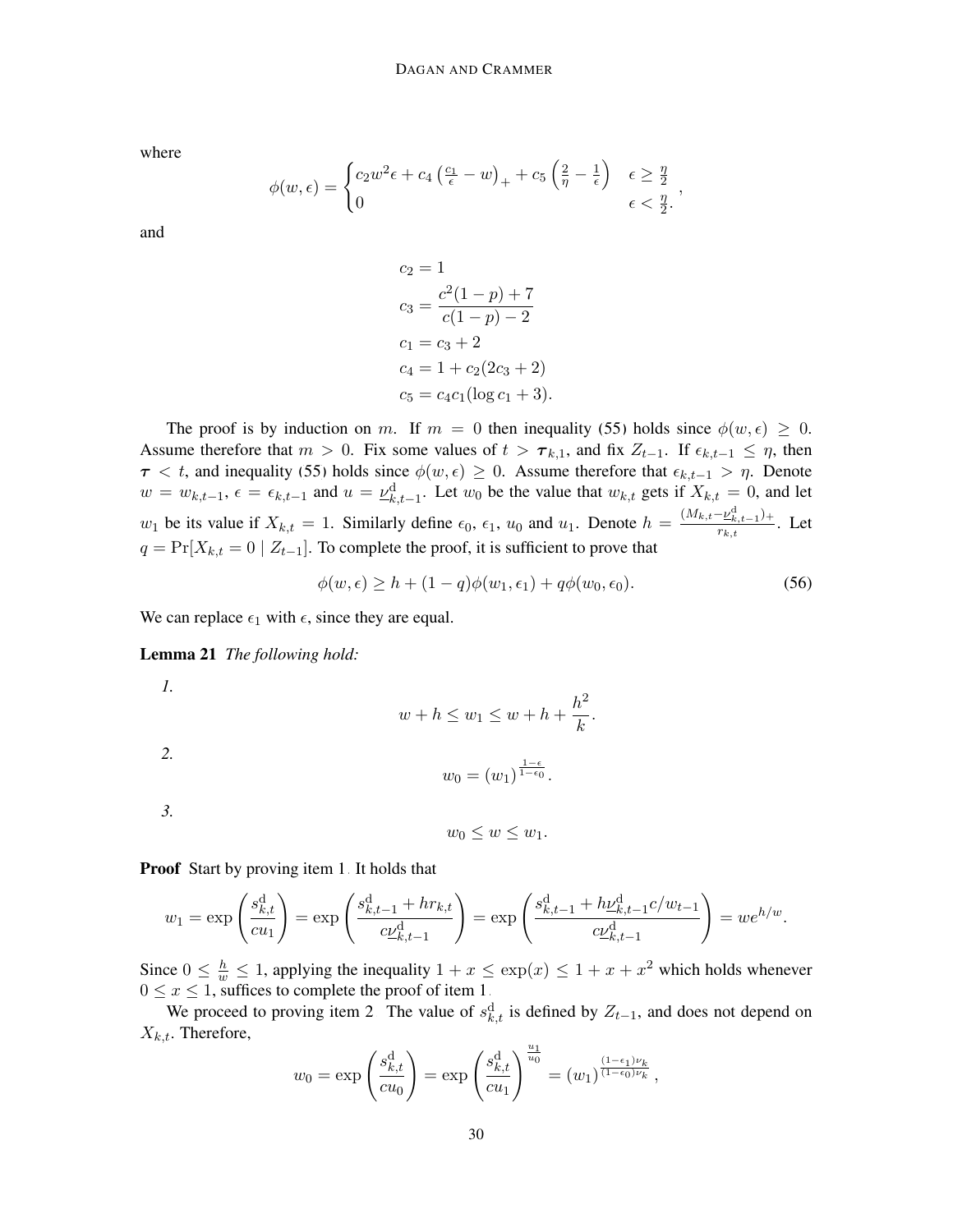which completes the proof of item [2.](#page-29-1) Item [3](#page-29-2) is proved in Lemma [19.](#page-25-2)

<span id="page-30-6"></span>**Proposition 22** *The function*  $\phi(w, \epsilon)$  *is monotonic non-decreasing in*  $\epsilon$ *.* 

**Proof** Follows immediately from the fact that  $c_5 \geq c_1c_4$ .

<span id="page-30-7"></span>Lemma 23 *It holds that*

$$
\phi(w_0, \epsilon_0) - \phi(w_1, \epsilon_0) \leq c_4 c_1 (\log c_1 + 2) \left( \frac{1}{\epsilon_0} - \frac{1}{\epsilon} \right).
$$

**Proof** If  $\epsilon_0 > \eta/2$  then  $\phi(w_0, \epsilon_0) - \phi(w_1, \epsilon_0) = 0$ . Otherwise, since  $w_0 \leq w_1$ ,

$$
\phi(w_0, \epsilon_0) - \phi(w_1, \epsilon_0) = c_2 \epsilon_0 \left( (w_0)^2 - (w_1)^2 \right) + c_4 \left( (c_1/\epsilon_0 - w_0)_+ - (c_1/\epsilon_0 - w_1)_+ \right) \\
\leq c_4 \left( (c_1/\epsilon_0 - w_0)_+ - (c_1/\epsilon_0 - w_1)_+ \right). \tag{57}
$$

We will show that

<span id="page-30-4"></span>
$$
(57) \le c_4(c_1/\epsilon_0 - c_1/\epsilon) + c_4(c_1/\epsilon - (c_1/\epsilon)^{\frac{1-\epsilon}{1-\epsilon_0}}). \tag{58}
$$

 $\mathcal{L}$ 

<span id="page-30-1"></span><span id="page-30-0"></span> $\blacksquare$ 

If  $w_0 \ge c_1/\epsilon_0$  then this inequality holds since [\(57\)](#page-30-0) = 0. If  $w_0 \le c_1/\epsilon \le w_1$  then

$$
(57) = c_4c_1/\epsilon_0 - c_4w_0
$$
  
= c\_4(c\_1/\epsilon\_0 - c\_1/\epsilon) + c\_4(c\_1/\epsilon - w\_0)  
= c\_4(c\_1/\epsilon\_0 - c\_1/\epsilon) + c\_4(c\_1/\epsilon - w\_1^{\frac{1-\epsilon}{1-\epsilon\_0}})  
\le c\_4(c\_1/\epsilon\_0 - c\_1/\epsilon) + c\_4(c\_1/\epsilon - (c\_1/\epsilon)^{\frac{1-\epsilon}{1-\epsilon\_0}}), (59)

where inequality [\(59\)](#page-30-1) follows from Lemma [21.](#page-29-3)

If  $w_1 \leq c_1/\epsilon$  then

$$
(57) = c_4(w_1 - w_0)
$$
  
=  $c_4\left(w_1 - w_1^{\frac{1-\epsilon}{1-\epsilon_0}}\right)$  (60)

<span id="page-30-5"></span><span id="page-30-3"></span><span id="page-30-2"></span>
$$
\leq c_4 \left( c_1/\epsilon - (c_1/\epsilon)^{\frac{1-\epsilon}{1-\epsilon_0}} \right),\tag{61}
$$

where equality [\(60\)](#page-30-2) follows from Lemma [21,](#page-29-3) and inequality [\(61\)](#page-30-3) follows from the fact that the function  $x - x^{\alpha}$  is monotonic increasing in x, assuming a fixed  $0 < \alpha < 1$ . This completes the proof of inequality [\(58\)](#page-30-4).

To conclude the proof, it is sufficient to show that

$$
(c_1/\epsilon - (c_1/\epsilon)^{\frac{1-\epsilon}{1-\epsilon_0}}) \le (1/\epsilon_0 - 1/\epsilon)c_1(\log(c_1) + 1). \tag{62}
$$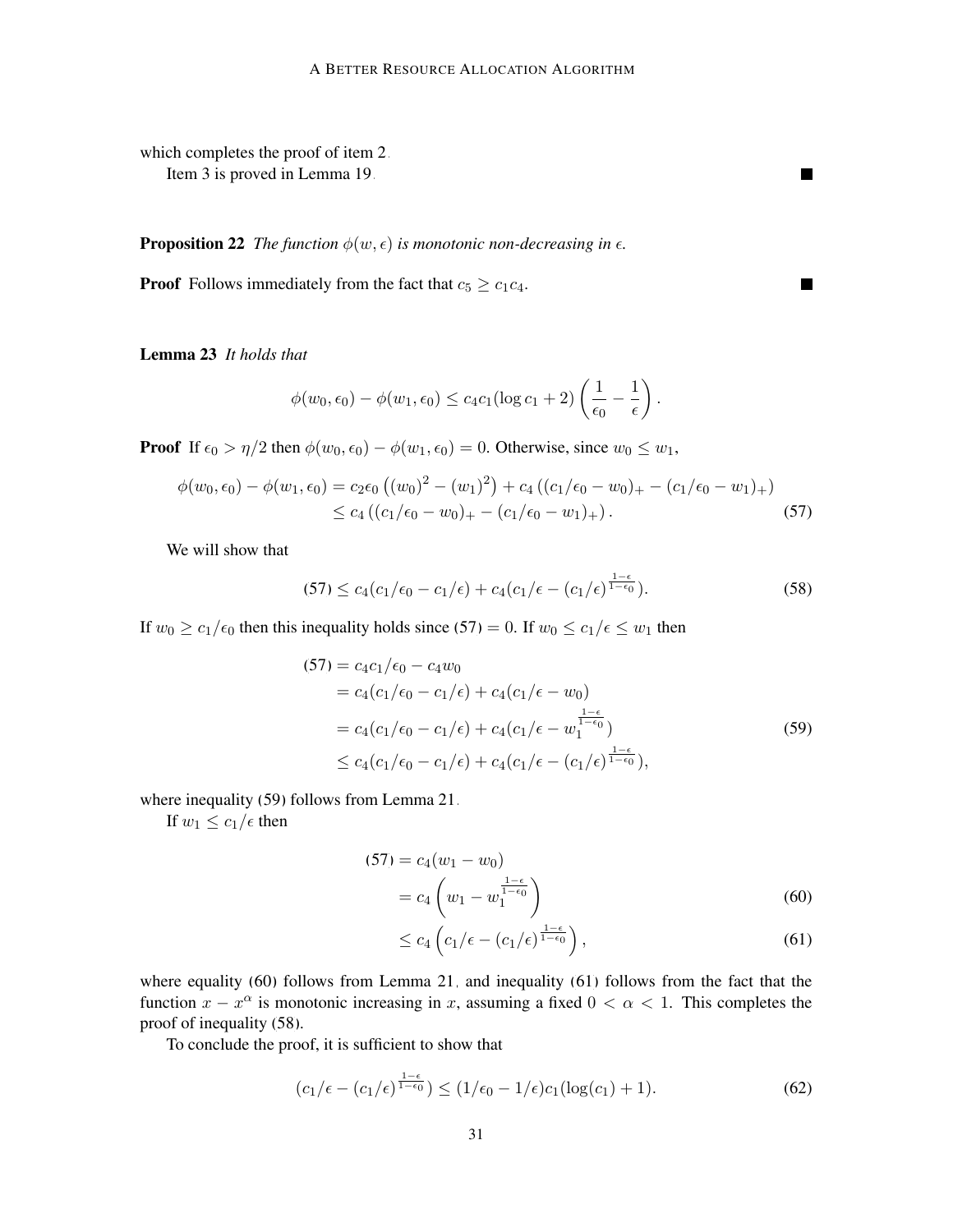Let  $\gamma = \epsilon/\epsilon_0 - 1$ . Bounding

$$
1 - (c_1/\epsilon)^{(1-\epsilon)/(1-\epsilon_0)-1} = 1 - (c_1/\epsilon)^{(\epsilon_0-\epsilon)/(1-\epsilon_0)}
$$
  
\n
$$
= 1 - e^{-\log(c_1/\epsilon)(\epsilon_0-\epsilon)/(1-\epsilon_0)}
$$
  
\n
$$
\leq 1 - e^{-\log(c_1/\epsilon_0)\gamma\epsilon_0/(1-\epsilon_0)}
$$
  
\n
$$
\leq 1 - e^{-\log(c_1/\epsilon_0)\gamma\epsilon_0/(1-\epsilon_0)}
$$
  
\n
$$
= 1 - e^{-\log(c_1)\gamma\epsilon_0/(1-\epsilon_0)-\log(1/\epsilon_0)\gamma\epsilon_0/(1-\epsilon_0)}
$$
  
\n
$$
\leq 1 - e^{-\log(c_1)\gamma-\frac{1}{2}\gamma/(1-\epsilon_0)}
$$
(63)  
\n
$$
\leq 1 - e^{-(\log(c_1)+1)\gamma}
$$
(64)

$$
\leq (\log(c_1) + 1)\gamma,\tag{65}
$$

where inequality [\(63\)](#page-31-0) follows from the fact that  $\epsilon_0 \leq p \leq \frac{1}{2}$  $\frac{1}{2}$ , therefore  $\frac{\epsilon_0}{1-\epsilon_0} \leq 1$ , and from the fact that  $\epsilon_0 \log \frac{1}{\epsilon_0} \leq \frac{1}{2}$  $\frac{1}{2}$ , for any  $\epsilon_0 > 0$ ; inequality [\(64\)](#page-31-1) follows from the fact that  $\epsilon_0 \le p \le \frac{1}{2}$  $\frac{1}{2}$ ; and inequality [\(65\)](#page-31-2) follows from the inequality  $e^{-x} \geq 1 - x$  which holds for all  $x \in \mathbb{R}$ .

Thus, we conclude the proof of inequality [\(62\)](#page-30-5) and the proof of this lemma:

$$
c_1/\epsilon - (c_1/\epsilon)^{\frac{1-\epsilon}{1-\epsilon_0}} = \frac{c_1}{\epsilon} \left( 1 - \left(\frac{c_1}{\epsilon}\right)^{\frac{1-\epsilon}{1-\epsilon_0}-1} \right)
$$
  
 
$$
\leq \frac{c_1}{\epsilon} (\log(c_1) + 1)\gamma
$$
  
 
$$
= (1/\epsilon_0 - 1/\epsilon)c_1(\log(c_1) + 1).
$$
 (66)

where inequality [\(66\)](#page-31-3) follows from inequality [\(65\)](#page-31-2).

We start by proving [\(56\)](#page-29-4), assuming that  $w \in \mathcal{L}_3$ . Let  $\Delta = w_1 - w$ . Lemma [21](#page-29-3) states that  $h \leq \Delta \leq 2h$ . Therefore,

<span id="page-31-7"></span>
$$
w_1 \epsilon \le c_3 + 2 = c_1. \tag{67}
$$

<span id="page-31-6"></span><span id="page-31-5"></span><span id="page-31-4"></span><span id="page-31-3"></span><span id="page-31-2"></span><span id="page-31-1"></span><span id="page-31-0"></span>П

This implies that

$$
\phi(w,\epsilon) - \phi(w_1,\epsilon) = c_2(w^2 - w_1^2)\epsilon + c_4(c_1/\epsilon - w) - c_4(c_1/\epsilon - w_1)
$$
  
=  $c_2\epsilon(-2w\Delta - \Delta^2) + c_4\Delta$   

$$
\geq -c_2(2c_3\Delta + 2\Delta) + c_4\Delta
$$
 (68)

$$
= \Delta(-c_2(2c_3+2)+c_4)
$$
  
= 
$$
\Delta
$$
 (69)

$$
\geq h,\tag{70}
$$

where [\(68\)](#page-31-4) follows from the assumption  $\epsilon w \leq c_3$  and the inequality  $\Delta \leq 2$ ; and [\(69\)](#page-31-5) follows from the definition of  $c_4$ .

If  $\epsilon_0 < \eta/2$ , then

$$
\begin{aligned} &\phi(w,\epsilon) - h - (1-q)\phi(w_1,\epsilon) - q\phi(w_0,\epsilon_0) \\ &= (\phi(w,\epsilon) - \phi(w_1,\epsilon)) - h - q(\phi(w_1,\epsilon_0) - \phi(w_1,\epsilon)) - q(\phi(w_0,\epsilon_0) - \phi(w_1,\epsilon_0)) \end{aligned}
$$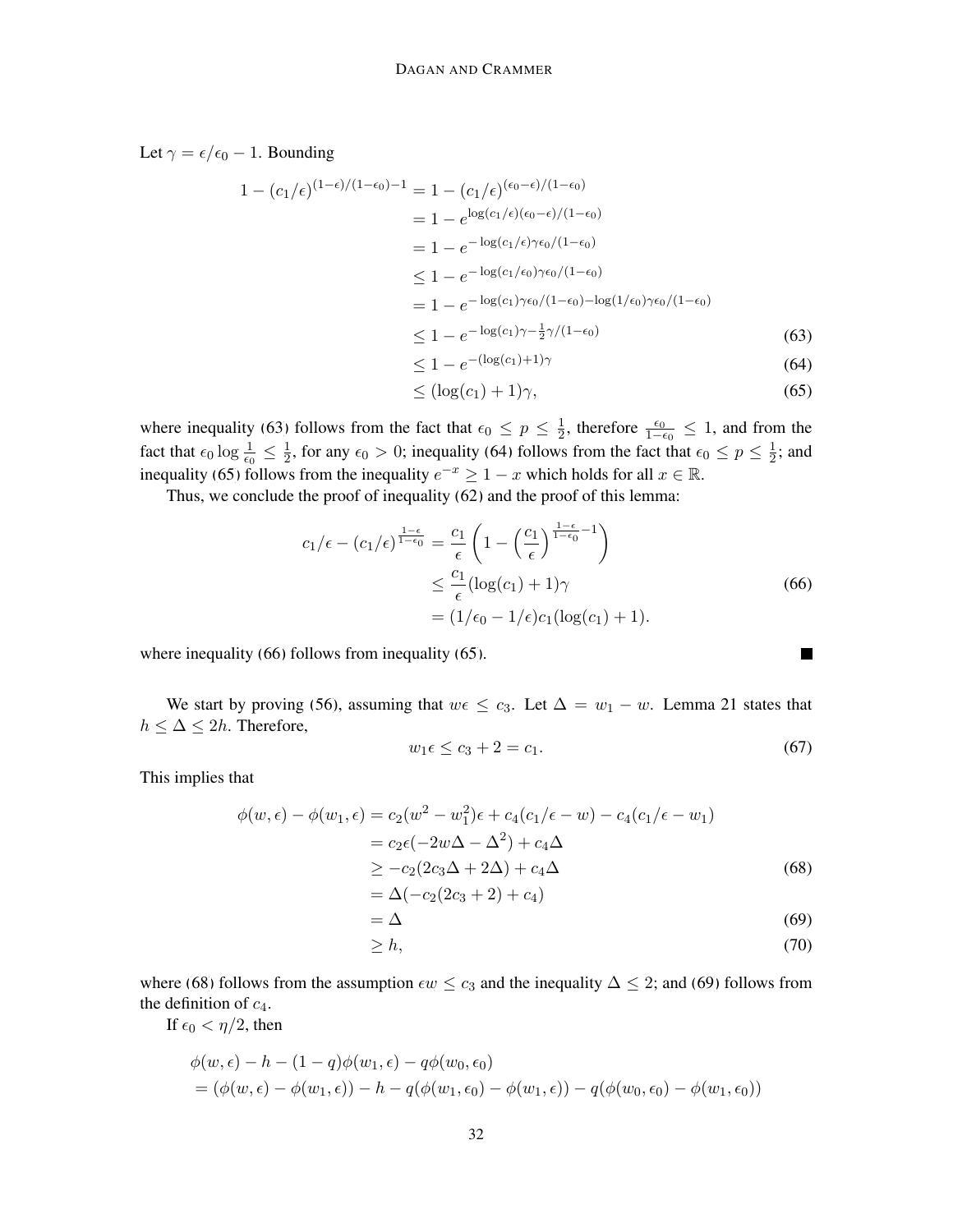$$
\geq h - h - q(\phi(w_1, \epsilon_0) - \phi(w_1, \epsilon)) - q(\phi(w_0, \epsilon_0) - \phi(w_1, \epsilon_0))
$$
\n(71)

$$
\geq -q(\phi(w_0, \epsilon_0) - \phi(w_1, \epsilon_0))\tag{72}
$$

$$
=0,\t(73)
$$

where inequality [\(71\)](#page-32-0) follows from inequality [\(70\)](#page-31-6), inequality [\(72\)](#page-32-1) follows from Proposition [22,](#page-30-6) and inequality [\(71\)](#page-32-0) follows from the fact that  $\epsilon_0 < \eta/2$ .

If  $\epsilon_0 \geq \eta/2$ , then

$$
\phi(w_1, \epsilon_0) - \phi(w_1, \epsilon) \le c_4[c_1/\epsilon_0 - w_1]_+ + c_5[2/\eta - 1/\epsilon_0]_+ - c_4[c_1/\epsilon_0 - w_1]_+ - c_5[2/\eta - 1/\epsilon_0]_+ = c_4(c_1/\epsilon_0 - w_1) + c_5(2/\eta - 1/\epsilon_0) - c_4(c_1/\epsilon - w_1) - c_5(2/\eta - 1/\epsilon)
$$
\n(74)

<span id="page-32-4"></span><span id="page-32-3"></span><span id="page-32-2"></span><span id="page-32-1"></span><span id="page-32-0"></span>
$$
= (c_4c_1 - c_5)(1/\epsilon_0 - 1/\epsilon) \tag{75}
$$

where inequality [\(74\)](#page-32-2) follows from inequality [\(67\)](#page-31-7) and the fact that  $\epsilon_0 \geq \frac{\eta}{2}$  $\frac{\eta}{2}$ . Thus,

$$
\begin{aligned}\n\phi(w,\epsilon) - h - (1-q)\phi(w_1,\epsilon) - q\phi(w_0,\epsilon_0) \\
&= (\phi(w,\epsilon) - \phi(w_1,\epsilon)) - h - q(\phi(w_1,\epsilon_0) - \phi(w_1,\epsilon)) - q(\phi(w_0,\epsilon_0) - \phi(w_1,\epsilon_0)) \\
&\ge h - h + (c_5 - c_4c_1)(1/\epsilon_0 - 1/\epsilon) - (1/\epsilon_0 - 1/\epsilon)c_1c_4(\log(c_1) + 2) \\
&= (c_5 - c_4c_1(\log(c_1) + 3))(1/\epsilon_0 - 1/\epsilon) \\
&= 0,\n\end{aligned}\n\tag{76}
$$

where inequality [\(76\)](#page-32-3) follows from inequalities [\(70\)](#page-31-6) and [\(75\)](#page-32-4), and Lemma [23.](#page-30-7) This concludes the proof of inequality [\(56\)](#page-29-4) for the case  $\epsilon w \leq c_3$ .

Next, assume that  $w \in \geq c_3$ . Therefore,

<span id="page-32-8"></span>
$$
\phi(w_1, \epsilon) - \phi(w, \epsilon) \le c_2 w_1^2 \epsilon - c_2 w^2 \epsilon
$$
  
=  $c_2 (2w\Delta + \Delta^2) \epsilon$   

$$
\le c_2 (2w(h + h^2/w) + (2h)^2) \epsilon
$$
  
=  $c_2 (2wh + 6h) \epsilon$ , (77)

using Lemma [21.](#page-29-3)

Since  $\epsilon w \geq c_3 > c$ , it holds that

$$
\nu_k - M_{k,t} = \nu_k - u - \frac{hc u}{w} = \nu_k \left( \epsilon - \frac{hc u}{w \nu_k} \right) \ge \nu_k \epsilon \left( 1 - \frac{c}{w \epsilon} \right) > 0. \tag{78}
$$

Therefore,  $u_0 = M_{k,t} = u + \frac{hcu}{w}$  $\frac{w}{w}$ . This implies that

<span id="page-32-7"></span><span id="page-32-5"></span>
$$
\epsilon_0 = 1 - \frac{u_0}{\nu_k} = 1 - \frac{u + (chu)/w}{\nu_k} = \epsilon - \frac{chu}{\nu_k w}.
$$
 (79)

Since  $t > \tau_{k,1}$ , it holds that  $u \ge (1 - p)\nu_k$ , therefore, inequality [\(79\)](#page-32-5) implies that

<span id="page-32-6"></span>
$$
\epsilon_0 = \epsilon - \frac{chu}{\nu_k w} \le \epsilon - \frac{h(1-p)c}{w}.
$$
\n(80)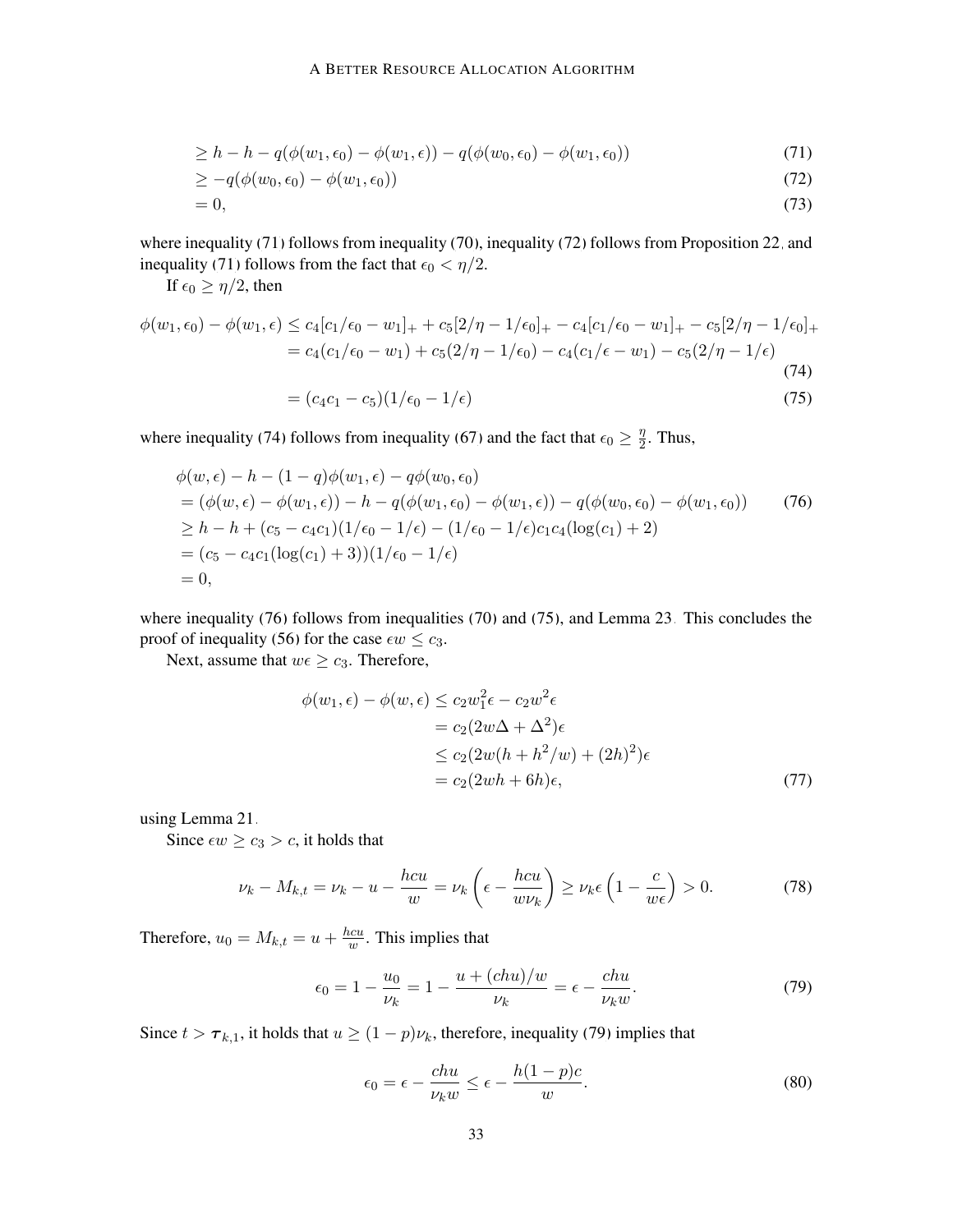Additionally,

<span id="page-33-2"></span>
$$
\epsilon_0 = \epsilon - \frac{chu}{\nu_k w} \ge \epsilon - \frac{ch}{w} = \epsilon \left( 1 - \frac{ch}{w \epsilon} \right) \ge \epsilon \left( 1 - \frac{c}{c_3} \right) \ge \frac{\epsilon}{2} > \frac{\eta}{2}.
$$
 (81)

This implies that

$$
\phi(w_1, \epsilon) - \phi(w_1, \epsilon_0) = c_2 w_1^2 (\epsilon - \epsilon_0) + c_4 ((c_1/\epsilon - w_1)_+ - (c_1/\epsilon_0 - w_1)_+) + c_5 (1/\epsilon_0 - 1/\epsilon)
$$
  
\n
$$
\ge c_2 w^2 (\epsilon - \epsilon_0) + c_4 (c_1/\epsilon - c_1/\epsilon_0) + c_5 (1/\epsilon_0 - 1/\epsilon)
$$
  
\n
$$
\ge c_2 w h c (1 - p) + (c_5 - c_4 c_1) (1/\epsilon_0 - 1/\epsilon).
$$
\n(82)

where inequality [\(82\)](#page-33-1) follows from inequality [\(80\)](#page-32-6).

Additionally, inequality [\(78\)](#page-32-7) and inequality [\(81\)](#page-33-2) imply that

<span id="page-33-5"></span><span id="page-33-4"></span><span id="page-33-3"></span><span id="page-33-1"></span>
$$
q = \epsilon_0 \ge \epsilon \left( 1 - \frac{c}{c_3} \right). \tag{83}
$$

To complete the proof:

$$
\phi(w,\epsilon) - h - (1-q)\phi(w_1,\epsilon) - q\phi(w_0,\epsilon_0) \n= (\phi(w,\epsilon) - \phi(w_1,\epsilon)) - h + q(\phi(w_1,\epsilon) - \phi(w_1,\epsilon_0)) + q(\phi(w_1,\epsilon_0) - \phi(w_0,\epsilon_0)) \n\geq -c_2(2wh + 6h)\epsilon - h + q\left(c_2whc(1-p) + (c_5 - c_4c_1)\left(\frac{1}{\epsilon_0} - \frac{1}{\epsilon}\right)\right) - qc_4c_1(\log c_1 + 2)\left(\frac{1}{\epsilon_0} - \frac{1}{\epsilon}\right)
$$
\n(84)

$$
= -c_2(2wh + 6h)\epsilon - h + q(c_2whc(1 - p))
$$
  
\n
$$
\geq -c_2(2wh + 6h)\epsilon - h + \epsilon \left(1 - \frac{c}{c_3}\right)(c_2whc(1 - p))
$$
  
\n
$$
= weh\left(-2 - \frac{6}{w} - \frac{1}{w\epsilon} + \left(1 - \frac{c}{c_3}\right)c(1 - p)\right)
$$
  
\n
$$
\geq weh\left(-2 - \frac{7}{w\epsilon} + c(1 - p) - \frac{c^2(1 - p)}{c_3}\right)
$$
  
\n
$$
\geq weh\left(c(1 - p) - 2 - \frac{1}{c_3}(7 + c^2(1 - p))\right)
$$
  
\n
$$
= 0,
$$
 (85)

where inequality [\(84\)](#page-33-3) follows from inequality [\(77\)](#page-32-8), inequality [\(82\)](#page-33-1), and Lemma [23;](#page-30-7) and inequality [\(85\)](#page-33-4) follows from inequality [\(83\)](#page-33-5).

# <span id="page-33-0"></span>B.3.5 PROOF OF LEMMA [14](#page-21-1)

Fix some integer  $k, 1 \le k \le K$ . Define the values

$$
c' = \frac{2}{c(1-p)\nu_k},
$$

$$
\gamma = \log\left(\frac{1-p/4}{1-p/2}\right)\frac{1-p}{2},
$$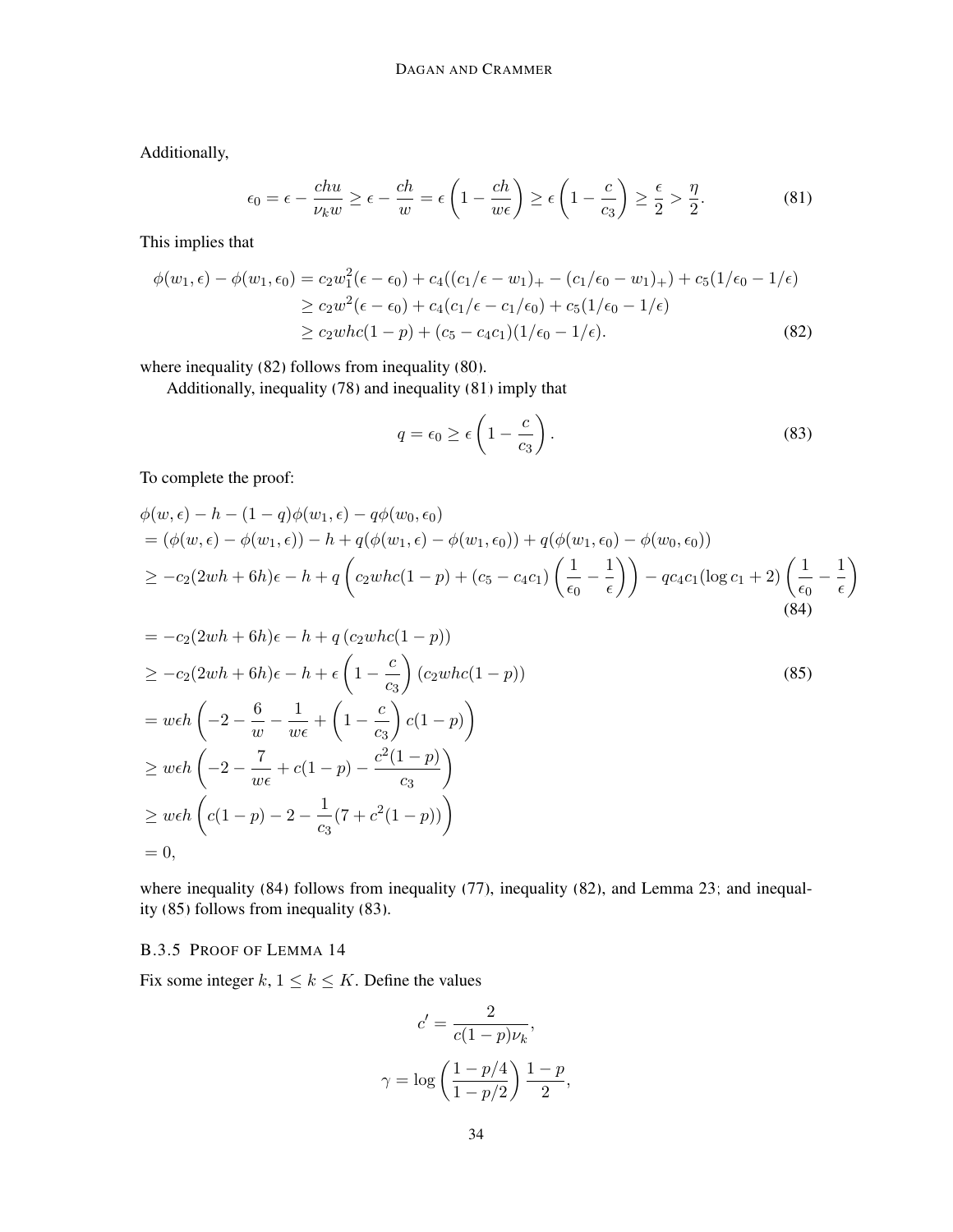$$
s_0 = \max \left( c \nu_k \log (2c/p), \nu_k c \ln \frac{1}{\gamma} \right),
$$
  

$$
c'' = 4c'/p.
$$

Let  $\tau$  be the first iteration t such that  $s_{k,t}^d \geq s_0$ .

<span id="page-34-2"></span>**Proposition 24** *Fix*  $t > \tau$ *, let*  $x = (M_{k,t} - \underline{\nu}_{k,t-1}^d)_+$ *. It holds that:* 

<span id="page-34-0"></span>*1.*

$$
x \le \frac{p\nu_k}{2}.
$$

<span id="page-34-1"></span>*2.*

$$
\exp(c'x) \le (1 - p/4)/(1 - p/2).
$$

Proof First, we prove item [1:](#page-34-0)

$$
x \le r_{k,t} = c\underline{\nu}_{k,t-1}^d \exp(-s_{k,t-1}/(\underline{\nu}_{k,t-1}^d c)) \le c\nu_k \exp(-s_0/(\nu_k c)) = c\nu_k \exp(-\log(2c/p)) = \frac{\nu_k p}{2}.
$$

Next, we prove item [2.](#page-34-1) Start by bounding  $x$ :

$$
x \leq c\nu_k \exp(-s_0/(\nu_k c)) \leq c\nu_k \exp(\log \gamma) = c\nu_k \gamma.
$$

To complete the proof, we estimate

$$
\exp(c'x) \le \exp\left(\frac{2}{c(1-p)\nu_k}c\nu_k \log\left(\frac{1-p/4}{1-p/2}\right)\frac{1-p}{2}\right) = \frac{1-p/4}{1-p/2}.
$$

We prove by induction on  $m \geq 0$ , that for any  $\tau \leq t \leq \tau_{k,1}$  it holds that

$$
\mathbb{E}\left[\exp\left(c'\left(s_{k,\min(t+m,\tau_{k,1})}^{\mathrm{d}}-s_{k,t}^{\mathrm{d}}\right)\right)\middle|\underline{\nu}_{k,t}^{\mathrm{d}}\right]\leq\exp\left(c''(\nu_k-\underline{\nu}_{k,t}^{\mathrm{d}})\right).
$$
 (86)

The base of induction is clear: whenever  $m = 0$  the left-hand side equals 1, and the right-hand side is at least 1. If  $t = \tau_{k,1}$  then, from the same reason the inequality holds.

For the induction step, assume that  $m > 0$ , and take some  $\tau \le t < \tau_{k,1}$ . Proposition [24](#page-34-2) implies that

$$
M_{k,t+1} \le (M_{k,t+1} - \underline{\nu}_{k,t}^d)_{+} + \underline{\nu}_{k,t}^d \le \frac{p\nu_k}{2} + \nu_k (1-p) = (1-p/2)\nu_k
$$

Therefore,

$$
\Pr[X_{k,t+1} = 0] = 1 - \beta \left( \frac{M_{k,t+1}}{\nu_k} \right) \ge 1 - (1 - p/2) = p/2.
$$

Let

$$
x = (M_{k,t+1} - \underline{\nu}_{k,t}^{\mathrm{d}})_{+}.
$$

It holds that

$$
\underline{\nu}_{k,t+1}^{\mathrm{d}} = \begin{cases} \underline{\nu}_{k,t+1}^{\mathrm{d}} + x & X_{k,t+1} = 0 \\ \underline{\nu}_{k,t}^{\mathrm{d}} & X_{k,t} = 1 \end{cases}
$$

.

<span id="page-34-3"></span> $\blacksquare$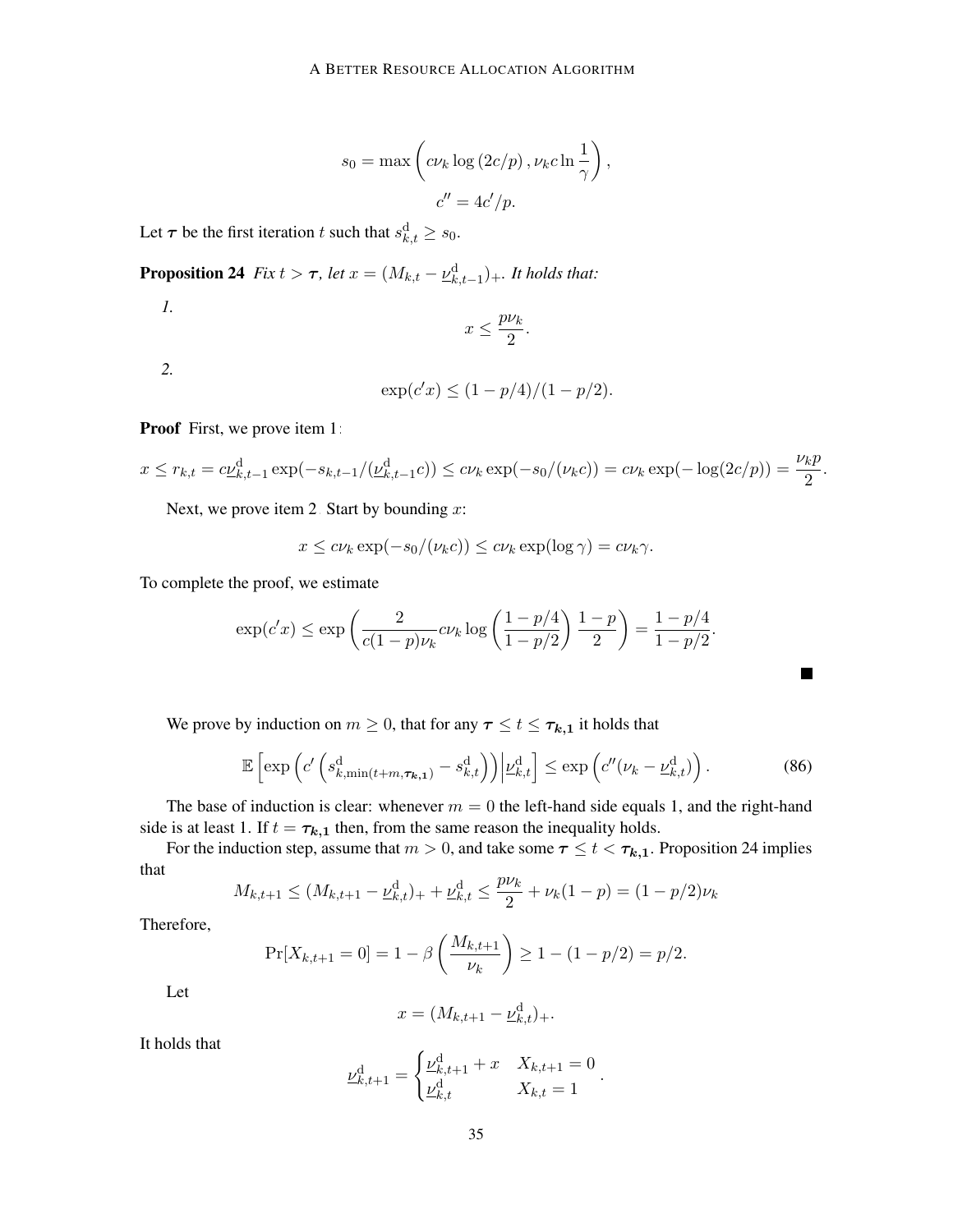Therefore, by induction hypothesis, it holds that

$$
\mathbb{E}\left[\exp\left(c'\left(s_{k,\min(t+m,\tau_{k,1})}^d - s_{k,t}^d\right)\right)\Big|\underline{\nu}_{k,t}^d, x\right] \n= \sum_{b=0}^1 \Pr[X_{k,t+1} = b] \mathbb{E}\left[\exp\left(c'\left(s_{k,\min(t+m,\tau_{k,1})}^d - s_{k,t}^d\right)\right)\Big|\underline{\nu}_{k,t}^d, x, X_{k,t+1} = b\right] \n= \sum_{b=0}^1 \Pr[X_{k,t+1} = b] \mathbb{E}\left[\exp(c'x)\exp\left(c'\left(s_{k,\min(t+m,\tau_{k,1})}^d - s_{k,t+1}^d\right)\right)\Big|\underline{\nu}_{k,t}^d, x, X_{k,t+1} = b\right] \n\leq \sum_{b=0}^1 \Pr[X_{k,t+1} = b] \mathbb{E}\left[\exp(c'x)\exp\left(c''(\nu_k - \underline{\nu}_{k,t+1}^d)\right)\Big|\underline{\nu}_{k,t}^d, x, X_{k,t+1} = b\right] \n= \Pr[X_{k,t+1} = 0] \exp(c'x) \exp\left(c''(\nu_k - \underline{\nu}_{k,t}^d - x)\right) + \Pr[X_{k,t+1} = 1] \exp(c'x) \exp\left(c''(\nu_k - \underline{\nu}_{k,t}^d)\right) \n\leq \frac{p}{2} \exp\left(c''(\nu_k - \underline{\nu}_{k,t}^d - x) + c'x\right) + (1 - \frac{p}{2}) \exp\left(c''(\nu_k - \underline{\nu}_{k,t}^d) + c'x\right).
$$

We would like to show that

$$
\frac{p}{2}\exp\left(c''(\nu_k-\underline{\nu}_{k,t}^{\mathrm{d}}-x)+c'x\right)+(1-\frac{p}{2})\exp\left(c''(\nu_k-\underline{\nu}_{k,t}^{\mathrm{d}})+c'x\right)\leq \exp\left(c''(\nu_k-\underline{\nu}_{k,t}^{\mathrm{d}})\right),
$$

which is equivalent to showing that the function

<span id="page-35-0"></span>
$$
\phi(y) = \frac{p}{2} + (1 - \frac{p}{2}) \exp(c''y) - \exp((c'' - c')y), \qquad (87)
$$

satisfies  $\phi(x) \leq 0$ . It trivially holds that  $\phi(0) = 0$ , and we will show that  $\frac{d\phi}{dy}(y) \leq 0$  for all  $0 \le y \le x$ . This will imply that  $\phi(x) \le 0$ . Indeed,

$$
\frac{d\phi}{dy}(y) = (1 - p/2)c'' \exp(yc'') - (c'' - c') \exp((c'' - c')y)
$$
  
\n
$$
= \exp(c''y) ((1 - p/2)c'' - (c'' - c') \exp(-c'y))
$$
  
\n
$$
\leq \exp(c''y) ((1 - p/2)c'' - (c'' - c') \exp(-c'x))
$$
  
\n
$$
\leq \exp(c''y) ((1 - p/2)c'' - (c'' - c')\frac{1 - p/2}{1 - p/4})
$$
  
\n
$$
= 0,
$$
\n(88)

where inequality [\(88\)](#page-35-0) follows from Proposition [24](#page-34-2)[.2.](#page-34-1)

This proves that

$$
\mathbb{E}\left[\exp\left(c'\left(s_{k,\min(t+m,\tau_{k,1})}^{\mathrm{d}}-s_{k,t}^{\mathrm{d}}\right)\right)\middle|\underline{\nu}_{k,t}^{\mathrm{d}},x\right]\leq \exp\left(c''(\nu_k-\underline{\nu}_{k,t}^{\mathrm{d}})\right),
$$

and this inequality holds for every possible value of  $x$ , therefore the proof of inequality [\(86\)](#page-34-3) is concluded.

To conclude the proof, note that

$$
s_{k,\tau}^{\mathrm{d}} = s_{k,\tau-1}^{\mathrm{d}} + (M_{k,\tau} - \underline{\nu}_{k,\tau-1}^{\mathrm{d}})_{+} \leq s_0 + r_{k,\tau} \leq s_0 + c\nu_k \leq c\nu_k(\log \frac{4c}{\gamma p}).
$$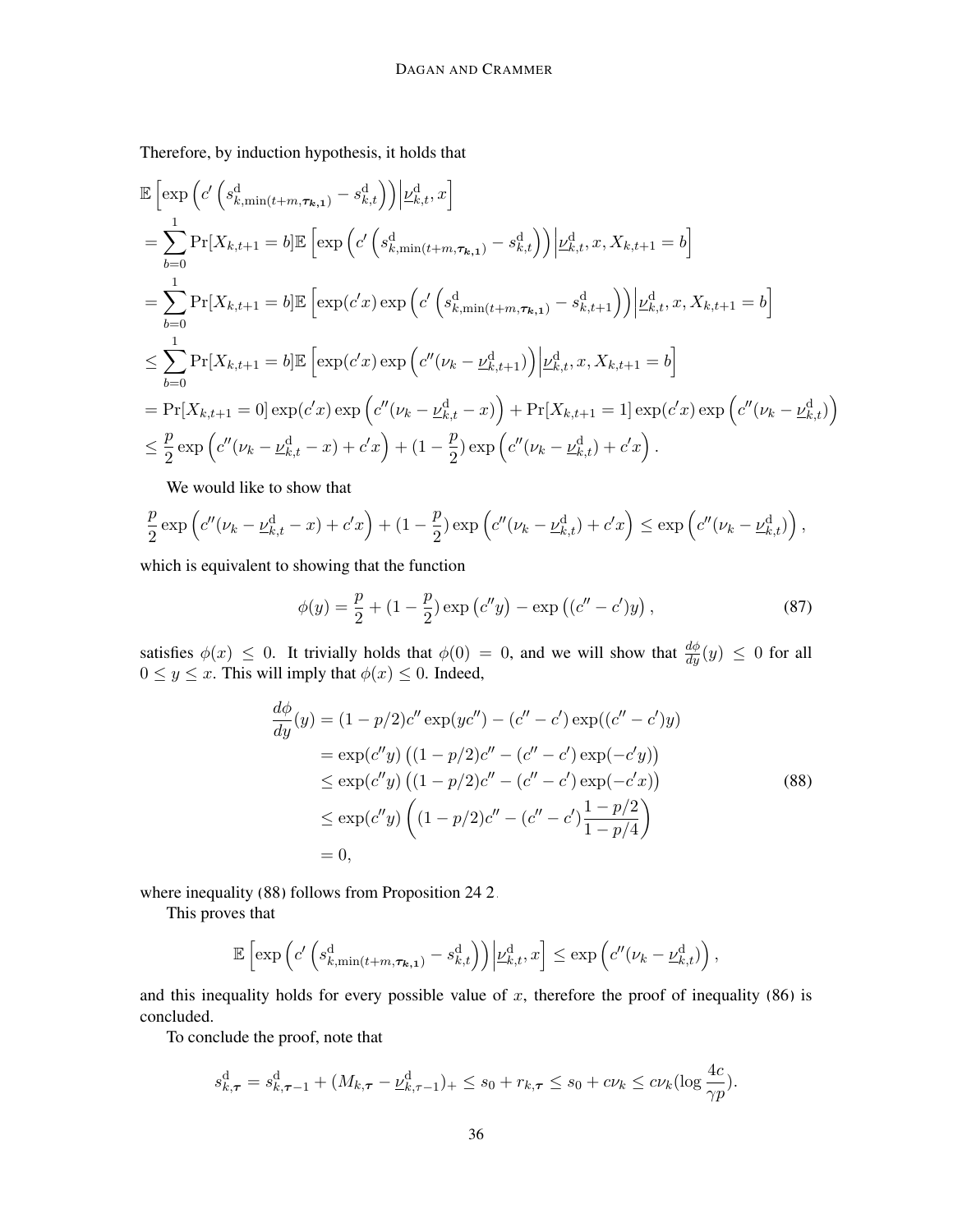Thus,

$$
\mathbb{E}\left[\exp(c's_{k,\tau_1}^d)\right] = \mathbb{E}\left[\exp(c's_{k,\tau}^d)\exp(c's_{k,\tau_1}^d - s_{k,\tau}^d)\right]
$$
  
\n
$$
\leq \exp(c'c\nu_k(\log \frac{4c}{\gamma p}))\mathbb{E}\left[\exp(c's_{k,\tau_1}^d - s_{k,\tau}^d)\right]
$$
  
\n
$$
\leq \exp\left(\frac{2}{(1-p)}\right)\frac{4c}{\gamma p}\exp(c''\nu_k)
$$
  
\n
$$
\leq \exp\left(\frac{2}{(1-p)}\right)\frac{4c}{\gamma p}\exp\left(\frac{8}{cp(1-p)}\right).
$$

<span id="page-36-0"></span>B.3.6 CONCLUDING THE PROOF

Fix an arm  $k$ ,  $1 \leq k \leq n$ . It holds that:

$$
\sum_{t \in T: k \in A_t} (1 - \beta(M_{k,t}/\nu_k)) \le \sum_{t > \tau_{k,0}: k \in A_t} (1 - \beta(M_{k,t}/\nu_k))
$$
\n
$$
= \sum_{t: \tau_{k,0} < t \le \tau_{k,1}, k \in A_t} (1 - \beta(M_{k,t}/\nu_k)) \tag{89}
$$

<span id="page-36-2"></span><span id="page-36-1"></span>+ 
$$
\sum_{t: t > \tau_{k,1}, k \in A_t} (1 - \beta(M_{k,t}/\nu_k)).
$$
 (90)

We will start by bounding the amount in the equation line marked [\(89\)](#page-36-1) and proceed in bounding the amount in [\(90\)](#page-36-2).

For any iteration t where  $k \in A_t$ ,  $\frac{(M_{k,t}-\underline{\nu}_{k,t-1}^d)^2}{r_{k,t}}$  $\frac{E_{k,t-1}}{r_{k,t}} = 1$ . Therefore,

$$
\sum_{\substack{\tau_{k,0} < t \leq \tau_{k,1}: \\ k \in A_t}} (1 - \beta(M_{k,t}/\nu_k)) \leq \sum_{\substack{\tau_{k,0} < t \leq \tau_{k,1}: \\ k \in A_t \\ \tau_{k,0} < t \leq \tau_{k,1}: \\ k \in A_t}} 1
$$
\n
$$
= \sum_{\substack{\tau_{k,0} < t \leq \tau_{k,1}: \\ k \in A_t \\ k \in A_t}} \frac{(M_{k,t} - \underline{\nu}_{k,t-1}^{\mathrm{d}})_+}{r_{k,t}}
$$
\n
$$
\leq C_1 \log K + C'_1,\tag{91}
$$

for some constants  $C_1, C_1' > 0$  depending only on c, where the last inequality follows from Lemma [16.](#page-22-1)

We proceed by bounding the amount in [\(90\)](#page-36-2). Denote  $\epsilon_{k,t} = \frac{\nu_k - \nu_{k,t}^d}{\nu_k}$ . For any value of  $0 < \eta < 1$ , let  $\tau'_{k,\eta}$  be the first iteration t that  $\epsilon_{k,t} \leq \eta$ . Lemma [13](#page-20-0) implies that there is a constant,  $C_2 > 0$ , depending only on  $c$ , such that

$$
\mathbb{E}\left[\sum_{t=\tau_{k,1}+1}^{\tau'_{k,\eta}}\frac{(M_{k,t}-\underline{\nu}_{k,t-1}^{\mathrm{d}})_+}{r_{k,t}}\bigg|\tau_{k,1},Z'_{\tau_{k,1}}\right]\leq C_2\left(\exp\left(\frac{2s_{k,\tau_{k,1}}^{\mathrm{d}}}{c\nu_k(1-p)}\right)+\frac{1}{\eta}\right).
$$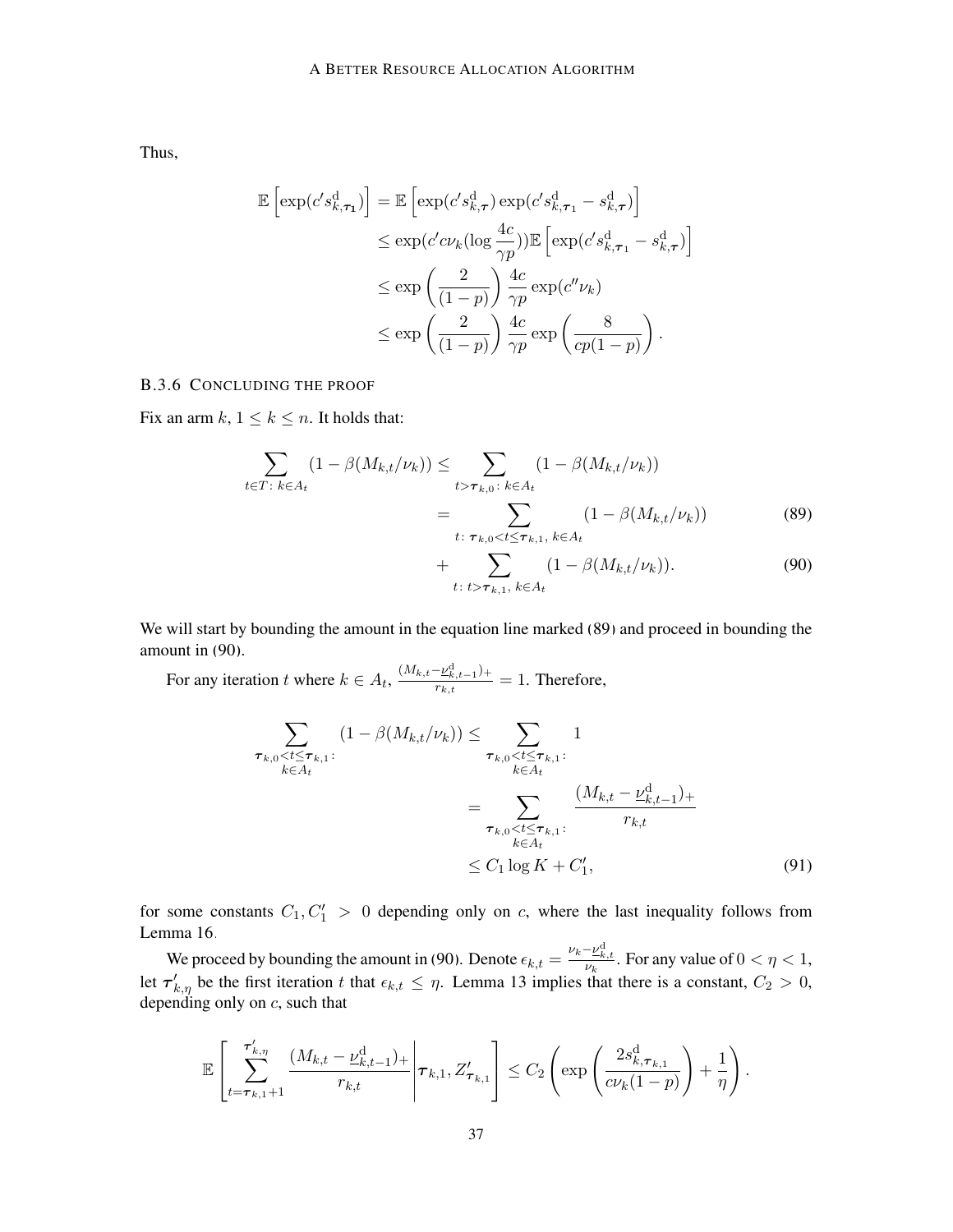Lemma [14](#page-21-1) bounds the expected value of  $\mathbb{E} \left[ \exp \left( \frac{2s_{k,\tau_{k,1}}^d}{c_k(1-n)} \right) \right]$  $\left[\frac{2s_{k,\tau_{k,1}}^d}{c\nu_k(1-p)}\right]$  by another constant,  $C_3 > 0$ , depending only on c. Combining these two results, we get that

<span id="page-37-0"></span>
$$
\mathbb{E}\left[\sum_{t=\tau_{k,1}+1}^{\tau'_{k,\eta}} \frac{(M_{k,t}-\underline{\nu}_{k,t-1}^{\mathrm{d}})_+}{r_{k,t}}\right] \le \frac{C_4}{\eta},\tag{92}
$$

for some constant  $C_4 > 0$  depending only on c.

Let  $w_{k,\eta}$  be the number of iterations  $t, \tau_{k,1} < t \leq \tau'_{k,\eta}$ , for which  $k \in A_t$ . Equation [\(92\)](#page-37-0) implies that

<span id="page-37-1"></span>
$$
\mathbb{E}w_{k,\eta} = \mathbb{E} \sum_{t: \tau_{k,1} < t \leq \tau'_{k,\eta}, \, k \in A_t} 1
$$
\n
$$
= \mathbb{E} \sum_{t: \tau_{k,1} < t \leq \tau'_{k,\eta}, \, k \in A_t} \frac{(M_{k,t} - \underline{\nu}_{k,t-1}^d)_+}{r_{k,t}}
$$
\n
$$
\leq \mathbb{E} \sum_{t=\tau_{k,1}+1}^{\tau'_{k,\eta}} \frac{(M_{k,t} - \underline{\nu}_{k,t-1}^d)_+}{r_{k,t}}
$$
\n
$$
\leq \frac{C_4}{\eta}.
$$
\n(93)

Therefore,

$$
\sum_{t \geq \tau_{k,1}+1:} \sum_{k \in A_t} (1 - \beta(M_{k,t}/\nu_k)) \leq \sum_{t \geq \tau_{k,1}+1:} \sum_{k \in A_t} (1 - \beta(\underline{\nu}_{k,t-1}^d/\nu_k))
$$
\n
$$
= \sum_{t \geq \tau_{k,1}+1:} \sum_{k \in A_t} \epsilon_{k,t-1}
$$
\n
$$
= \sum_{m=1}^n \sum_{\substack{t \geq \tau_{k,1}+1: \\ k \in A_t: \\ k \in A_t: \\ \frac{1}{m+1} < \epsilon_{k,t-1} \leq \frac{1}{m}}} \epsilon_{k,t-1} + \sum_{\substack{t \geq \tau_{k,1}+1: \\ k \in A_t: \\ k \in A_t: \\ k \in A_t: \\ k \in A_t: \\ \frac{1}{m+1} < \epsilon_{k,t-1} \leq \frac{1}{m}}} \epsilon_{k,t-1} \leq \sum_{n=1}^n \sum_{\substack{t \geq \tau_{k,1}+1: \\ k \in A_t: \\ k \in A_t: \\ k \in A_t: \\ k \in A_t: \\ k \in A_t: \\ k \in A_t: \\ k \in A_t}} \frac{1}{n+1}
$$
\n
$$
\leq \sum_{m=1}^n \left| \left\{ t: t > \tau_{k,1}, \tau_{k,1/m}' < t \leq \tau_{k,1/(m+1)}', k \in A_t \right\} \right| \frac{1}{m} + \frac{n}{n+1}
$$
\n
$$
\leq \sum_{m=1}^n (w_{k,1/(m+1)} - w_{k,1/m}) \frac{1}{m} + 1
$$
\n
$$
\leq -w_{k,1} + \sum_{m=2}^{n-1} w_{k,1/m} \left( \frac{1}{m-1} - \frac{1}{m} \right) + \frac{1}{n-1} w_{k,n} + 1
$$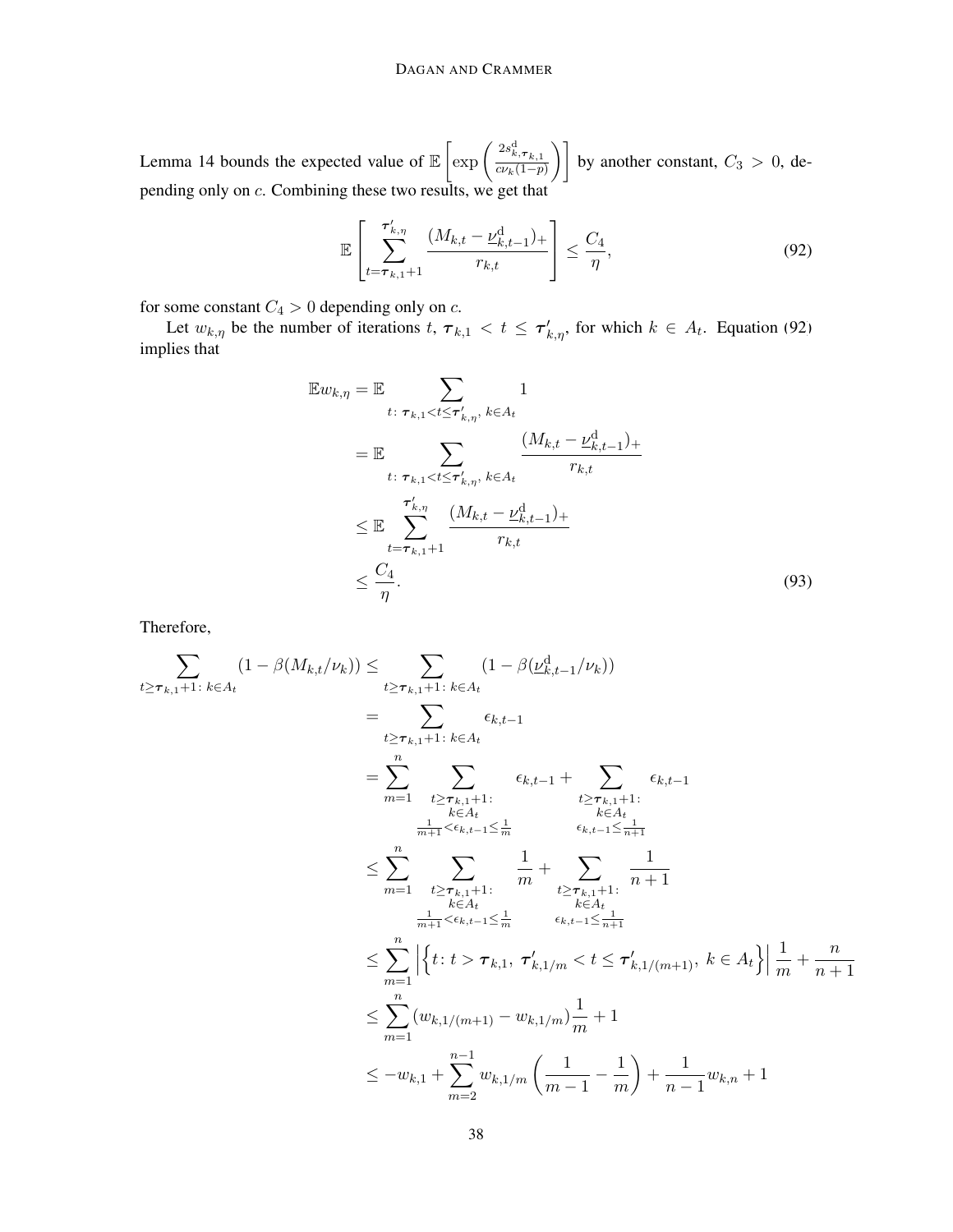$$
\leq 2\sum_{m=2}^{n-1} \frac{w_{k,1/m}}{m^2} + 3. \tag{94}
$$

Inequality [\(93\)](#page-37-1) implies that

$$
\mathbb{E}\left[\sum_{m=2}^{n-1} w_{k,1/m} \frac{1}{m^2}\right] \le C_4 \sum_{m=2}^{n-1} \frac{m}{m^2} \le C_4 (\log n + 4).
$$

# <span id="page-38-0"></span>B.4 Proof of Lemma [8](#page-8-5)

Define  $T' = T \cap {\tau_{k,0} + 1, \dots, \tau_{k,1}}$ , and  $T'' = T \cap {\tau_{k,1} + 1, \dots, n}$ . We will divide the sum that we have to bound into two summands: one over  $T'$  and one over  $T''$ .

Start with  $T'$ .

<span id="page-38-1"></span>
$$
\mathbb{E}\left[\sum_{t\in T':\,k\in A_{t}}\frac{r_{k,t}}{\nu_{k,t-1}^{d}}+\sum_{t\in T':\,k\in B_{t}}\frac{r'_{t}}{\nu_{k,t-1}^{d}}\right]
$$
\n
$$
=\mathbb{E}\left[\sum_{t\in T':\,k\in A_{t}}\frac{r_{k,t}}{\nu_{k,t-1}^{d}}+2\sum_{t\in T':\,k\in B_{t}}\frac{(M_{k,t}-\nu_{k,t-1}^{d})}{\nu_{k,t-1}^{d}}\right]
$$
\n
$$
\leq 2\mathbb{E}\left[\sum_{t=\tau_{k,0}+1}^{\tau_{k,1}}\frac{(M_{k,t}-\nu_{k,t-1}^{d})}{\nu_{k,t-1}^{d}}\right]
$$
\n
$$
\leq 2\mathbb{E}\left[\sum_{t=\tau_{k,0}+1}^{\tau_{k,1}}\frac{(M_{k,t}-\nu_{k,t-1}^{d})}{r_{k,t}}\right]
$$
\n
$$
\leq C_{1}\log K + C'_{1}.
$$
\n(96)

for some constants  $C_1, C_1' > 0$ , depending only on c. Inequality [\(95\)](#page-38-1) follows from the fact that conditioned on  $k \in B_t$ , k is allocated according to case B, hence  $M_{k,t}$  equals either  $\underline{\nu}_{k,t-1}^d$  or  $\underline{\nu}_{k,t-1}^{\text{d}} + r'_t$ , each with probability 1/2; inequality [\(96\)](#page-38-2) follows from Lemma [16.](#page-22-1)

Next, bound the sum that relates to  $T''$ . Similarly to the calculation in Equality [\(95\)](#page-38-1):

<span id="page-38-2"></span>
$$
\mathbb{E}\left[\sum_{t\in T''\colon k\in A_t} \frac{r_{k,t}}{\nu_{k,t-1}^{\text{d}}} + \sum_{t\in T''\colon k\in B_t} \frac{r'_t}{\nu_{k,t-1}^{\text{d}}} \right]
$$
  

$$
\leq 2\mathbb{E}\left[\sum_{t\in T''} \frac{(M_{k,t} - \underline{\nu}_{k,t-1}^{\text{d}})_{+}}{\nu_{k,t-1}^{\text{d}}} \right]
$$
  

$$
\leq 2\mathbb{E}\left[\sum_{t\in T''} \frac{(M_{k,t} - \underline{\nu}_{k,t-1}^{\text{d}})_{+}}{(1 - p)\nu_k} \right]
$$
  

$$
\leq \frac{2}{(1 - p)\nu_k} \mathbb{E}\left[\sum_{1 \leq t \leq n\colon \underline{\nu}_{k,t-1}^{\text{d}} > 0} (M_{k,t} - \underline{\nu}_{k,t-1}^{\text{d}})_{+}\right]
$$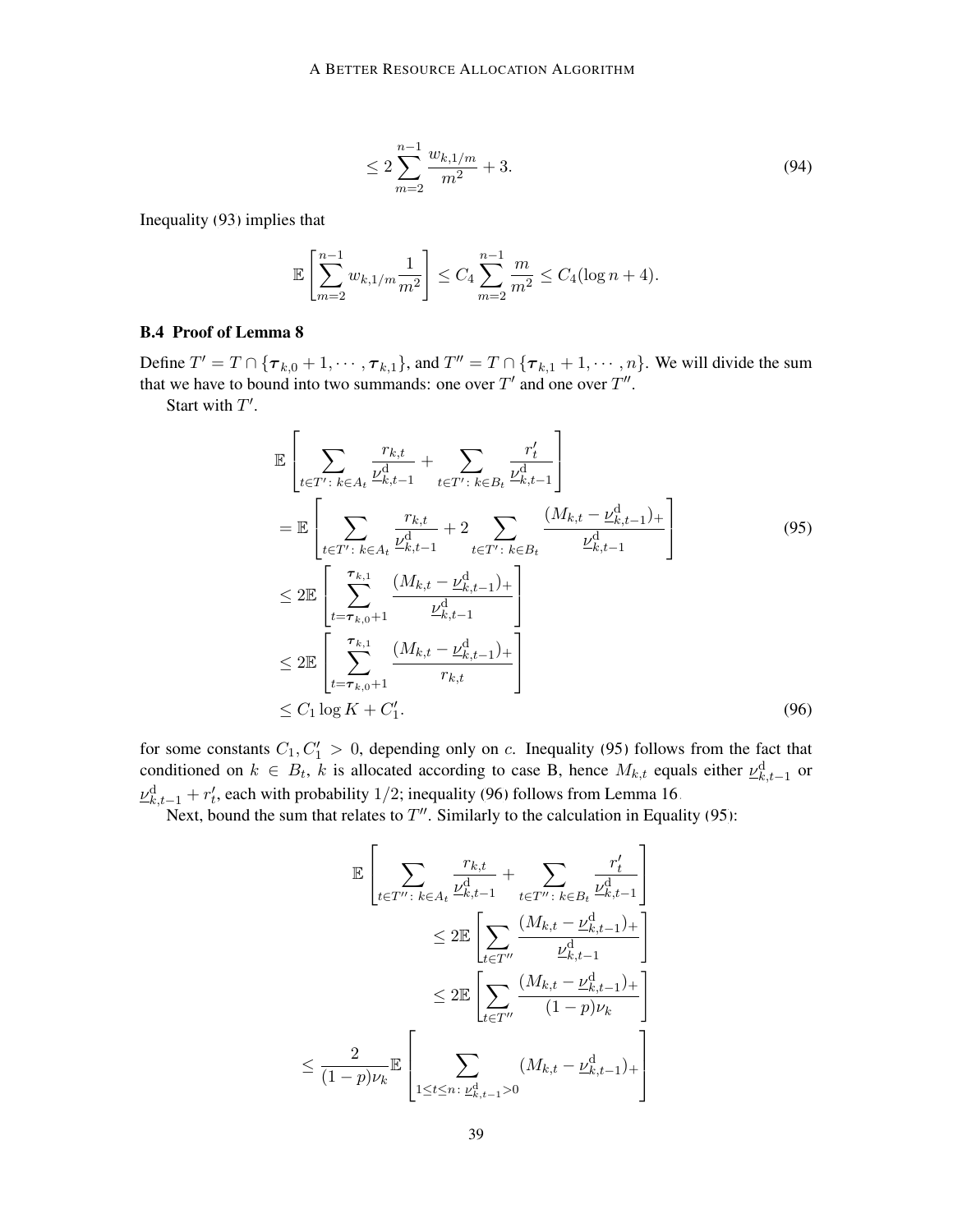<span id="page-39-2"></span><span id="page-39-1"></span>
$$
= \frac{2}{(1-p)\nu_k} \mathbb{E}\left[s_{k,n}^{\mathrm{d}}\right].
$$

To conclude the proof, we prove by induction on  $t, 1 \le t \le n$ , that  $s_{k,t}^d \le cv_kH(t-1)$ , where  $H(t) = \sum_{i=1}^{t} \frac{1}{i}$  $\frac{1}{i}$  is the harmonic sum. Trivially  $s_{k,1}^d = 0 = H(0)$ . Assume that this statement holds for t and prove for  $t + 1$ .

$$
s_{k,t+1}^d \leq s_{k,t}^d + c\underline{\nu}_{k,t}^d r_{k,t+1}
$$
  
\n
$$
= s_{k,t}^d + c\underline{\nu}_{k,t}^d \exp\left(-\frac{s_{k,t}^d}{c\underline{\nu}_{k,t}^d}\right)
$$
  
\n
$$
\leq s_{k,t}^d + c\nu_k \exp\left(-\frac{s_{k,t}^d}{c\nu_k}\right)
$$
  
\n
$$
\leq c\nu_k H(t-1) + c\nu_k \exp\left(-\frac{c\nu_k H(t-1)}{c\nu_k}\right)
$$
  
\n
$$
\leq c\nu_k H(t-1) + c\nu_k e^{-\log t}
$$
 (97)

$$
\leq c\nu_k H(t-1) + c\nu_k e^{-\log t}
$$
  
=  $c\nu_k H(t)$ . (98)

where Inequality [\(97\)](#page-39-1) follows from induction hypothesis, and from the fact that the function  $x +$  $\alpha \exp \left(-\frac{x}{\alpha}\right)$  $\frac{x}{\alpha}$ ) is monotonic non-decreasing in x, for  $x \ge 0$  and  $\alpha > 0$ , and Inequality [\(98\)](#page-39-2) follows from the fact that  $H(t-1) \ge \log t$ , for all  $t \ge 1$ .

#### <span id="page-39-0"></span>B.5 Proof of Lemma [5](#page-7-4)

<span id="page-39-3"></span>We use the following variant of Azuma's inequality.

**Lemma 25** Let  $Y_1, Y_2, \ldots$  be an infinite sequence of random random variables, and let  $X_1, X_2, \ldots$ be random variables getting values from  $\{0,1\}$ . Assume that  $X_i$  is a function of  $Y_1, \ldots, Y_i$  for all  $i \geq 1$ *. For any*  $i \geq 1$ *, let*  $P_i$  *be a random variable which is a function of*  $Y_1, \ldots, Y_{i-1}$  *and equals*  $Pr[X_i = 1 | Y_1, \ldots, Y_{i-1}]$ *. The following statements hold:* 

<span id="page-39-4"></span>*1. Fix a number r, and let*  $\tau_r$  *be the random variable denoting the last number i such that*  $\sum_{j=1}^{i} P_j \leq r$ . Assume that there exists some constant m such that it always holds that  $\tau_r \leq m$ *. Then, for any*  $0 < \delta \leq 1$ ,

$$
\Pr\left[\sum_{i=1}^{\tau_r} X_i > (1+\delta)r\right] \le \exp\left(-\frac{\delta^2r}{3}\right).
$$

<span id="page-39-5"></span>2. *Fix a number r, and let*  $\tau_r$  *be the random variable denoting the first number i such that*  $\sum_{j=1}^{i} P_j$  > r. Assume that there exists some constant m such that it always holds that  $\tau_r \leq m$ *. Then, for any*  $0 < \delta \leq 1$ *,* 

$$
\Pr\left[\sum_{i=1}^{\tau_r} X_i < (1-\delta)r\right] \le \exp\left(-\frac{\delta^2 r}{2}\right).
$$

This is a martingale version of the following bound on the relative error of independent random variables by [Chernoff](#page-12-8) [\(1952\)](#page-12-8).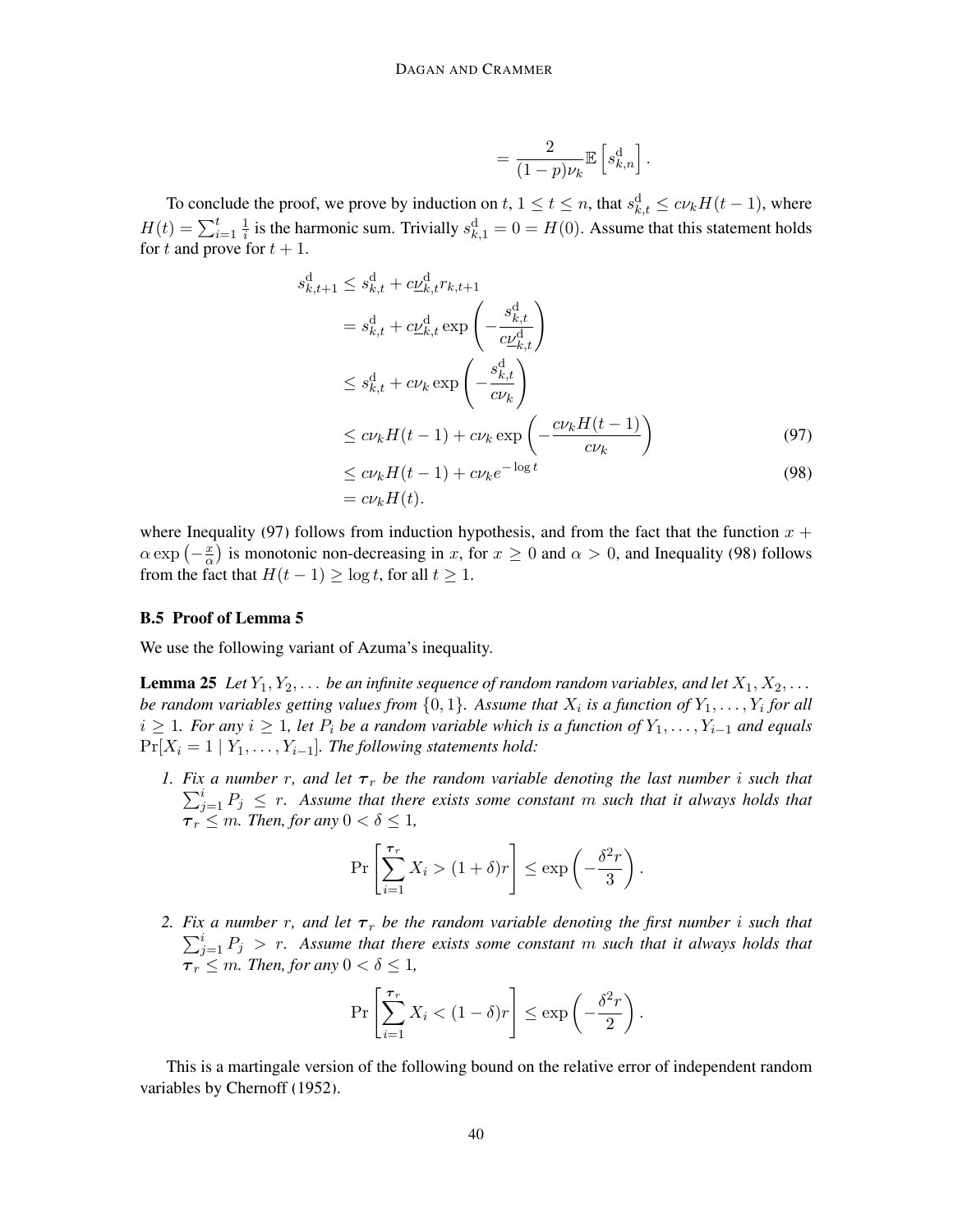$\sum_{i=1}^{n} X_i$ *. Then, for all*  $0 < \delta < 1$ *,* **Lemma 26** Let  $X_1, \ldots, X_n$  be independent random variable getting values from  $\{0, 1\}$ . Let  $X =$ 

*1.*

$$
\Pr[X \ge (1+\delta) \mathbb{E} X] \le \exp\left(-\frac{\delta^2 \mathbb{E} X}{3}\right).
$$

*2.*

$$
\Pr[X \le (1 - \delta) \mathbb{E} X] \le \exp\left(-\frac{\delta^2 \mathbb{E} X}{2}\right)
$$

First note that we can assume in Lemma [25](#page-39-3)[.1](#page-39-4) that  $\sum_{j=1}^{\tau_r} P_j = r$ . Then, the proof is almost identical to the proof of Lemma [25,](#page-39-3) inductively bounding  $\mathbb{E} \exp(t \sum_{i=1}^{\tau_r} X_i) \leq \exp(r(e^t - 1)).$ Lemma [25.](#page-39-3)[2](#page-39-5) is proved similarly.

Before proving the following lemmas, extend the values of  $M_{k,t}$ ,  $X_{k,t}$ ,  $s_{k,t}^{\text{p}}$  and  $x_{k,t}^{\text{p}}$  for  $t > n$ , by defining, for all  $t > n$ ,

$$
M_{k,t} = \min(\nu_k, 1),
$$
  
\n
$$
X_{k,t} = \begin{cases} 1 & \text{with probability } M_{k,t}/\nu_k \\ 0 & \text{with probability } 1 - M_{k,t}/\nu_k \end{cases}
$$
  
\n
$$
s_{k,t}^{\text{p}} = s_{k,t-1}^{\text{p}} + M_{k,t},
$$
\n(99)

.

<span id="page-40-0"></span>and

$$
x_{k,t}^{\mathrm{p}} = x_{k,t-1}^{\mathrm{p}} + X_{k,t}.
$$

Here is an auxiliary lemma.

<span id="page-40-2"></span>**Lemma 27** *Fix some arm k,*  $1 \leq k \leq K$ *. Then,* 

$$
\mathbb{E}\left[\left|\left\{0 \leq t \leq n \colon \underline{\nu}_{k,t}^{\mathrm{p}} > \nu_k\right\}\right|\right] \leq \frac{\pi^2}{6K}.
$$

**Proof** Fix some arm k. Fix some  $s, \zeta > 0$ . Regard the inequality

$$
x\geq \frac{s}{\nu}-\sqrt{2\frac{s}{\nu}\zeta},
$$

for all positive x and v. This is a quadratic inequality in the parameter  $\sqrt{\frac{1}{\mu}}$  $\frac{1}{\nu}$ , which holds if and only if

<span id="page-40-1"></span>
$$
\sqrt{\frac{1}{\nu}} \le \sqrt{\frac{\zeta}{2s}} + \sqrt{\frac{\zeta}{2s} + \frac{x}{s}}.
$$

In particular, whenever  $x \geq \frac{s}{\nu} - \sqrt{2\frac{s}{\nu}}$  $\frac{s}{\nu}$ ζ, it holds that

$$
\nu \ge \left(\sqrt{\frac{\zeta}{2s}} + \sqrt{\frac{\zeta}{2s} + \frac{x}{s}}\right)^{-2}.\tag{100}
$$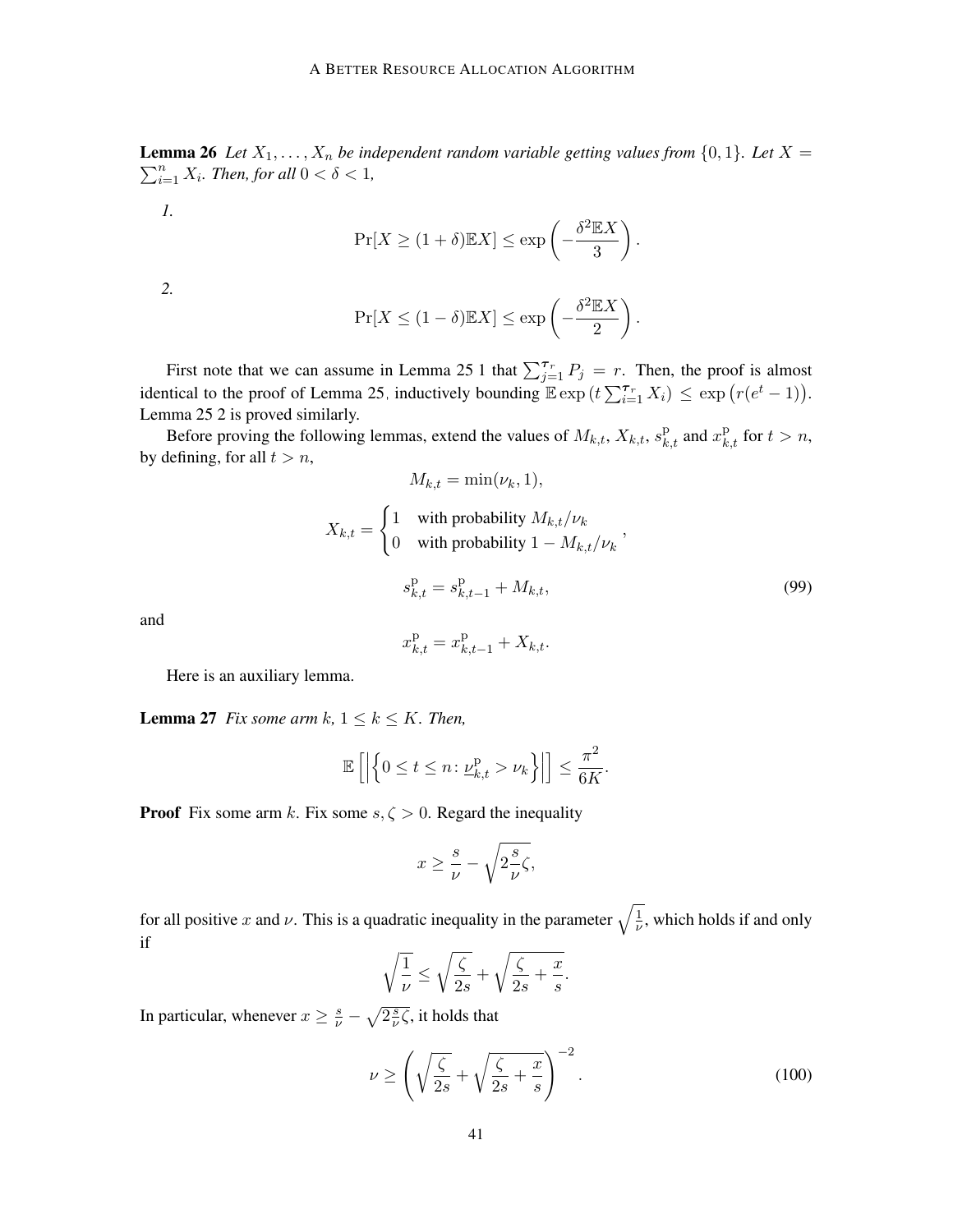Define for any  $t \geq 0$  and  $\zeta > 0$ ,

<span id="page-41-0"></span>
$$
\underline{\nu}_{\zeta,k,t}^{\mathrm{p}} = \begin{cases} \left( \sqrt{\frac{\zeta}{2s_{k,t}^{\mathrm{p}}} + \sqrt{\frac{\zeta}{2s_{k,t}^{\mathrm{p}}} + \frac{x_{k,t}^{\mathrm{p}}}{s_{k,t}^{\mathrm{p}}} } \right)^{-2} & s_{k,t}^{\mathrm{p}} > 0\\ 0 & s_{k,t}^{\mathrm{p}} = 0 \end{cases}.
$$

Note that  $\underline{\nu}_{\zeta_t,k,t}^{\text{p}} = \underline{\nu}_{k,t}^{\text{p}}$ .

For any integer  $s' \ge 0$ , let  $\tau_{s'}$  be the first iteration t that  $s_{k,t}^p > s' \nu_k$ . From the way we extended the values of  $s_{k,t}^{\text{p}}$  to  $t > n$  in equation [\(99\)](#page-40-0), it holds that for any  $s', \tau_{s'}$  is bounded by a constant. For all  $t > 0$ ,

$$
\Pr\left[\nu_{k,t}^{p} > \nu_{k}\right] = \Pr\left[\exists i \geq 0 : s_{k,i}^{p} \leq t\nu_{k}, \nu_{k,t,i}^{p} > \nu_{k}\right] \\
\leq \Pr\left[\exists i \geq 0 : s_{k,i}^{p} \leq t\nu_{k}, \nu_{\zeta_{t},k,i}^{p} > \nu_{k}\right] \\
\leq \sum_{s'=0}^{t-1} \Pr\left[\exists i \geq 0 : s'\nu_{k} < s_{k,i}^{p} \leq (s'+1)\nu_{k}, \nu_{\zeta_{t},k,i}^{p} > \nu_{k}\right] \\
= \sum_{s'=0}^{t-1} \Pr\left[\exists i \geq 0 : s'\nu_{k} < s_{k,i}^{p} \leq (s'+1)\nu_{k}, \left(\sqrt{\frac{\zeta_{t}}{2s_{k,i}^{p}}} + \sqrt{\frac{\zeta_{t}}{2s_{k,i}^{p}}} + \frac{\zeta_{k,i}^{p}}{s_{k,i}^{p}}\right)^{-2} > \nu_{k}\right] \\
\leq \sum_{s'=0}^{t-1} \Pr\left[\left(\sqrt{\frac{\zeta_{t}}{2(s'+1)\nu_{k}}} + \sqrt{\frac{\zeta_{t}}{2(s'+1)\nu_{k}}} + \frac{x_{k,\tau_{s'}}^{p}}{(s'+1)\nu_{k}}\right)^{-2} > \nu_{k}\right] \\
\leq \sum_{s'=0}^{t-1} \Pr\left[x_{k,\tau_{s'}}^{p} < \frac{(s'+1)\nu_{k}}{\nu_{k}} - \sqrt{2\frac{(s'+1)\nu_{k}}{2\nu_{k}}\zeta_{t}}\right] \\
\leq \sum_{s'=1}^{t-1} \Pr\left[x_{k,\tau_{s'}}^{p} < s'\left(1 - \sqrt{2\zeta_{t}/s'} + \frac{1}{s'}\right)\right] \\
\leq \sum_{s'=1}^{t-1} \exp\left(-\frac{\zeta_{t}}{2} + \sqrt{2\zeta_{t}/s'}\right) \\
\leq t \exp\left(-\zeta_{t} + \sqrt{2\zeta_{t}}\right) \\
\leq t \exp(-\Gamma_{k}(1/\epsilon_{t})) \\
= t^{-2}K^{-1}.
$$
\n(102)

<span id="page-41-1"></span>where inequality [\(101\)](#page-41-0) follows from [\(100\)](#page-40-1) by substituting  $s = (s' + 1)\nu_k$ ,  $\nu = \nu_k$ ,  $x = x_k^p$  $_{k,\boldsymbol{\tau}_{s'}}^{\mathrm{p}}$  and  $\zeta = \zeta_t$ ; and inequality [\(102\)](#page-41-1) follows from Lemma [25,](#page-39-3) by substituting  $X_i = x_{k,i}^{\text{p}} - x_k^{\text{p}}$  $_{k,i-1}^{p}, Y_i = Z_i,$  $P_i = \frac{s_{k,i}^{\mathrm{p}} - s_{k,i-1}^{\mathrm{p}}}{\nu_k}, r = s'$  and  $\delta = \sqrt{2\zeta_t/s'} - \frac{1}{s'}$  $\frac{1}{s'}$ .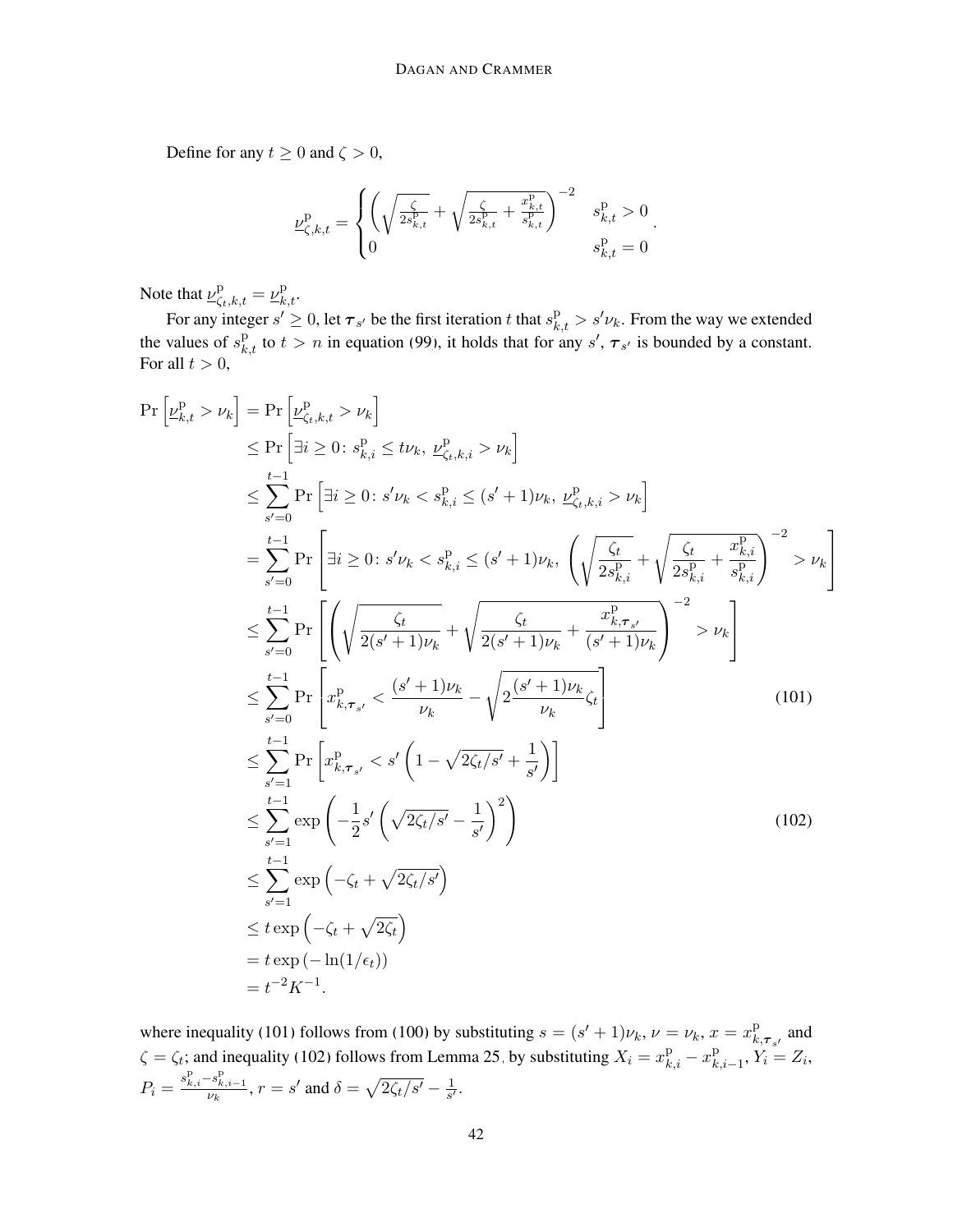This implies that

$$
\mathbb{E}\left[\left|\left\{0\leq t\leq n\colon \underline{\nu}_{k,t}^{\mathrm{p}}> \nu_k\right\}\right|\right]\leq \sum_{t=1}^n \Pr[\underline{\nu}_{k,t}^{\mathrm{p}}> \nu_k]\leq \sum_{t=1}^n \frac{1}{t^2K}\leq \sum_{t=1}^\infty \frac{1}{t^2K}=\frac{\pi^2}{6K}.
$$

 $\blacksquare$ 

To conclude the proof, note the following: the expected number of iterations t that there exists  $k$ such that  $u_{k,t} = 0$ , is at most the expected number of iterations that there exists k such that  $u_{k,t}^d = 0$ . This quantity is bounded by  $\mathbb{E}[\tau_0] = O(\max(1, \log \frac{1}{\nu_1}))$ , by Lemma [15.](#page-21-2)

The expected number of iterations t such that there exists k that  $\nu_{k,t} > \nu_k$ , is bounded by the expected number of iterations that there exists k that  $\underline{\nu}_{k,t}^{\text{p}} > \nu_k$ , which is bounded by a constant, from Lemma [27.](#page-40-2) This concludes the proof.

# <span id="page-42-0"></span>B.6 Proof of Lemma [9](#page-9-3)

<span id="page-42-2"></span>We begin with a lemma:

**Lemma 28** *Fix an integer* k and real numbers a and  $\nu$  such that  $1 \leq k \leq K$ ,  $0 < a \leq 1$ , and  $\frac{1}{\nu} \geq \frac{1+a}{\nu_k}$  $\frac{+a}{\nu_k}$ . Then,

$$
\mathbb{E}\left[\sum_{t\colon \underline{\nu}_{k,t-1}\leq \nu}\mathbf{1}_{M_{k,t}\leq \underline{\nu}_{k,t-1}^{\mathrm{d}}}M_{k,t}\right]\leq \nu\left(\frac{1029\zeta_n}{a^2}\right).
$$

**Proof** Assume that  $s_{k,t}^{\text{p}}$  and  $x_{k,t}^{\text{p}}$  are defined also for  $t > n$ , as defined in equation [\(99\)](#page-40-0). Let  $\alpha = \left(\frac{32}{a}\right)$  $\left(\frac{32}{a}\right)^2$ , and let

<span id="page-42-1"></span>
$$
s' = \lceil 1 + \alpha \zeta_n \rceil.
$$

First, for any  $s \geq s'$ , and for any  $x \leq s +$ √  $\overline{3s \log n}$ , it holds that

$$
\left(\sqrt{\frac{\zeta_n}{2(s-1)}} + \sqrt{\frac{\zeta_n}{2(s-1)}} + \frac{x}{s-1}\right)^2 = \frac{s}{s-1} \left(\sqrt{\frac{\zeta_n}{2s}} + \sqrt{\frac{\zeta_n}{2s} + \frac{x}{s}}\right)^2
$$
  

$$
\leq \frac{s}{s-1} \left(\sqrt{\frac{\zeta_n}{2s}} + \sqrt{\frac{\zeta_n}{2s} + 1 + \sqrt{\frac{3\log n}{s}}}\right)^2
$$
  

$$
\leq \frac{s}{s-1} \left(\sqrt{\frac{\zeta_n}{2s}} + \sqrt{\frac{\zeta_n}{2s} + 1 + \sqrt{\frac{\zeta_n}{s}}}\right)^2
$$
  

$$
\leq \frac{s}{s-1} \left(\sqrt{\frac{\zeta_n}{2s}} + \sqrt{\sqrt{\frac{\zeta_n}{2s}} + 1 + \sqrt{\frac{\zeta_n}{s}}}\right)^2
$$
  

$$
\leq \frac{s}{s-1} \left(\sqrt{\frac{\zeta_n}{2s}} + \frac{1}{2}\sqrt{\frac{\zeta_n}{2s}} + \frac{1}{2}\sqrt{\frac{\zeta_n}{s}} + 1\right)^2
$$
(103)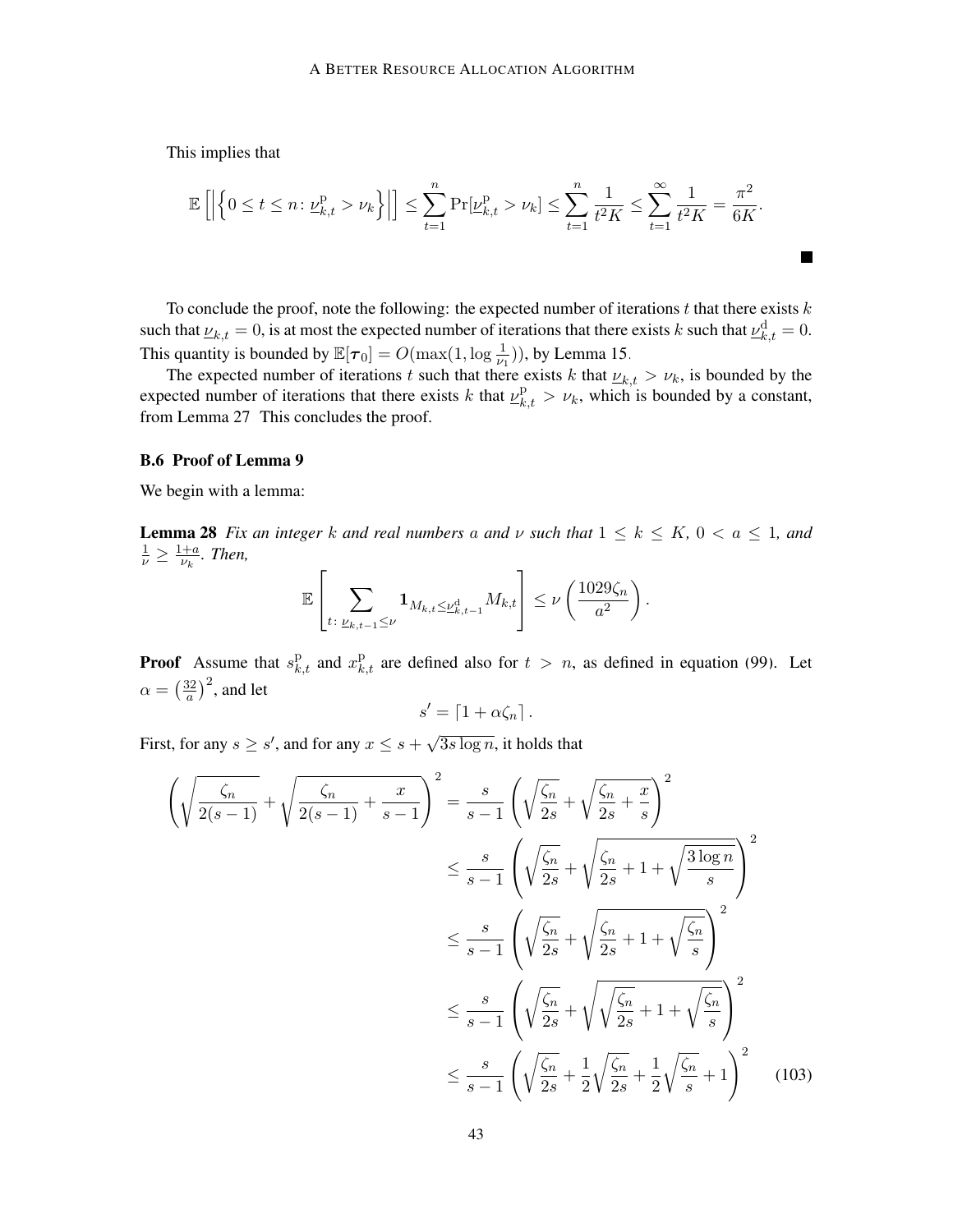<span id="page-43-0"></span>
$$
\leq \left(1 + \frac{1}{s - 1}\right) \left(1 + 15\sqrt{\frac{\zeta_n}{s}}\right)
$$

$$
\leq \left(1 + \frac{1}{\alpha}\right) \left(1 + 15\sqrt{\frac{1}{\alpha}}\right)
$$

$$
= 1 + a,\tag{104}
$$

where inequality [\(103\)](#page-42-1) follows from the fact that  $\sqrt{1+x} \le 1 + \frac{x}{2}$  for  $x \ge 0$ .

For any integer  $s \geq s'$ , let  $\tau_s$  be the last t such that  $s_{k,t}^p \leq s\nu$ , and  $A_s$  be the event

$$
\left(\sqrt{\frac{\zeta_n}{2(s-1)\nu}}+\sqrt{\frac{\zeta_n}{2(s-1)\nu}+\frac{x_{k,\tau_s}^{\mathrm{p}}}{(s-1)\nu}}\right)^2\geq\frac{1}{\nu}.
$$

Substituting  $x = x_k^p$  $R_{k,\tau_s}^{\text{p}}$  and  $s = \frac{s}{1+s}$  $\frac{s}{1+a}$  in inequality [\(104\)](#page-43-0), we obtain that whenever  $x_k^p$  $_{k,\tau_s}^{\mathrm{p}} \leq \frac{s}{1+a} +$  $\sqrt{3\frac{s}{1+}}$  $\frac{s}{1+a} \log n$ ,  $A_s$  does not hold.

Applying Lemma [25](#page-39-3) with  $X_t = x_{k,t}^{\text{p}} - x_k^{\text{p}}$  $\sum_{k,t-1}^{p}$ ,  $Y_t = Z_t$ ,  $P_t = \frac{s_{k,t}^{\mathrm{p}} - s_{k,t-1}^{\mathrm{p}}}{\nu_k}$ ,  $r = \frac{s_{k,t-1}}{1 + \nu_k}$  $\frac{s}{1+a}$  and  $\delta = \sqrt{\frac{3(1+a)\log n}{s}}$  $\frac{u_1 \log n}{s}$ , it holds that

$$
\Pr[A_s] \le \Pr\left[x_{k,\tau_s}^p > \frac{s}{1+a} + \sqrt{3\frac{s}{1+a}\log n}\right] \le \exp\left(-\frac{\delta^2 s}{3(1+a)}\right) = \frac{1}{n}.
$$

This suffices to complete the proof:

$$
\mathbb{E}\left[\sum_{1\leq t\leq n:\ \frac{1}{\underline{\nu}_{k,t-1}}\geq \frac{1}{\nu}}\mathbf{1}_{M_{k,t}\leq \underline{\nu}_{k,t-1}^{d}M_{k,t}}\right]
$$
\n
$$
=\mathbb{E}\left[\sum_{1\leq t\leq \min(n,\tau_{s'}+1):\ \frac{1}{\underline{\nu}_{k,t-1}}\geq \frac{1}{\nu}}\mathbf{1}_{M_{k,t}\leq \underline{\nu}_{k,t-1}^{d}M_{k,t}}\right]+\mathbb{E}\left[\sum_{\min(n,\tau_{s'}+1)\n
$$
\leq \nu s'+\mathbb{E}\left[\sum_{s=s'+1}^{n-1}\sum_{(s-1)\nu_{k}\n
$$
\leq \nu s'+\mathbb{E}\left[\sum_{s=s'+1}^{n-1}\sum_{(s-1)\nu_{k}\n
$$
\leq \nu s'+\mathbb{E}\left[\sum_{i=s'+1}^{n-1}2\nu\cdot\mathbf{1}_{A_{s}}\right]
$$
\n
$$
\leq \nu(s'+2).
$$
$$
$$
$$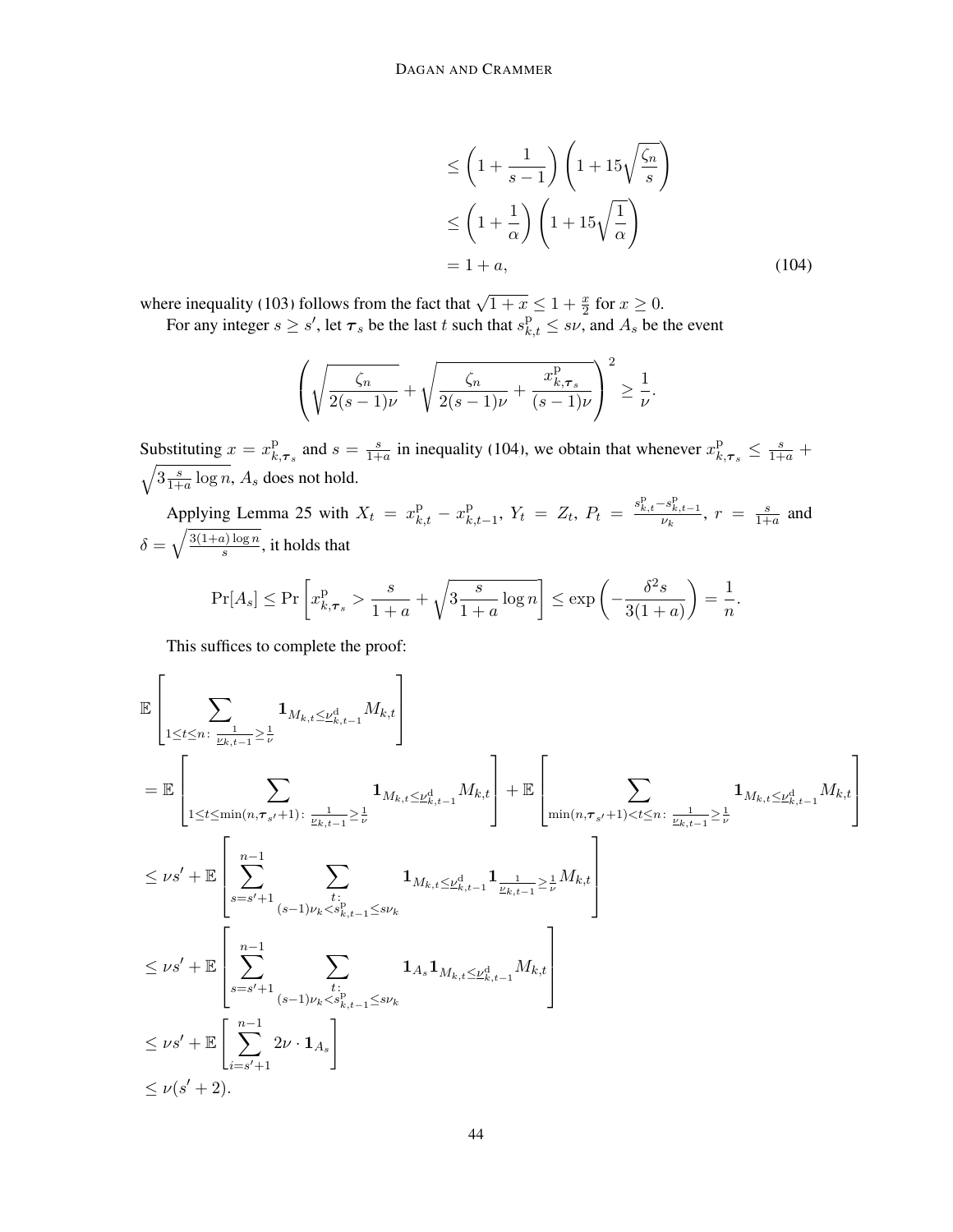<span id="page-44-3"></span><span id="page-44-0"></span>**The Second Second** 

Lemma [32](#page-49-0) implies that for any  $j, 1 \le j \le K$ , and for any  $t \in T$ , if  $\mathcal{L}^{\mathrm{d}}_{k,t-1} > \nu_j$  then there are at least *j* arms *i* for which  $\underline{\nu}_{i,t-1} \le \nu_j < \underline{\nu}_{k,t-1}$ . Therefore,

$$
\sum_{t \in T: \ k \in B_t \cup C_t} \begin{cases} \min(\underline{\nu}_{k,t-1}^d, M_{k,t})(1/\nu_{\ell+1} - 1/\nu_k) & |A_t| = \ell \\ \min(\underline{\nu}_{k,t-1}^d, M_{k,t})(1/\nu_{\ell} - 1/\nu_k) & |A_t| < \ell \end{cases}
$$
\n
$$
\leq \sum_{\substack{t \in T: \ k \in B_t \cup C_t \\ \underline{\nu}_{k,t-1}^d \leq \nu_{\ell+1}}} \min(\underline{\nu}_{k,t-1}^d, M_{k,t})(1/\nu_{\ell+1} - 1/\nu_k)
$$
\n
$$
+ \sum_{\substack{t \in T: \ k \in B_t \cup C_t \\ \underline{\nu}_{k,t-1}^d \leq \nu_{\ell}}} \min(\underline{\nu}_{k,t-1}^d, M_{k,t})(1/\nu_{\ell} - 1/\nu_k). \tag{105}
$$

Take some  $k' < k$ . Let  $a = \min\left(1, \frac{\nu_k}{\nu_k}\right)$  $\frac{\nu_k}{\nu_{k'}} - 1$ ). Then

<span id="page-44-1"></span>
$$
\mathbb{E}\left[\sum_{\substack{t\in T:\ k\in B_t\cup C_t\\ \nu_{k,t-1}\leq \nu_{k'}}}\min(\underline{\nu}_{k,t-1}^d, M_{k,t})\right]
$$
(106)  
\n
$$
= \mathbb{E}\left[\sum_{\substack{t\in T:\ k\in B_t\\ \nu_{k,t-1}\leq \nu_{k'}}}\underline{\nu}_{k,t-1}^d\right] + \mathbb{E}\left[\sum_{\substack{t\in T:\ k\in C_t\\ \nu_{k,t-1}\leq \nu_{k'}}}\mathbf{1}_{M_{k,t}\leq \underline{\nu}_{k,t-1}^d\leq \nu_{k'}}\right]
$$
(106)  
\n
$$
= 2\mathbb{E}\left[\sum_{\substack{t\in T:\ k\in B_t\\ \nu_{k,t-1}\leq \nu_{k'}}}\mathbf{1}_{M_{k,t}=\underline{\nu}_{k,t-1}^d\cdot \underline{\nu}_{k,t-1}^d}\right] + \mathbb{E}\left[\sum_{\substack{t\in T:\ k\in C_t\\ \nu_{k,t-1}\leq \nu_{k'}}}\mathbf{1}_{M_{k,t}\leq \underline{\nu}_{k,t-1}^d\leq \nu_{k'}}\right]
$$
(107)  
\n
$$
= 2\mathbb{E}\left[\sum_{\substack{t\in T:\ k\in B_t\\ \nu_{k,t-1}\leq \nu_{k'}}}\mathbf{1}_{M_{k,t}\leq \underline{\nu}_{k,t-1}^d\cdot M_{k,t}}\right] + \mathbb{E}\left[\sum_{\substack{t\in T:\ k\in C_t\\ \nu_{k,t-1}\leq \nu_{k'}}}\mathbf{1}_{M_{k,t}\leq \underline{\nu}_{k,t-1}^d\leq \nu_{k'}}\right]
$$
(108)  
\n
$$
\leq 2\mathbb{E}\left[\sum_{\substack{t:\ 1\leq t\leq n\\ \nu_{k,t-1}\leq \nu_{k'}}}\mathbf{1}_{M_{k,t}\leq \underline{\nu}_{k,t-1}^d\cdot M_{k,t}}\right]
$$
(109)  
\n
$$
\leq 2\nu_{k'}(\frac{1029\zeta_n}{a^2}),
$$

<span id="page-44-2"></span>where inequality [\(107\)](#page-44-0) follows from the fact that if  $k \in B_t$  then k is allocated according to case B, and the probability that  $M_{k,t} = \underline{\nu}_{k,t-1}^d$  conditioned on  $k \in B_t$  is  $1/2$ , independently on  $\underline{\nu}_{k,t-1}^d$ ; [\(108\)](#page-44-1) follows from the fact that whenever  $k \in B_t$ , it never holds that  $M_{k,t} < \underline{\nu}_{k,t-1}^{\rm d}$ ; and inequality [\(109\)](#page-44-2) follows from Lemma [28.](#page-42-2)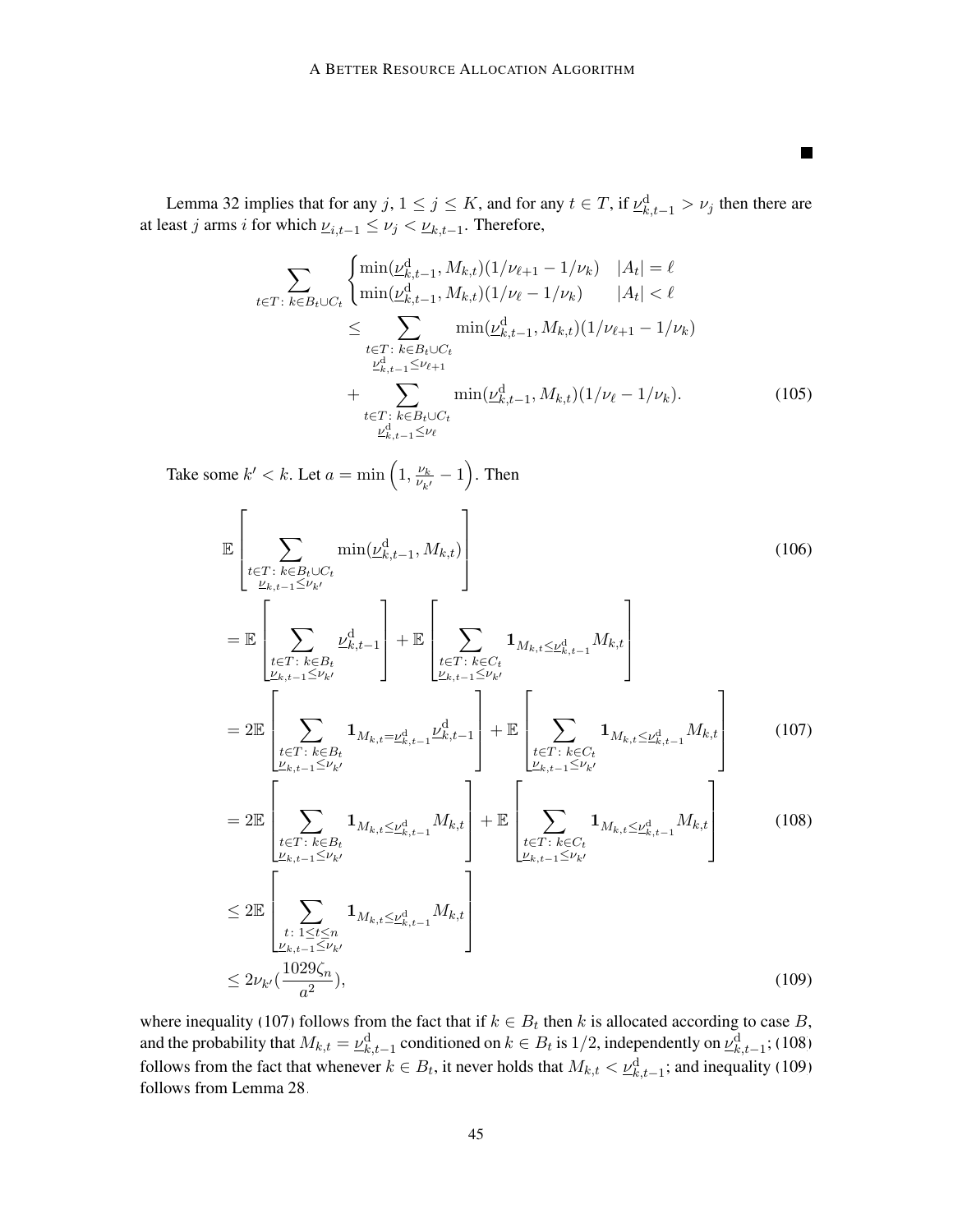If  $a < 1$  this implies that

$$
\mathbb{E}\left[\sum_{\substack{t\in T:\ k\in B_t\cup C_t\\ \nu_{k,t-1}^d \leq \nu_{k'} }} \min(\nu_{k,t-1}^d, M_{k,t})(1/\nu_{k'} - 1/\nu_k)\right] \leq \nu_{k'}(\frac{2058\zeta_n}{a^2})(1/\nu_{k'} - 1/\nu_k) \n= \frac{\nu_k(\frac{2058\zeta_n}{a^2})(1/\nu_{k'} - 1/\nu_k)}{\frac{2058\zeta_n}{a^2}} \n= \frac{\frac{2058\zeta_n}{a}}{\nu_k/\nu_{k'} - 1}.
$$

If  $a = 1$ , then

$$
\mathbb{E}\left[\sum_{\substack{t\in T:\ k\in B_t\cup C_t\\ \nu_{k,t-1}^d \leq \nu_{k'}}} \min(\nu_{k,t-1}^d, M_{k,t})(1/\nu_{k'} - 1/\nu_k)\right] \leq \nu_{k'}(\frac{2058\zeta_n}{a^2})(1/\nu_{k'} - 1/\nu_k) \\
= 2058\zeta_n(1 - \frac{\nu_{k'}}{\nu_k}) \\
\leq 2058\zeta_n.
$$

Therefore, for any value of a,

$$
\mathbb{E}\left[\sum_{\substack{t\in T:\ k\in B_t\cup C_t\\ \nu_{k,t-1}^d\leq \nu_{k'}}}\min(\underline{\nu}_{k,t-1}^d, M_{k,t})(1/\nu_{k'}-1/\nu_k)\right] \leq \frac{2058\zeta_n}{\nu_k/\nu_{k'}-1}+2058\zeta_n
$$

$$
=2058\zeta_n\frac{\nu_k}{\nu_k-\nu_{k'}}.
$$

This, together with inequality [\(105\)](#page-44-3), conclude the proof.

# Appendix C. Proof of Theorem [4](#page-3-0)

Take an algorithm A, and we can assume that it is deterministic, since we are bounding an expected regret over all inputs. Notice that the optimal allocation strategy is to fully allocate all the arms  $1, \ldots, r$ , and additionally allocate some of the arms  $r + 1, \ldots, 2r$ . Therefore, the expected regret on iteration  $t$  satisfies

<span id="page-45-0"></span>
$$
\mathbb{E}[R_t | M_{1,t} \cdots M_{K,t}] \ge \sum_{k \le r \colon M_{k,t} > \nu_k} |M_{k,t} - \nu_k|_{2}^{r} + \sum_{k \le r \colon M_{k,t} < \nu_k} |\nu_k - M_{k,t}| \left(\frac{1}{\nu_k} - \frac{r}{2}\right)
$$
  

$$
\ge \frac{r}{2} \sum_{k=1}^{r} |\nu_k - M_{k,t}|,
$$
 (110)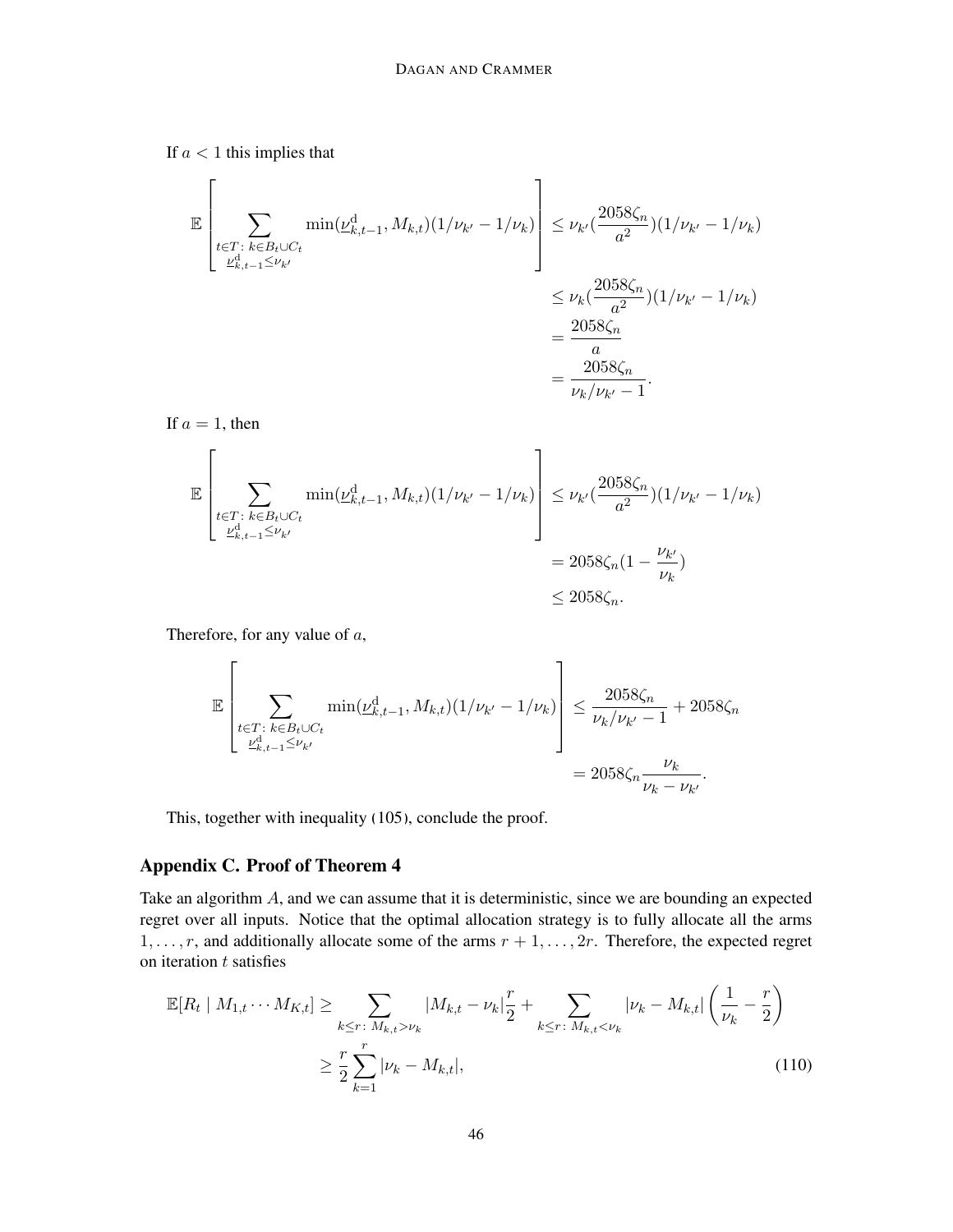where the sum over  $M_{k,t} > \nu_k$  corresponds to over-allocation of arms  $k \leq r$ , and the sum over  $M_{k,t} > \nu_k$  corresponds to under-allocation of these arms.

The idea of the proof is to show that on any iteration t, and for any arm  $k \leq r$ , the algorithm cannot estimate the value of  $\nu_k$  with an error lower than  $\Omega(1/(rt))$ , therefore, the expected value of  $|\nu_k - M_{k,t}|$  will be  $\Omega(1/(rt))$ , and [\(110\)](#page-45-0) will imply that the regret on iteration t will be  $\Omega(r/t)$ .

We start by giving a definition of a distance between two distributions. Let  $\Omega$  be a finite sample space, and  $\mu_1, \mu_2$  be distribution measures over  $\Omega$ . The *total variation distance* between  $\mu_1$  and  $\mu_2$ is defined as

$$
d(\mu_1, \mu_2) = \frac{1}{2} \sum_{\omega \in \Omega} |\mu_1(\omega) - \mu_2(\omega)| = \max_{S \subseteq \Omega} |\mu_1(S) - \mu_2(S)|.
$$

<span id="page-46-0"></span>This distance is subadditive in terms of a Cartesian product, as stated in the following lemma.

**Lemma 29** Let  $\Omega_1, \ldots, \Omega_t$  be sample spaces, and let  $\Omega = \Omega_1 \times \cdots \times \Omega_t$ . Let  $\mu$  and  $\eta$  be measures *over*  $\Omega$ *, and let*  $\mu_i$  *and*  $\eta_i$  *be the*  $\Omega_i$ *-marginals of*  $\mu$  *and*  $\eta$  *respectively, for all*  $1 \leq i \leq t$ *. Fix an*  $\epsilon \geq 0$ . Assume that for any  $1 \leq i \leq t$ , and for any  $\omega_1 \in \Omega_1, \ldots, \omega_{i-1} \in \Omega_{i-1}$ ,  $(\mu_i | \omega_1, \ldots, \omega_{i-1})$ and  $(\eta_i|\omega_1,\ldots,\omega_{i-1})$  have a distance of at most  $\epsilon$ , where  $(\mu_i|\omega_1,\ldots,\omega_{i-1})$  is  $\mu_i$  conditioned on  $\omega_1, \ldots, \omega_{i-1}$ , and  $(\eta_i | \omega_1, \ldots, \omega_{i-1})$  is defined similarly. Then,  $d(\mu, \eta) \leq t \epsilon$ .

Additionally, if  $f: \Omega \to \mathbb{R}$  is a function, and  $\mu_1, \mu_2$  are measures over  $\Omega$ , we can bound  $\mathbb{E}_{\mu_1} f$  $\mathbb{E}_{\mu_2} f$  in terms of  $d(\mu_1, \mu_2)$ , as described in the following lemma:

<span id="page-46-1"></span>**Lemma 30** Let  $\Omega$  be a sample space, let  $a > 0$ , let  $f : \Omega \to [0, a]$  and let  $\mu_1, \mu_2$  be measures over ω*. Then*

$$
\mathbb{E}_{\omega \sim \mu_1} f(\omega) - \mathbb{E}_{\omega \sim \mu_2} f(\omega) \leq ad(\mu_1, \mu_2).
$$

Proof It holds that

$$
\mathbb{E}_{\mu_1} f(\omega) - \mathbb{E}_{\mu_2} f(\omega) = \sum_{\omega \in \Omega} (\mu_1(\omega) - \mu_2(\omega)) f(\omega) \le \sum_{\omega \colon \mu_1(\omega) \ge \mu_2(\omega)} (\mu_1(\omega) - \mu_2(\omega)) a \le ad(\mu_1, \mu_2).
$$

Fix  $0 \leq t \leq n, k \leq r$ , and let  $\Omega = \{0,1\}^{tK}$  be a sample space that contains vectors  $(x_{k,i})_{1 \leq k \leq K, 1 \leq i \leq t}$ . Given two values  $\frac{1}{2r} \leq a < b \leq \frac{1}{r}$  $\frac{1}{r}$ , let  $\mu$  be a distribution over  $\Omega$ , which equals the distribution over  $(X_{k,i})_{1\leq k\leq K, 1\leq i\leq t}$  when  $\nu$  is drawn from  $(\mathcal{D} \mid \nu_k = a)$ . Formally, for any  $x \in \Omega$ ,

$$
\mu(x) = \Pr_{\nu \sim \mathcal{D}}[X_{k,i} = x_{k,i} \text{ for all } 1 \le i \le t, 1 \le k \le K \mid \nu_k = a]. \tag{111}
$$

Similarly, let  $\eta$  be the corresponding distribution conditioned on  $\nu_k = b$ . We can apply Lemma [29](#page-46-0) by substituting  $t = t$ ,  $\epsilon = \left(1 - \frac{a}{b}\right)$  $\frac{a}{b}$ ), and substituting  $\Omega_i$  with the marginal of  $\Omega$  on the coordinates  $\{(k,i): 1 \leq k \leq K\}$ , for all  $1 \leq i \leq t$ . The lemma implies that  $d(\mu, \eta) \leq t \left(1 - \frac{a}{b}\right)$  $\frac{a}{b}$ ), and this quantity is at most  $2tr(b - a)$ . Note that for any  $x \in \Omega$ , the value of  $M_{k,t+1}$  is deterministically defined given that x occurs. Therefore, we can define a function  $f: \Omega \to [0, b - a]$  by

$$
f(x) = \begin{cases} 0 & \text{if } M_{k,t+1} < a \text{ given } x \\ \alpha & \text{if } M_{k,t+1} = a + \alpha \text{ given } x, \text{ for some } 0 \le \alpha \le b - a \\ b - a & \text{if } M_{k,t+1} > b \text{ given } x \end{cases}
$$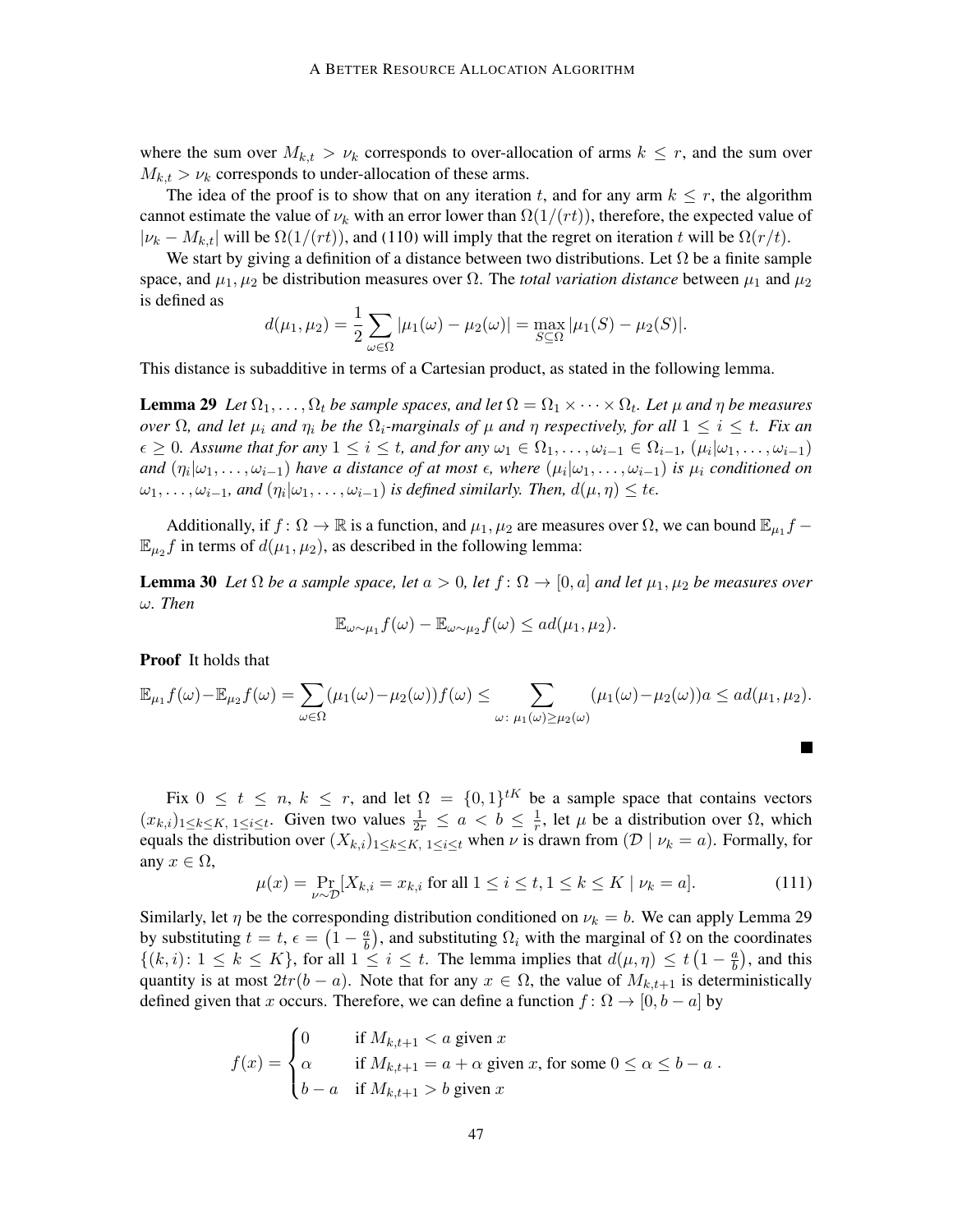Lemma [30](#page-46-1) implies that

$$
\mathbb{E}_{\mu}[|M_{k,t+1} - \nu_{k}|] + \mathbb{E}_{\eta}[|M_{k,t+1} - \nu_{k}|] = \mathbb{E}_{\mu}[|M_{k,t+1} - a|] + \mathbb{E}_{\eta}[|M_{k,t+1} - b|]
$$
  
\n
$$
\geq \mathbb{E}_{x \sim \mu} f(x) + ((b - a) - \mathbb{E}_{x \sim \eta} f(x))
$$
  
\n
$$
\geq (b - a) - (b - a)d(\mu, \eta)
$$
  
\n
$$
\geq (b - a)(1 - 2tr(b - a)).
$$

Therefore, for any  $t \geq 1$ ,

$$
2\mathbb{E}_{\nu\sim\mathcal{D}}[|M_{k,t+1} - \nu_k|]
$$
  
=  $2 \cdot 2r \int_{a=\frac{1}{2r}}^{\frac{1}{r}} \mathbb{E}_{\nu\sim\mathcal{D}}[|M_{k,t+1} - \nu_k| | \nu_k = a] da$   
 $\geq 2r \int_{a=\frac{1}{2r}}^{\frac{1}{r}-\frac{1}{4rt}} \left( \mathbb{E}_{\nu\sim\mathcal{D}}[|M_{k,t+1} - \nu_k| | \nu_k = a] + \mathbb{E}_{\nu\sim\mathcal{D}} \left[ |M_{k,t+1} - \nu_k| | \nu_k = a + \frac{1}{4rt} \right] \right) da$   
 $\geq 2r \int_{a=\frac{1}{2r}}^{\frac{1}{r}-\frac{1}{4rt}} \frac{1}{4rt} \left( 1 - \frac{2rt}{4rt} \right) da$   
 $= \frac{1}{8rt} - \frac{1}{16rt^2}.$ 

Combining with inequality [\(110\)](#page-45-0), this implies that

$$
\mathbb{E}R^{(n)} \geq \sum_{t=1}^{n-1} \frac{r}{32t} - \sum_{t=1}^{n-1} \frac{r}{64t^2} \geq \frac{r}{32} \left( H(n-1) - \frac{\pi^2}{12} \right).
$$

# Appendix D. Regret Lower Bound with respect to the parameters  $\nu_1 \cdots \nu_K$

**Theorem 31** Fix integers K and  $\ell$  such that  $K > \ell + 1$ , and fix numbers  $v_1, \ldots, v_\ell$ , such that  $v_1 + \cdots + v_\ell < 1$ . Let B be the set of all vectors  $\nu = (\nu_1, \ldots, \nu_K) \in \mathbb{R}^K$ , such that: (1) For all  $k \leq \ell$ , it holds that  $\nu_k = v_k$ , and (2) For all  $\ell < k \leq K$ , it holds that  $\nu_k > 1$ . For any  $\nu \in B$ , define  $\nu^* = \min_{\ell+1 \leq k \leq K} \nu_k$ . Additionally, define  $D(p||q) = p \log \frac{p}{q} + (1-p) \log \frac{1-p}{1-q}$ . Assume an *anytime algorithm A, such that for all*  $\nu \in B$ *, and for all*  $a > 0$ ,  $\lim_{n \to \infty} \mathbb{E}R^{(n)}(A, \nu)/n^a = 0$ . *Define*  $C(a) = \max \left( \frac{4(1-a^{-1})^2}{4(1-a^{-1})^2} \right)$  $\frac{4(1-a^{-1})^2}{4(1-a^{-1})^2+1}$ ,  $\frac{a^{-1}}{-4\log(1-a^{-1})}$  $\frac{a^{-1}}{-4\log(1-a^{-1})}$ ). Then, for all  $\nu \in B$ ,

$$
\liminf_{n \to \infty} \frac{\mathbb{E}R^{(n)}(A,\nu)}{\log n} \ge \sum_{k \colon \ell+1 \le k \le K, \ \nu_k > \nu^*} \frac{1/\nu^* - 1/\nu_k}{D(1/\nu_k||1/\nu^*)} \ge C(\nu^*) \sum_{k \colon \ell+1 \le k \le K, \ \nu_k \ne \nu^*} \frac{\nu_k}{\nu_k - \nu^*} \,. \tag{112}
$$

The proof follows the same steps taken in the proof of Theorem 2 in the paper by [Lai and](#page-12-9) [Robbins](#page-12-9) [\(1985\)](#page-12-9), yet it is simpler to rewrite it instead of stating all the differences. All asymptotic notations correspond only to  $n$ , and consider the other parameters of the problem as constants.

<span id="page-47-0"></span>For any  $k \ge \ell + 1$ , and any integer n, let  $T_n(k)$  be the random variable which equals  $\sum_{t=1}^n M_{k,t}$ . It holds

<span id="page-47-1"></span>
$$
\mathbb{E}R^{(n)}(A,\nu) \ge \sum_{k \,:\, \nu_k > \nu^*} \mathbb{E}T_n(k) \left(\frac{1}{\nu^*} - \frac{1}{\nu_k}\right). \tag{113}
$$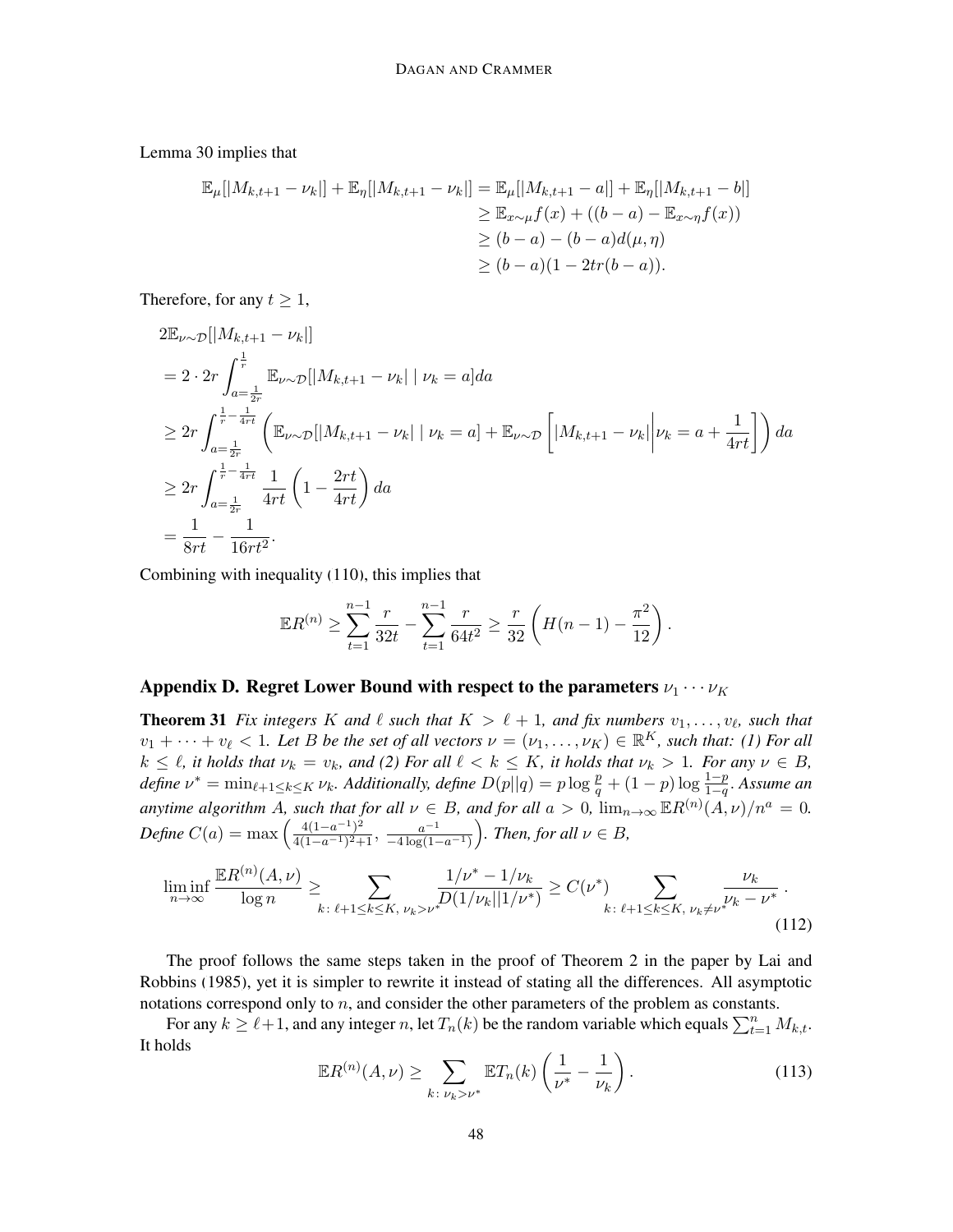Fix some k such that  $\nu_k > \nu^*$ , and we will prove that

<span id="page-48-5"></span>
$$
\liminf_{n \to \infty} \frac{\mathbb{E}T_n(k)}{\log n} \ge \frac{1}{D(1/\nu^k || 1/\nu^*)},\tag{114}
$$

and this, together with inequality [\(113\)](#page-47-0) completes the proof of the left inequality [\(112\)](#page-47-1). Let  $\theta_k = \frac{1}{\nu_k}$  $\frac{1}{\nu_k}$ , and let  $\theta^* = \frac{1}{\nu^*}$  $\frac{1}{\nu^*}$ . Fix any  $\delta > 0$ . Fix some  $\lambda$  such that  $\theta^* < \lambda$  and  $|D(\theta_k||\lambda) - D(\theta_k||\theta^*)| <$  $\delta D(\theta_k || \theta^*)$ . Let  $\gamma \in \mathbb{R}^K$  be a vector defined as

<span id="page-48-0"></span>
$$
\gamma_i = \begin{cases} \frac{1}{\lambda} & i = k \\ \nu_i & i \neq k \end{cases}.
$$

Fix  $a, 0 < a < \delta$ . It holds that

$$
(n - O(\log n))P_{\gamma}\left[T_n(k) < \frac{(1 - \delta)\log n}{D(\theta_k||\lambda)}\right] \le \mathbb{E}_{\gamma}(n - T_n(k)) = o(n^a). \tag{115}
$$

Given a value of  $\theta$ , and an integer t, let  $Z_{\theta,t}$  be the random variable which equals  $M_{k,t}\theta$  if  $X_{k,t} = 1$ and  $1 - M_{k,t}\theta$  otherwise. Namely,  $Z_{\theta,t}$  is the probability that  $X_{k,t}$  had to get its value given  $M_{k,t}$ and the parameter of arm  $k$ . Let

$$
L_n = \sum_{t=1}^n \log \frac{Z_{\theta_k, t}}{Z_{\lambda, t}}.
$$

Let

<span id="page-48-1"></span>
$$
C_n = \left\{ T_n(k) < \frac{(1-\delta)\log n}{D(\theta_k||\lambda)}, \ L_n \le (1-a)\log n \right\}.
$$

It follows from [\(115\)](#page-48-0) that

<span id="page-48-2"></span>
$$
\Pr_{\gamma}(C_n) = o(n^{a-1}).\tag{116}
$$

Note that for any  $r \geq 0$ ,

$$
\Pr_{\gamma} [T_n(k) = r, L_n \le (1 - a) \log n] = \int_{(T_n(k) = r, L_n \le (1 - a) \log n)} \prod_{t=1}^n \frac{Z_{\lambda, t}}{Z_{\theta_k, t}} dP_{\nu}
$$
\n
$$
\ge \exp(-(1 - a) \log n) \Pr_{\nu} [T_n(k) = r, L_n \le (1 - a) \log n]. \tag{117}
$$

Since  $C_n$  is a disjoint union of events of the form  $\{T_n(k) = r, L_n \leq (1 - a) \log n\}$ , with  $r <$  $(1 - \delta) \log n/D(\theta_k || \lambda)$ , it follows from [\(116\)](#page-48-1) and [\(117\)](#page-48-2) that

<span id="page-48-3"></span>
$$
\lim_{n \to \infty} \Pr_{\nu}(C_n) \le \lim_{n \to \infty} n^{1-a} \Pr_{\gamma}(C_n) = 0.
$$
\n(118)

<span id="page-48-4"></span>Let  $\tau$  be the first t such that  $T_t(k) \geq \frac{(1-\delta)\log n}{D(\theta_k) |\lambda|}$  $\frac{1-\sigma\log n}{D(\theta_k||\lambda)}$ . The inequality  $D(\epsilon p||\epsilon q) \leq \epsilon D(p||q)$  for all  $0 < p, q, \epsilon < 1$ , implies that  $\mathbb{E}L_{\tau} \leq \log n + O(1)$ . Therefore, using standard concentration bounds, it holds that

$$
\lim_{n \to \infty} \Pr_{\nu} \left[ \exists i < \tau, \ L_i > (1 - a) \log n \right] = 0. \tag{119}
$$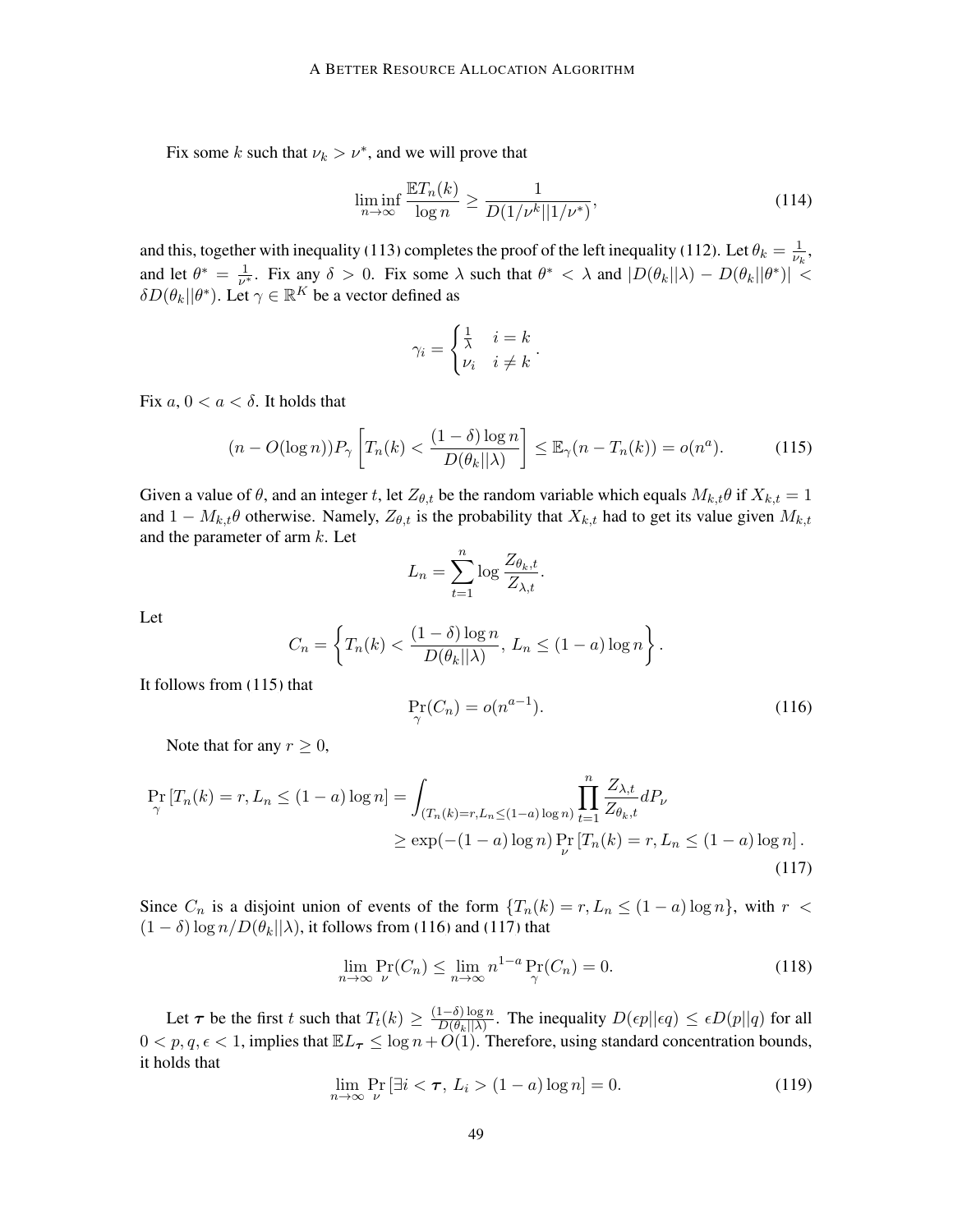From [\(118\)](#page-48-3) and [\(119\)](#page-48-4) we see that

$$
\lim_{n \to \infty} \Pr_{\nu} \left[ T_n(k) < \frac{(1 - \delta) \log n}{(1 + \delta) D(\theta_k, \theta^*)} \right] \leq \lim_{n \to \infty} \Pr_{\nu} \left[ T_n(k) < \frac{(1 - \delta) \log n}{D(\theta_k, \lambda)} \right] = 0,
$$

from which [\(114\)](#page-48-5) follows. This concludes the proof of the left inequality [\(112\)](#page-47-1).

Next, we prove the right inequality [\(112\)](#page-47-1). Fix  $0 < p < q < 1$ , and let  $\epsilon$  be a number such that  $q = (1 + \epsilon)p$ . Assume that  $\epsilon \leq 1$ . Estimating the Taylor sum of  $D(p||p(1 + \epsilon))$  around  $\epsilon = 0$ , we get that there exists  $0 \le \zeta \le \epsilon$  such that

$$
D(p||q) = \frac{\partial^2 D(p||(1+\epsilon)p)}{\partial \epsilon^2} \Big|_{p=\zeta} \frac{\epsilon^2}{2}
$$
  
=  $\left(\frac{p}{(1+\zeta)^2} + \frac{p^2(1-p)}{(1-p-\zeta p)^2}\right) \frac{\epsilon^2}{2}$   
 $\le \left(p + \frac{p^2(1-p)}{(1-q)^2}\right) \frac{\epsilon^2}{2}$   
 $\le \left(1 + \frac{1}{4(1-q)^2}\right) \frac{\epsilon^2 p}{2}.$ 

This implies that,

$$
\frac{q-p}{D(p||q)} \ge \frac{2}{\epsilon \left(1 + \frac{1}{4(1-q)^2}\right)} = \frac{8(1-q)^2}{\epsilon \left(4(1-q)^2 + 1\right)} \ge \frac{4(1-q)^2}{4(1-q)^2 + 1} \frac{1+\epsilon}{\epsilon} = \frac{4(1-q)^2}{4(1-q)^2 + 1} \frac{1/p}{1/p - 1/q}.
$$
\n(120)

Next, assume that  $\epsilon > 1$ . It holds that

<span id="page-49-2"></span><span id="page-49-1"></span>
$$
D(p||q) \le (1-p)\log\frac{1-p}{1-q} \le \log\frac{1}{1-q}.
$$

Therefore,

$$
\frac{q-p}{D(p||q)} \ge \frac{q^2}{4(q-p)D(p||q)} \ge \frac{q}{-4\log(1-q)}\frac{q}{q-p} = \frac{q}{-4\log(1-q)}\frac{1/p}{1/p-1/q}.\tag{121}
$$

Inequalities [\(120\)](#page-49-1) and [\(121\)](#page-49-2) conclude the proof of the right inequality [\(112\)](#page-47-1), replacing  $p = \frac{1}{w}$  $\frac{1}{\nu_k}$  and  $q=\frac{1}{\mu}$  $\frac{1}{\nu_{\ell+1}}$ . Here is a result which appears in the original work of [Lattimore et al.](#page-12-0) [\(2014\)](#page-12-0).

<span id="page-49-0"></span>**Lemma 32** *Fix*  $t \in T$ *, and*  $1 \leq j \leq K$ *. Then,*  $\underline{\nu}_{k_{j,t},t-1} \leq \nu_j$ *, namely, the arm with priority j on iteration t has a lower bound of at most*  $\nu_i$ *.* 

**Proof** For any arm  $k \leq j$ , it holds that  $\underline{\nu}_{k,t-1} \leq \nu_k \leq \nu_j$ , where the first inequality is due to the fact that  $t \in T$ , and the second inequality follows from our assumption that  $\nu_1 < \cdots < \nu_K$ . This implies that the list  $\underline{\nu}_{1,t-1}, \dots, \underline{\nu}_{K,t-1}$  has at least j values lower or equal to  $\nu_j$ . Therefore, if we sort the list  $\underline{\nu}_{1,t-1}, \ldots, \underline{\nu}_{K,t-1}$  in an increasing order, the value on place j (counting from the start) is at most  $\nu_j$ . This value is exactly  $\underline{\nu}_{k_j,t,t-1}$ , by definition of  $k_{j,t}$ .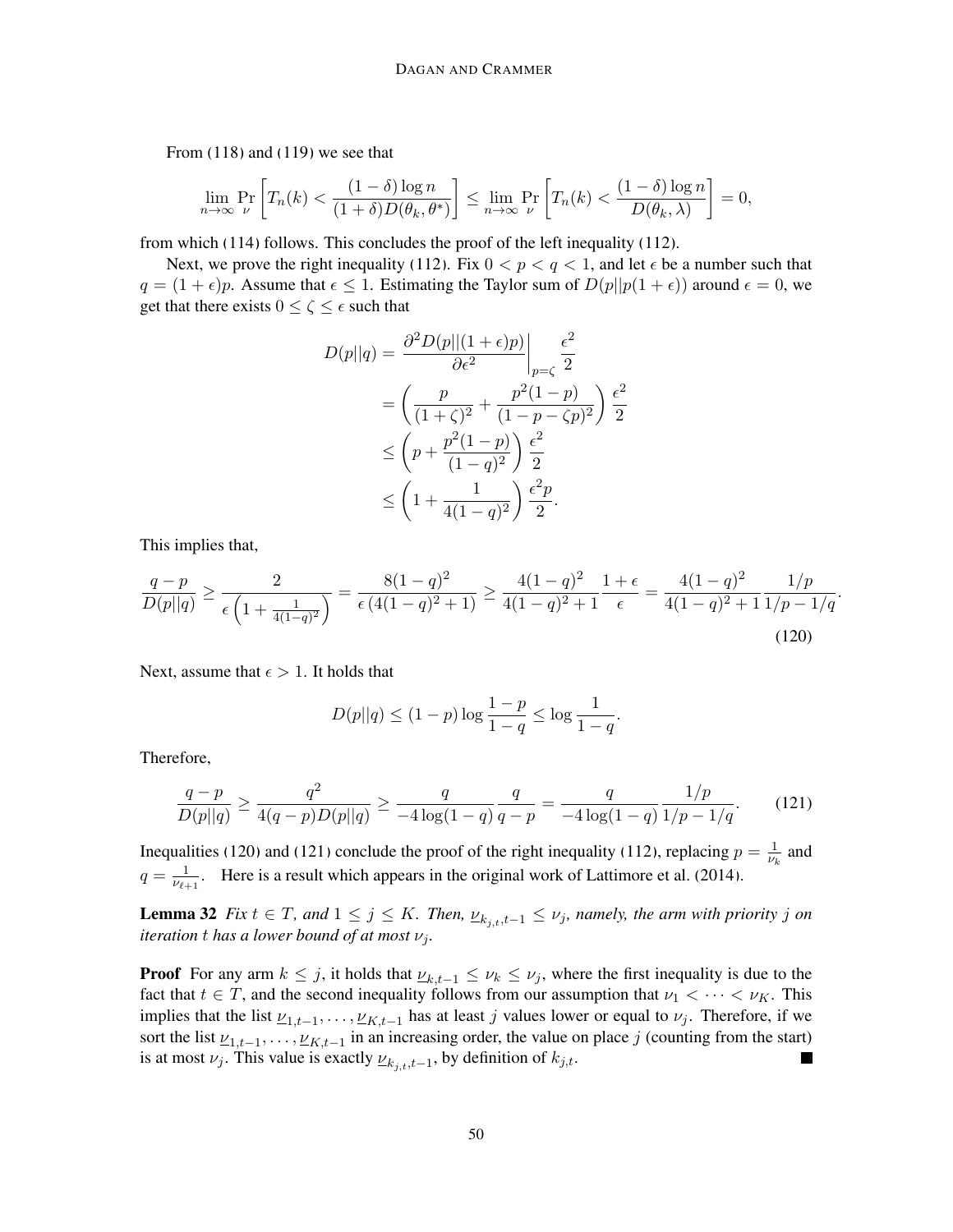It holds that  $\mathbb{E}[X_{k,t} | Z_{t-1}] = \beta(M_{k,t}/\nu_k)$ , for all  $1 \leq k \leq K$ . If  $|A_t| = \min(\ell + 1, K)$ , then

$$
\mathbb{E}[R_t | Z_{t-1}] \leq \ell + \mathbf{1}_{K > \ell} - \sum_{k=1}^K \beta(M_{k,t}/\nu_k)
$$
  
\n
$$
\leq |A_t| - \sum_{k=1}^K \beta(M_{k,t}/\nu_k)
$$
  
\n
$$
\leq |A_t| - \sum_{k \in A_t} \beta(M_{k,t}/\nu_k)
$$
  
\n
$$
= \sum_{k \in A_t} (1 - \beta(M_{k,t}/\nu_k)).
$$

Therefore, the proof follows for this case.

Assume next that  $|A_t| < \min(\ell + 1, K)$ . Let  $h: [0, \infty) \to \mathbb{R}$  be a function such that for all  $1 \leq k \leq K$ ,  $h(x) = 1/\nu_k$  in the range  $x \in \left[\sum_{i=1}^{k-1} \nu_i, \sum_{i=1}^k \nu_i\right)$ , and  $h(x) = 0$  for all  $x \geq \sum_{i=1}^K \nu_i$ . It holds that  $h(x)$  is monotonic non-increasing, and its integral function  $H(x) = \int_{y=0}^{x} \overline{h(y)} dy$ satisfies that  $H(1)$  is the award achieved by the optimal policy in round t. Therefore,

<span id="page-50-0"></span>
$$
\mathbb{E}[R_t | Z_{t-1}] = H(1) - \sum_{k=1}^{K} \beta \left( M_{k,t} / \nu_k \right). \tag{122}
$$

Let  $a = \sum_{k=1}^{|A_t|} \nu_k$  and  $b = \sum_{k=1}^{|A_t|} \nu_k + \sum_{k \in A_t} r_{k,t} + r'_t$ . Using equality [\(122\)](#page-50-0),

$$
\mathbb{E}[R_t \mid Z_{t-1}] \leq \left( H(a) - \sum_{k \in A_t} \beta \left( M_{k,t} / \nu_k \right) \right) \tag{123}
$$

<span id="page-50-2"></span><span id="page-50-1"></span>
$$
+ (H(b) - H(a)) \t\t(124)
$$

<span id="page-50-4"></span><span id="page-50-3"></span>
$$
+\left(H(1)-H(b)-\beta\left(\frac{M_{k'_t,t}}{\nu_{k'_t}}\right)\right). \tag{125}
$$

We will bound each of these three terms separately.

The right hand side in [\(123\)](#page-50-1) is bounded by

$$
H\left(\sum_{k=1}^{|A_t|} \nu_k\right) - \sum_{k \in A_t} \beta\left(M_{k,t}/\nu_k\right) = \sum_{k \in A_t} (1 - \beta\left(M_{k,t}/\nu_k\right)).
$$
 (126)

We proceed to bounding the quantity in [\(124\)](#page-50-2). Lemma [32](#page-49-0) implies that any  $k \in A_t \cup \{k'_t\}$  ${k_{1,t}, \ldots, k_{|A_t|+1,t}}$  satisfies  $\underline{\nu}_{k,t-1}^d \leq \nu_{|A_t|+1}$ . Therefore,

$$
H(b) - H(a) \le \int_a^b \frac{1}{\nu_{|A_t|+1}} = \frac{\sum_{k \in A_t} r_{k,t} + r'_t}{\nu_{|A_t|+1}}
$$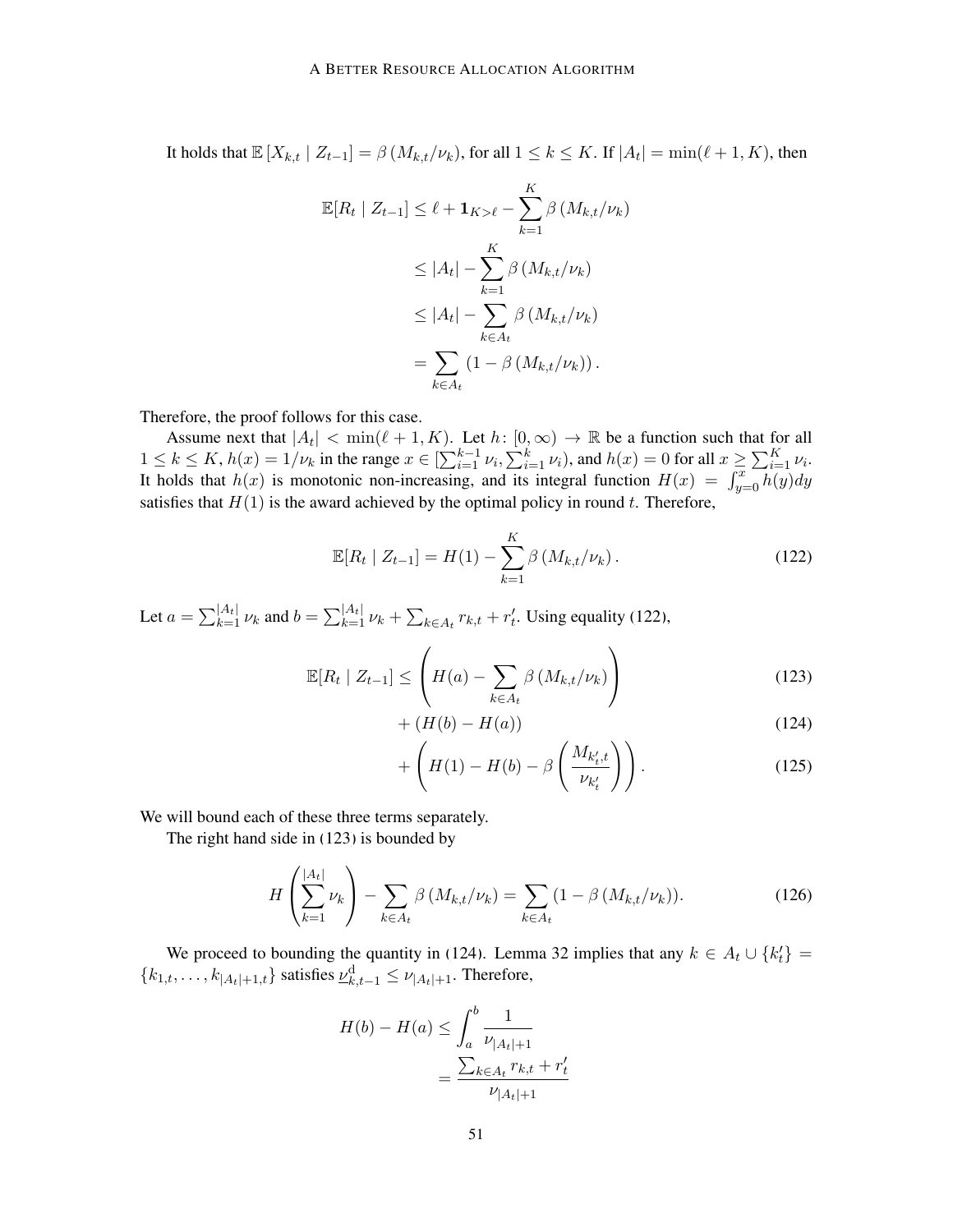<span id="page-51-5"></span>
$$
\leq \sum_{k \in A_t} \frac{r_{k,t}}{\underline{\nu}_{k,t-1}^d} + \frac{r'_t}{\underline{\nu}_{k',t-1}^d}.
$$
\n(127)

Lastly, bound the quantity in [\(125\)](#page-50-3). Lemma [32](#page-49-0) implies that

$$
\sum_{k \in A_t} \underline{\nu}_{k,t-1}^{\mathbf{d}} = \sum_{j=1}^{|A_t|} \underline{\nu}_{k,j,t,t-1}^{\mathbf{d}} \le \sum_{k=1}^{|A_t|} \nu_j.
$$

This implies that

<span id="page-51-1"></span><span id="page-51-0"></span>
$$
\sum_{k \in A_t} M_{k,t} = \sum_{k \in A_t} (\underline{\nu}_{k,t-1}^{\mathrm{d}} + r_{k,t}) \le \sum_{k=1}^{|A_t|} \nu_k + \sum_{k \in A_t} r_{k,t}.
$$
 (128)

We will show that

$$
b \ge 1 - \min(M_{k'_t, t}, \underline{\nu}_{k'_t, t-1}^d). \tag{129}
$$

First, assume that  $B_t = \emptyset$ . Inequality [\(128\)](#page-51-0) implies that

$$
b \ge \sum_{k \in A_t} M_{k,t} = 1 - M_{k'_t,t} = 1 - \min(M_{k'_t,t}, \underline{\nu}_{k'_t,t-1}^d).
$$

If  $B_t \neq \emptyset$ , then  $r'_t = 1 - \sum_{k \in A_t} M_k - \underline{\nu}_{k'_t, t-1}^d$ , and

$$
b \ge \sum_{k \in A_t} M_{k,t} + r'_t = 1 - \underline{\nu}_{k'_t,t-1}^{\rm d} = 1 - \min(\underline{\nu}_{k'_t,t-1}^{\rm d},M_{k'_t,t}),
$$

which concludes the proof of Equation [\(129\)](#page-51-1). This implies that

<span id="page-51-2"></span>
$$
H(1) - H(b) = \int_{x=b}^{1} h(x)dx
$$
  
\n
$$
\leq (1-b)h(b)
$$
  
\n
$$
\leq \min(\underline{\nu}_{k_t', t-1}^d, M_{k_t', t})h(b).
$$
 (130)

If  $|A_t| = \ell$ , then  $b \ge \sum_{k=1}^{\ell} \nu_k$ . Therefore,  $h(b) \le \frac{1}{\nu_{\ell+1}}$  $\frac{1}{\nu_{\ell+1}}$ , which implies, together with Equation [\(130\)](#page-51-2), that

<span id="page-51-3"></span>
$$
H(1) - H(b) \le \min(\underline{\nu}_{k_t', t-1}^d, M_{k_t', t}) \frac{1}{\nu_{\ell+1}}.
$$
\n(131)

If  $|A_t| < l$ , then, we know that  $\underline{\nu}_{k'_t,t-1} \leq \nu_{|A_t|+1} \leq \nu_{\ell}$ , which implies, together with equation [\(129\)](#page-51-1) that

$$
b \ge 1 - \min(\underline{\nu}_{k'_t, t-1}^{\mathrm{d}}, M_{k'_t, t}) \ge 1 - \underline{\nu}_{k'_t, t-1}^{\mathrm{d}} \ge 1 - \nu_{\ell}.
$$

Therefore,

<span id="page-51-4"></span>
$$
h(b) \le h(1 - \nu_{\ell}) \le \frac{1}{\nu_{\ell}}.
$$

This implies, together with Equation [\(130\)](#page-51-2), that

$$
H(1) - H(b) \le \min(\underline{\nu}_{k'_t, t-1}^d, M_{k'_t, t}) \frac{1}{\nu_{\ell}}.
$$
\n(132)